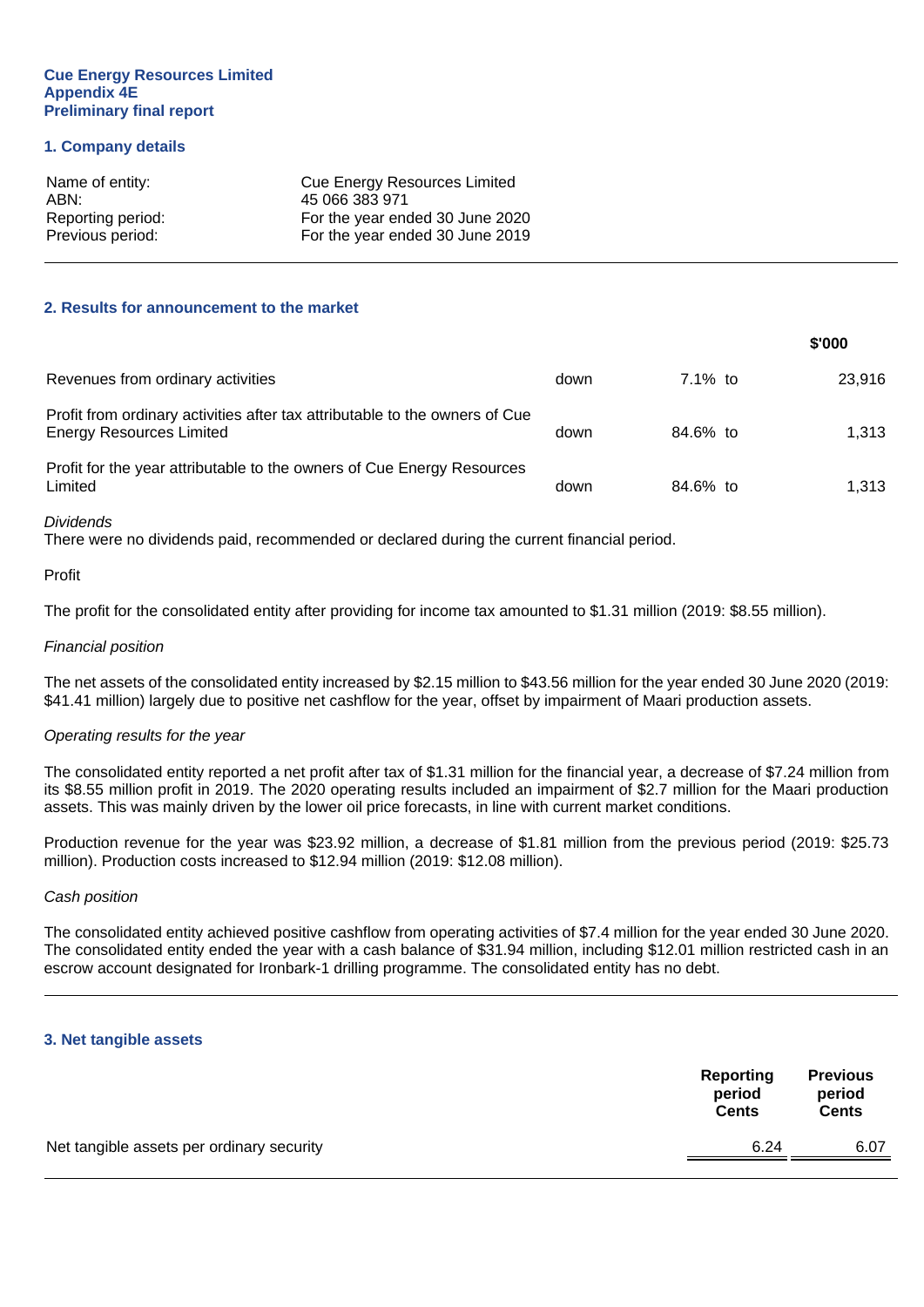#### **4. Control gained over entities**

Not applicable.

## **5. Loss of control over entities**

Not applicable.

#### **6. Dividends**

*Current period* There were no dividends paid, recommended or declared during the current financial period.

*Previous period* There were no dividends paid, recommended or declared during the previous financial period.

#### **7. Details of associates and joint venture entities**

Not applicable.

#### **8. Foreign entities**

*Details of origin of accounting standards used in compiling the report:*

Not applicable.

## **9. Audit qualification or review**

*Details of audit/review dispute or qualification (if any):*

The financial statements have been audited and an unqualified opinion has been issued.

## **10. Attachments**

*Details of attachments (if any):*

The Annual Report of Cue Energy Resources Limited for the year ended 30 June 2020 is attached.

11. Signed

Alastair McGregor Non-Executive Chairman

Signed  $\overline{\mathcal{U}}$  Date: 20 August 2020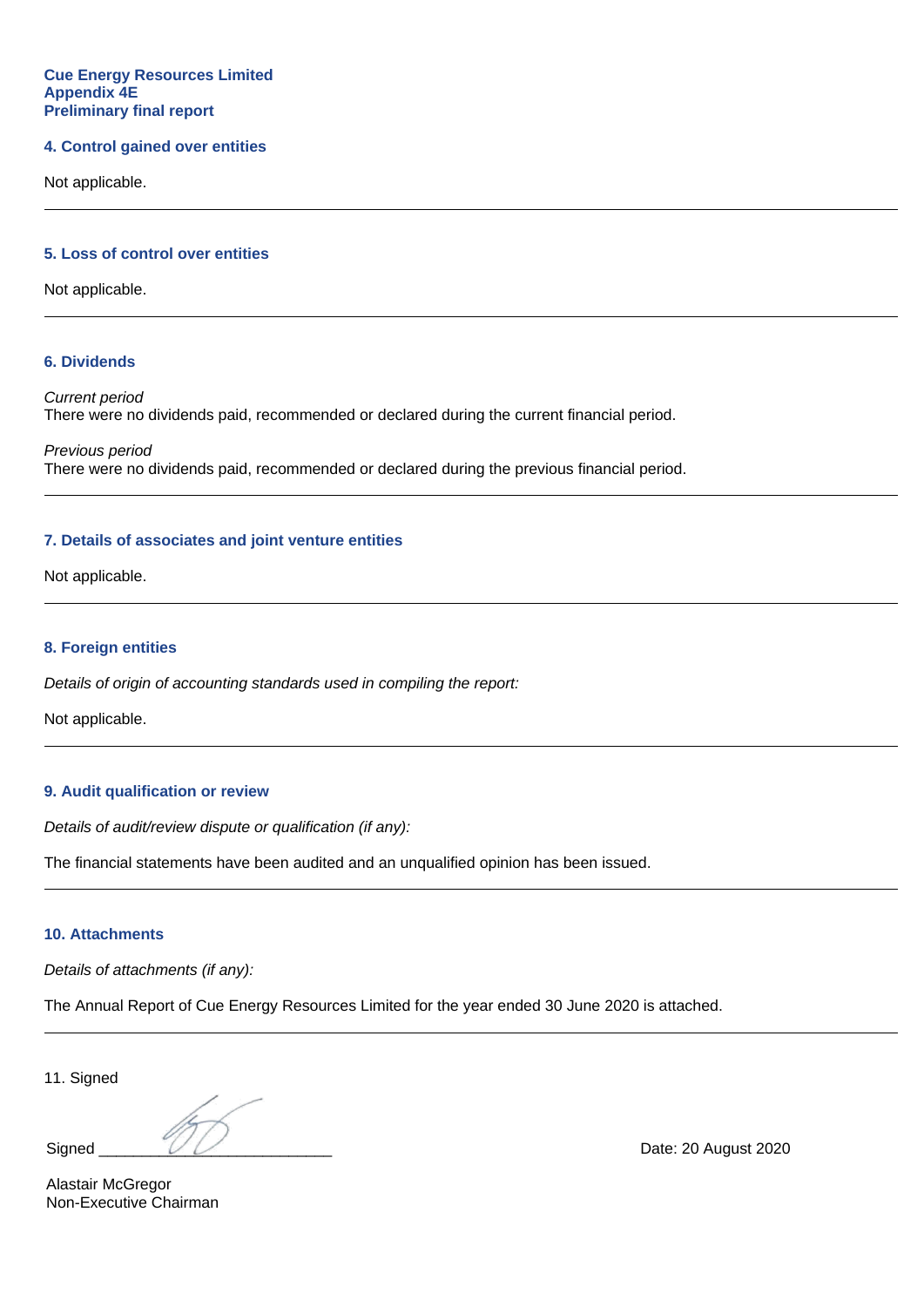## **Cue Energy Resources Limited**

**ABN 45 066 383 971**

**Annual Report - 30 June 2020**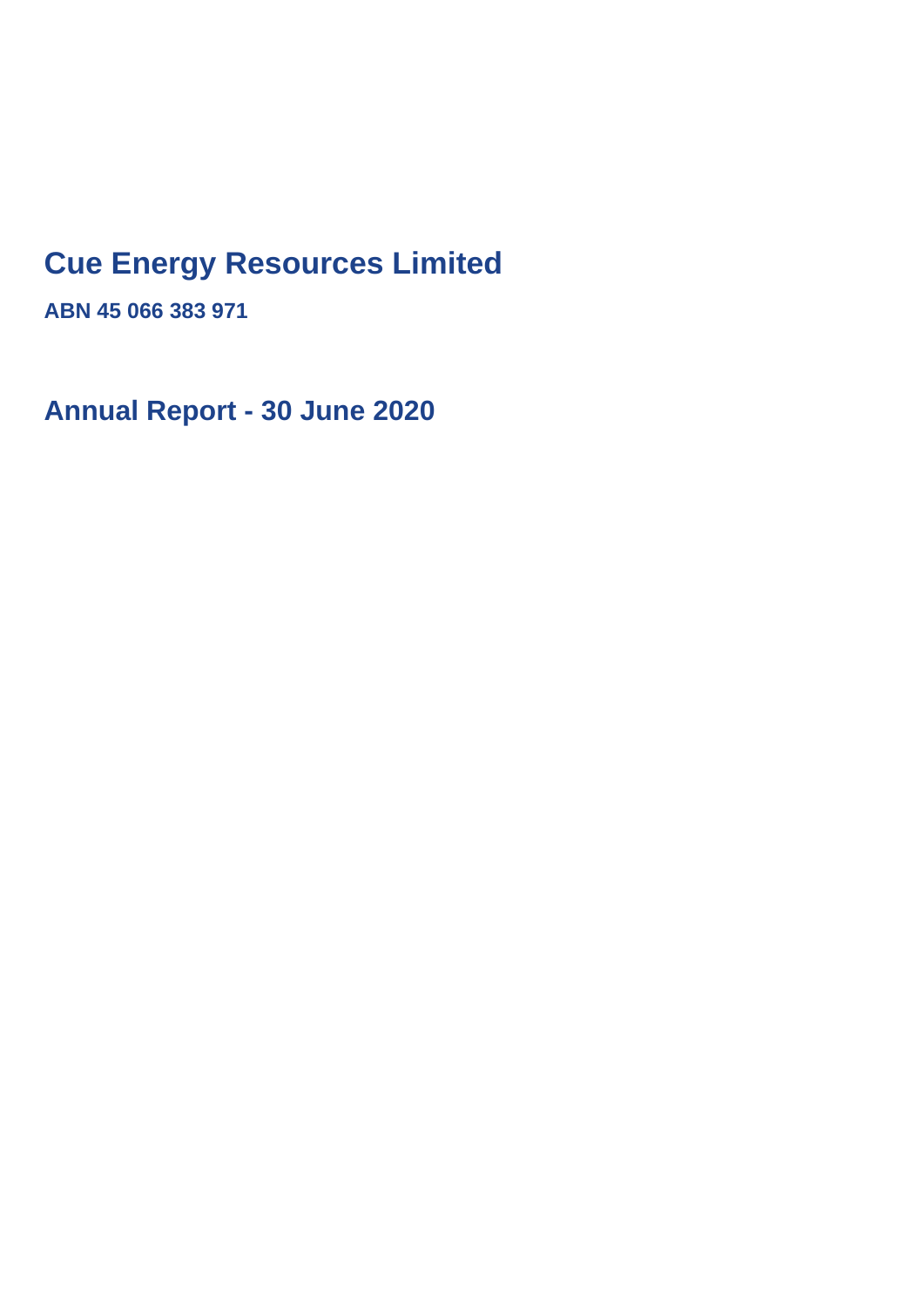#### **Cue Energy Resources Limited Contents 30 June 2020**

| Corporate directory                                                         | 2  |
|-----------------------------------------------------------------------------|----|
| CEO report and review of operations and finances                            | 3  |
| Directors' report                                                           |    |
| Auditor's independence declaration                                          | 20 |
| Statement of profit or loss and other comprehensive income                  | 21 |
| Statement of financial position                                             | 22 |
| Statement of changes in equity                                              | 23 |
| Statement of cash flows                                                     | 24 |
| Notes to the financial statements                                           | 25 |
| Directors' declaration                                                      | 54 |
| Independent auditor's report to the members of Cue Energy Resources Limited | 55 |
| Shareholder information                                                     | 61 |

1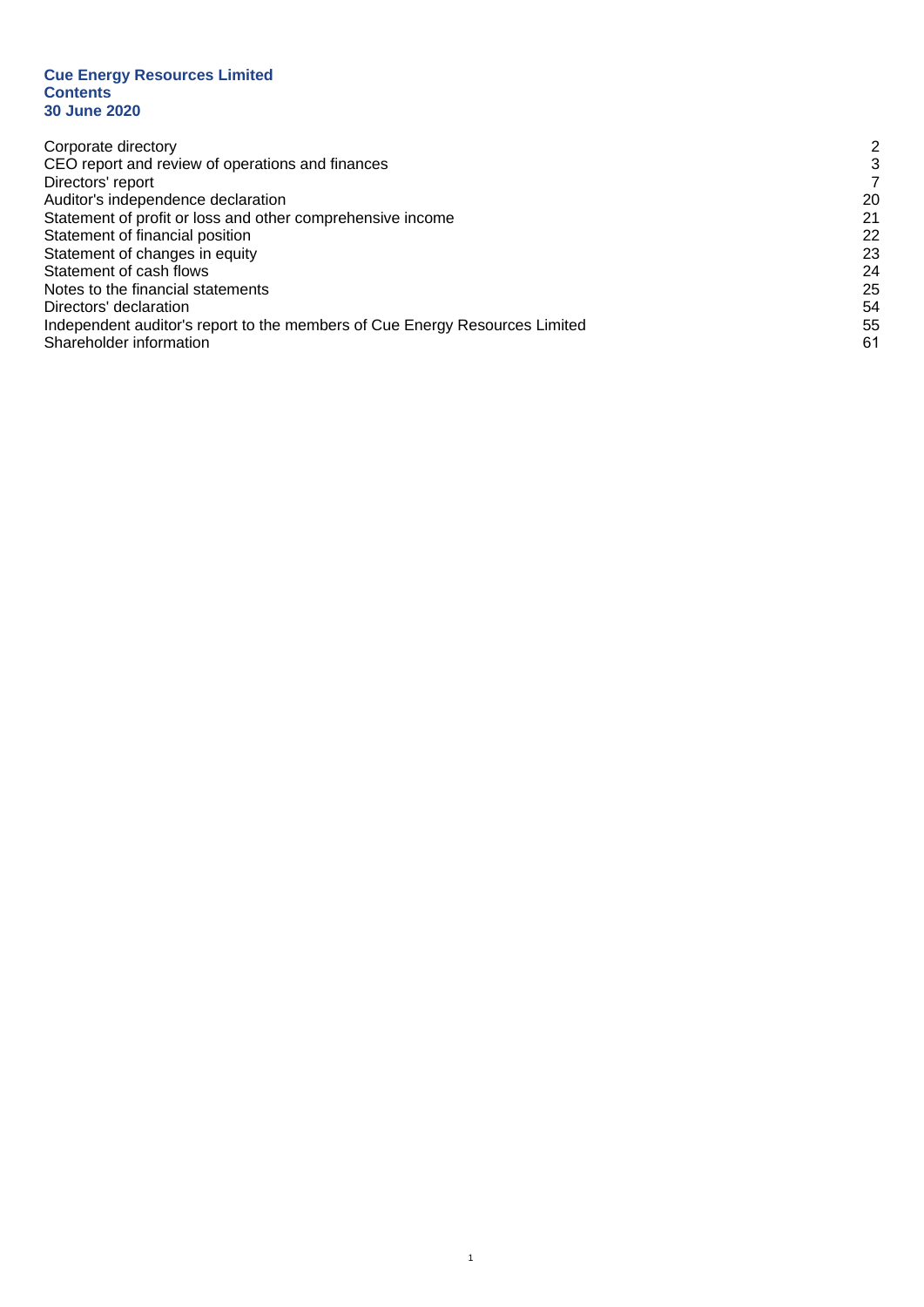#### **Cue Energy Resources Limited Corporate directory 30 June 2020**

| <b>Directors</b>                                        | Alastair McGregor (Non-Executive Chairman)<br>Andrew Jefferies (Non-Executive Director)<br>Peter Hood AO (Non-Executive Director)<br>Richard Malcolm (Non-Executive Director)<br>Rod Ritchie (Non-Executive Director)<br>Samuel Kellner (Non-Executive Director)<br>Marco Argentieri (Non-Executive Director) |
|---------------------------------------------------------|---------------------------------------------------------------------------------------------------------------------------------------------------------------------------------------------------------------------------------------------------------------------------------------------------------------|
| <b>Chief Executive Officer</b>                          | <b>Matthew Boyall</b>                                                                                                                                                                                                                                                                                         |
| Chief Financial Officer and<br><b>Company Secretary</b> | Melanie Leydin                                                                                                                                                                                                                                                                                                |
| Registered office                                       | Level 3, 10-16 Queen Street<br>Melbourne, VIC 3000<br>Australia<br>Telephone: +61 3 8610 4000<br>Fax: +61 3 9614 2142                                                                                                                                                                                         |
| Principal place of business                             | Level 3, 10-16 Queen Street<br>Melbourne, VIC 3000<br>Australia<br>Telephone: +61 3 8610 4000<br>Fax: +61 3 9614 2142                                                                                                                                                                                         |
| Share register                                          | Computershare Investor Services Pty Limited<br>Yarra Falls, 452 Johnston Street<br>Abbotsford, VIC 3067<br>Australia<br>Telephone: +61 3 9415 5000<br>Fax: +61 3 9473 2500                                                                                                                                    |
| Auditor                                                 | <b>KPMG</b><br>Level 36, Tower Two, Collins Square<br>727 Collins Street<br>Melbourne, VIC 3008<br>Australia                                                                                                                                                                                                  |
| Stock exchange listing                                  | Cue Energy Resources Limited securities are listed on the Australian Securities<br>Exchange.<br>(ASX code: CUE)                                                                                                                                                                                               |
| Website                                                 | www.cuenrg.com.au                                                                                                                                                                                                                                                                                             |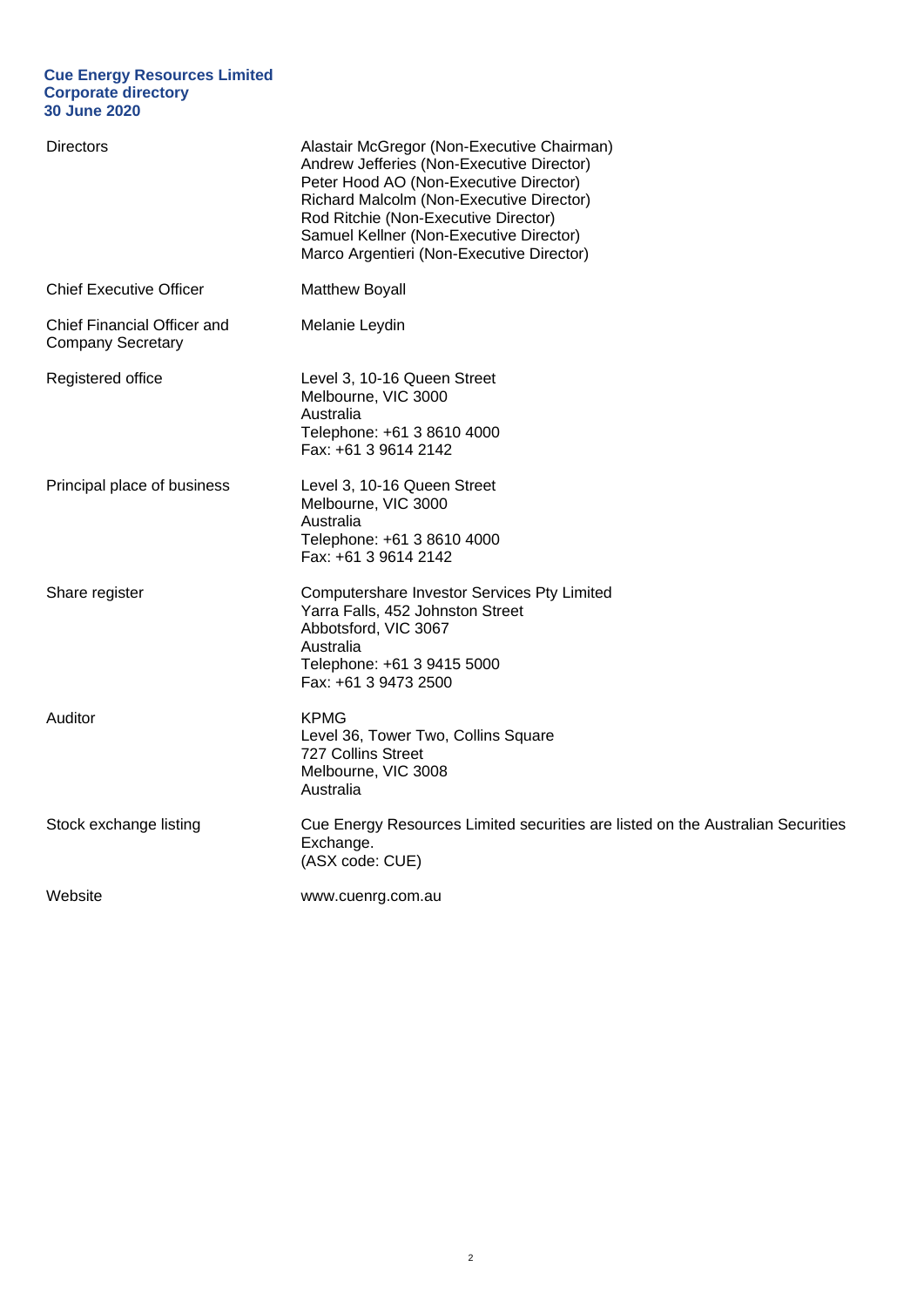## **Financials**

Cue reported another successful year, with a strong balance sheet, cash flow from Operations of \$7.4 million and an increase in cash balance to \$31.9 million.

Revenue for the year of \$23.9 million, was down 7% on the previous year due to lower oil price and lower Maari production. While the second half of FY20 saw historically low oil prices and global uncertainty due to the emergence of COVID- 19, Cue's revenue mix, with 60% from fixed price gas in Indonesia and 40% from Brent linked oil, limited the impact on the full year financial results.

Profit for the year of \$1.31 million was down 85% from the previous year as a result of lower revenue, an increase in production costs and \$2.7 million impairment of the Maari production asset due to lower oil price forecasts, in line with current market conditions.

Production costs increased by \$0.9 million (7%) due to higher New Zealand Royalty payments and higher inventory costs at Maari. Direct operating costs at Sampang and Maari production assets were 4% lower than the previous year.

Cash balance increase to \$31.94 million, an increase of 22% over the previous year, including \$12.01m in escrow to fund the company's share of the Ironbark-1 well.

This strong balance sheet and continuing positive cash flow put the company in a good position as the Ironbark-1 well is drilled and Paus Biru development moves forward in FY2021.

Throughout the year, Cue has maintained its position of having no debt.

## **Production**

## **Maari**

Maari field provided \$9.5 million of revenue to Cue during the financial year, a reduction of 12% on the previous year due to production disruptions and the collapse of global oil prices from January 2020.

During the first half of the year, workovers were completed on MR3, MR4 and MN1 production wells well to replace Electric Submersible Pumps (ESP) and undertake well maintenance. At the end of the half, all wells had returned to production.

After a good start to production in the second half of the year, a number of factors resulted in an overall 17% reduction in production for the year. MR6a, one of the highest producing wells in the field, was shut in mid-March after sudden sand production. Further investigation has assessed the cause as failure of downhole sand screens and a workover plan is currently being finalised to remediate the well, which is likely to take pace in late calendar year 2020. The MR2 well was also shut-in around this time with suspected water breakthrough, which is still being reviewed.

March and April 2020 saw the collapse of the global oil price, with Brent oil, the benchmark for Maari crude, trading at an average of less than US\$20/bbl over April. Significant revenue reduction was experienced from scheduled liftings during this period.

Two further production wells, MR9 and MR7, suffered production disruptions late in the second half of the year due to electric submersible pump (ESP) failures. The failures occurred after significant run times for both pumps and installation of replacements is scheduled for August 2020.

Apart from the associated oil price reductions, direct impacts from COVID-19 were limited in the field. Production continued through the nationwide COVID-19 lockdown which took effect in New Zealand at midnight on 25 March 2020, with offshore staffing reduced to minimum levels required in order to maintain health, safety and environmental obligations. Some delays in well workovers and increased logistics costs are still being experienced but will not have material impacts.

On November 18 2019, Jadestone Energy Inc. (AIM:JSE, TSXV:JSE), announced that it had executed a sales and purchase agreement (SPA) with OMV to acquire OMV's 69% operated interest in the PMP 38160 Permit, containing the Maari and Manaia fields. Conditions for completion of the acquisition include acceptance of Jadestone as operator by the Joint Venture partners, and achieving Government approvals prior to 15 November 2020. Government and JV approvals are still pending.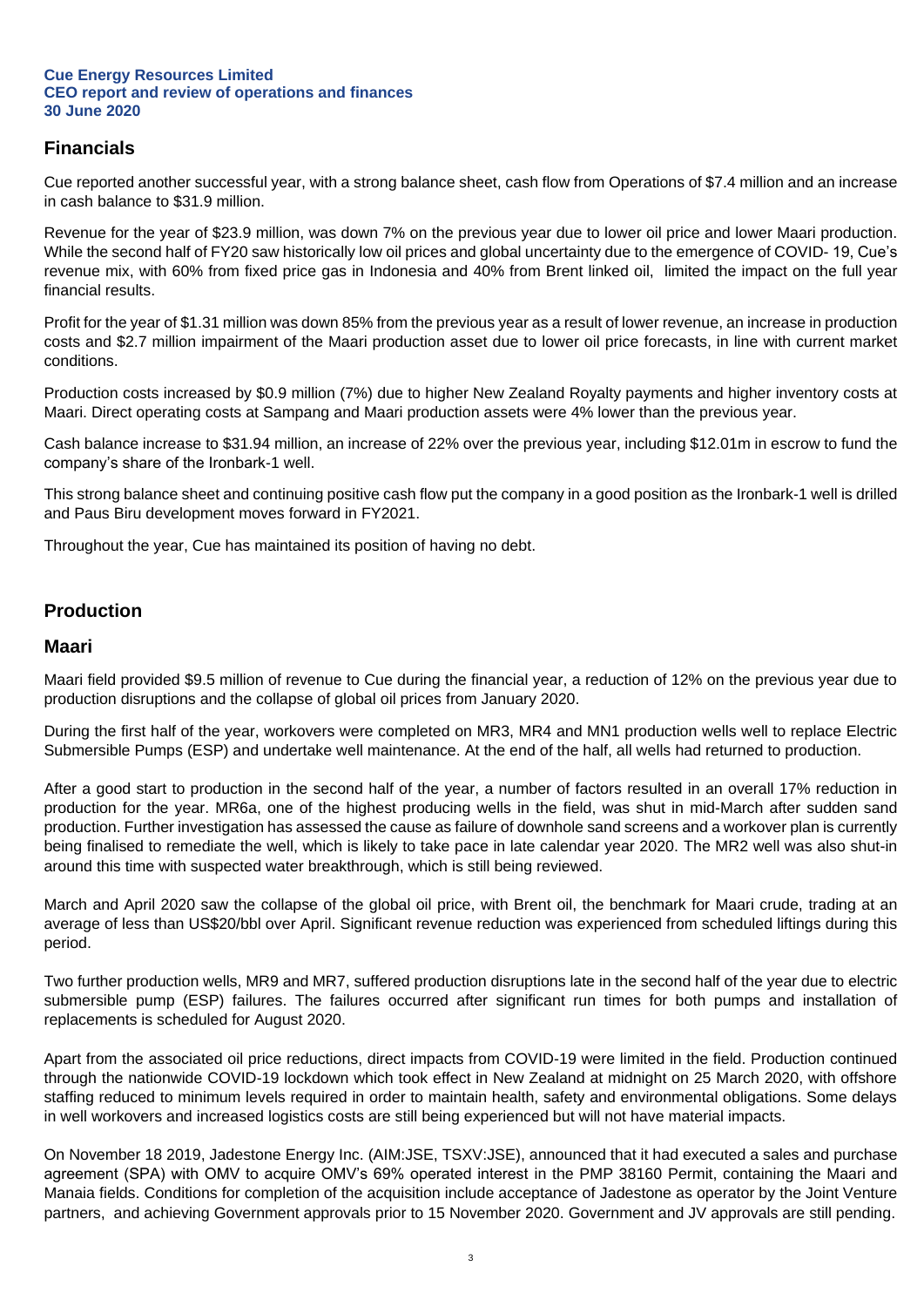## **Sampang**

Sampang revenue was in line with the previous year as gas production from Oyong and Wortel remained strong. The produced gas is sold on fixed price contracts which were not affected by the collapse of the global oil price during the second half of the year.

Overall, production was 9% lower than the previous year, although second half production was 11% higher than first half as the positive effects of the upgraded compression at the Grati Onshore Production Facility was realised.

The compressor installation was completed in late January 2020 on time and budget and is expected to extend the future productivity of the Oyong and Wortel fields by reducing the inlet pressure required at the onshore gas processing plant, allowing the wells to produce for longer.

During the second half of the year, the Indonesian Government introduced regulations to cap the price of gas sold by upstream producers to power generators and industrial users in Indonesia. The regulations include provisions that any loss of sales revenue to producers from lower sales price will be provided from the Government share of PSC revenue, so that producer revenue is not affected overall. These regulations are being implemented for all gas producers and will apply to a portion of Sampang production. No effect to Cue future revenue is expected from these new regulations. New developments, including Paus Biru, are not included in the Government pricing regulations

The Plan of Development (POD) for the Paus Biru gas field, discovered in December 2018 by the Paus Biru-1 exploration well, was approved subsequent to the end of the year. The approved POD consists of a single horizontal development well with an unmanned wellhead platform (WHP), connected by a subsea pipeline to the existing WHP at the Oyong field, approximately 27km away.

From the Oyong WHP, gas from Paus Biru will be transported using the existing pipeline to the Grati Onshore Production Facility, which is operated by the Sampang PSC joint venture, where it will be processed.

The joint venture will now proceed into the Front End Engineering and Design (FEED) phase and negotiation of gas sales agreements. A Final Investment Decision (FID) for the development is expected to be taken by the joint venture mid 2021, with first gas expected late 2022.

The Sampang PSC is not being significantly affected by the ongoing COVID-19 situation in Indonesia. The Operator has an COVID-19 plan in place to manage the health and safety of staff and minimise the risk of disruptions to the operations.

## **Exploration**

## Australia

## **WA-359-P**

WA-359-P contains the Ironbark gas prospect which will be tested by the Ironbark-1 exploration well, scheduled to be drilled in October 2020 by the Ocean Apex drill rig.

During the year, a site survey of the well location was completed, detailed well and operations planning progressed and procurement plans and purchasing of long lead items continued on target.

The Environment Plan (EP) for the Ironbark-1 exploration well in exploration permit WA-359-P was approved by the National Offshore Petroleum Safety and Environment Management Authority (NOPSEMA) in July 2020.

Exploration permit WA-359-P is located in the Carnarvon Basin, offshore Western Australia, approximately 50km from the existing North West Shelf LNG infrastructure. The Ironbark-1 well is expected to drill to approximately 5500 metres and will be the first test of the Ironbark gas prospect.

Cue is fully funded for its expected participating interest costs of the well through funding from farm-in agreements with partners BP, Beach Energy and New Zealand Oil & Gas and approximately \$12 million of cash reserves which have been escrowed.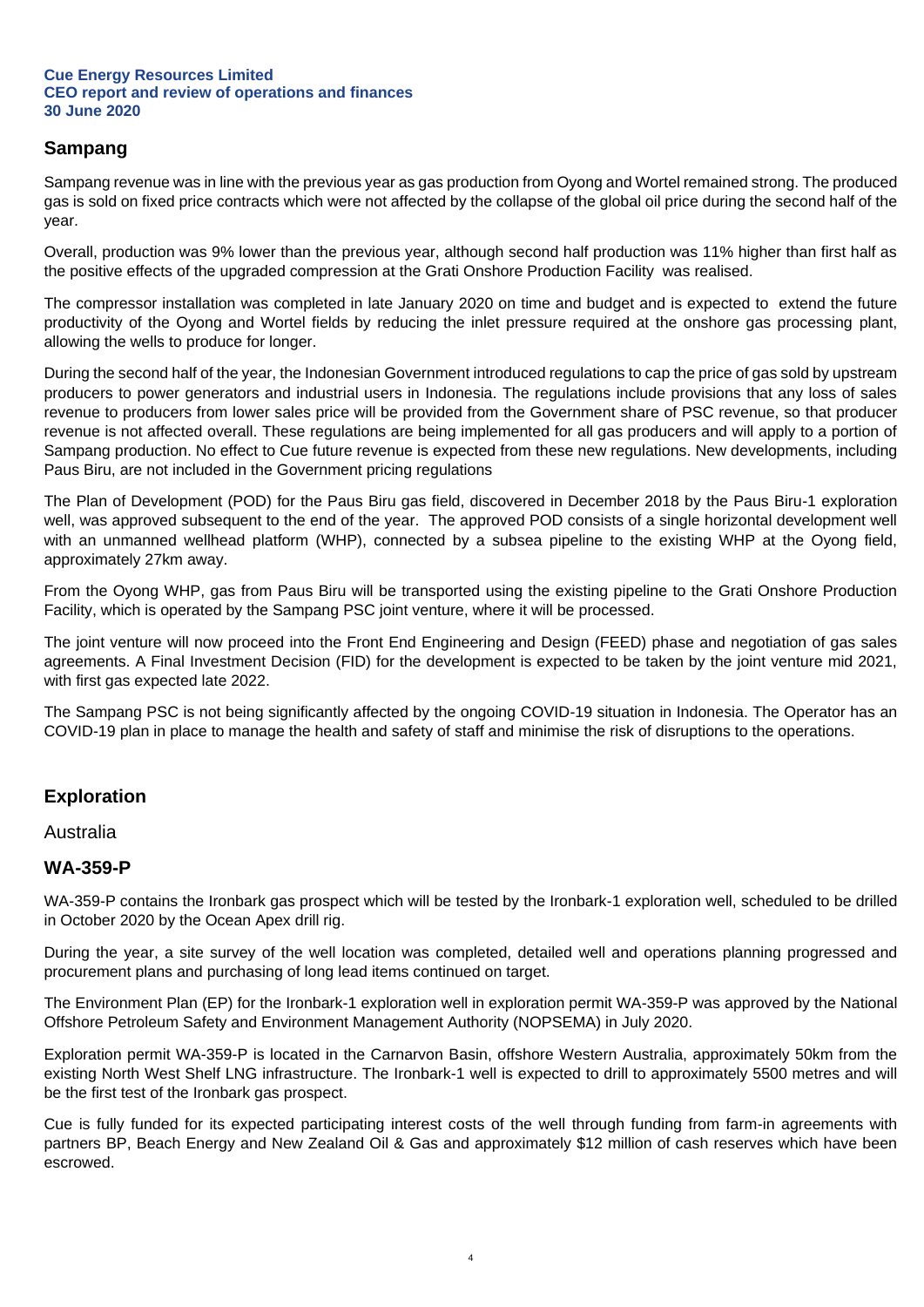## **WA-409-P**

WA-409-P adjoins the WA-359-P exploration permit and is mapped as containing a portion of the Ironbark structure.

During the year, the Joint Venture was granted a variation, suspension and extension to the permit terms which deferred the requirement to drill an exploration well until October 2022, suspended Permit Year 3 for 12 months and extended the permit term by 12 months.

In conjunction with these amended permit terms, Cue executed agreements with Beach Energy and New Zealand Oil & Gas to extend the option periods for both companies until 90 days prior to the expiry of Permit Year 4, in line with the suspension, extension and variation to the drilling commitment in the Permit. As consideration of the extended period Beach and New Zealand Oil & Gas each paid Cue an upfront fee equal to the estimated work program costs of each company's option interests until the end of Permit Year 4.

Geophysical studies being undertaken by the joint venture to further define the Ironbark prospect within WA-409-P include stochastic inversion of existing seismic data.

## **WA-389-P**

WA-389-P adjoins WA-359-P to the West and is mapped to contain part of a deep Mungaroo prospect which is the updip extension of the Ironbark structure, with similar scale.

Cue was granted a variation, suspension and extension of the permit terms in October 2019 which removed the requirement to drill an exploration well during the permit term and replaced it with 250km2 of seismic reprocessing and interpretation and other geological and geophysical studies. The permit term was also extended by 6 months to April 2021.

Reprocessing of 900km2 of seismic data over the Southern portion of the permit and surrounding areas to further delineate the Deep Mungaroo structure which is on trend with the immediately east and downdip horst block containing the Ironbark Prospect is almost complete.

Quantitative geophysical analysis of a shallower, Jurassic seismic amplitude play and a review of the existing charge model and sequence stratigraphy for both the Deep Mungaroo and the Jurassic plays is underway.

## **Mahakam Hllir**

The Mahakam Hilir PSC contains the Naga Utara prospect and the Naga Utara-4 appraisal well opportunity.

During the year, planning for the drilling of the well and discussions with potential farm-in partners were progressed.

With the implementation of COVID-19 restrictions in Indonesia during the second half of the year, planning and execution of drilling operations was delayed indefinitely, and Cue initiated discussions with the regulator to work out a practical way forward.

An extension to the exploration period of the PSC was granted by the Indonesian regulator, extending the end date from May 2020 to April 2021. As part of the extension, a condition was placed on the PSC restricting title transfers during the extension period.

Cue was in discussions with a potential partner prior to the extension grant and is assessing the impact of the title transfer restriction and continuing COVID-19 situation on any future dealings and activities.

## **Mahato**

Two exploration wells were drilled in the Mahato PSC during the year, resulting in the announcement of a 61.8 mmbbl OOIP discovery at the PB field, by SKK Migas, the Indonesian Regulator, on 16 April 2020.

The PB-1 exploration well commenced on 19 November 2019, targeting the Early Miocene Bekasap sands, with a secondary target, the overlying Telisa sands. Cue announced on 10 Dec 2019, that the PB-1 well was drilled to total depth and cased. Cue was issued a default notice by the Operator, Texcal Mahato EP Ltd (Texcal), referencing a deficient cash call which was not settled by Cue. Cue stopped receiving full information from the operator around the time of this notice.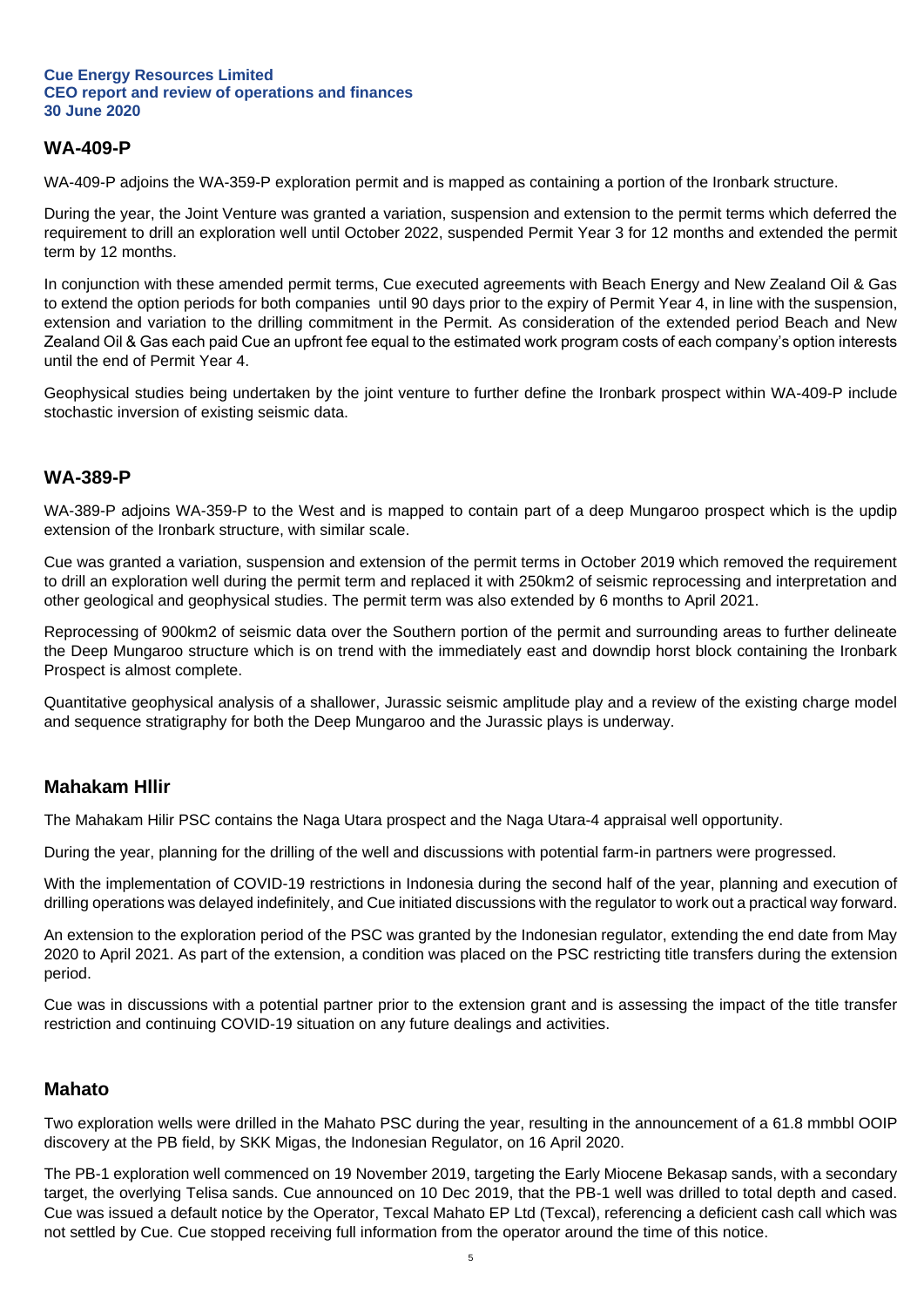On 17 Dec 2019 Cue announced that the cash call, which was not material, and was the subject of the default notice referred to in the ASX announcement of 10 December, had been paid.

Texcal, and other joint venture participants, are continuing their claim to have excluded Cue from participation in operations at the PB prospect, based on the issued default notice and claimed decisions made around the time. These claims are rejected by Cue as having no basis under the Joint Operating Agreement (JOA).

Cue is not receiving information from the Operator as required under the JOA, in order to be able to fully assess the announcement by SKKMigas or the status of current operations.

During the second half of the year, Texcal refused to refund Cue's share of the PSC performance bond, amounting to approximately US\$268,750 which was released by the Indonesian Government on completion of the PSC work commitment. The return of the bond is governed by a separate agreement with Texcal and is unrelated to the claims being made by Texcal under the JOA.

Cue has Indonesian legal representation and continues to assert all its legal rights under the JOA and the agreement which governs the performance bond.

## **Corporate**

As previously disclosed, Cue Energy Resources Ltd and Cue Resources Inc. were named as defendants, along with a number of other companies, in litigation pending in Texas, USA in relation to the Pine Mills oilfield. The case is entitled Hammerhead Managing Partners, LLC v. Nostra Terra Oil & Gas Company, PLC, et al., In the United States District Court For the Northern District of Texas, No. 3:18-cv-1160. On March 27, 2019 the court dismissed the claims against Cue in their entirety, giving the plaintiff leave to refile its compliant. On April 26, 2019, the plaintiff filed an amended complaint against Cue and the other defendants.

Cue Energy Resources Ltd and Cue Resources Inc. filed a motion to dismiss the amended complaint, which was denied by the court on 5 March 2020 without commentary. A request by all parties to extend the current case timetable due to the impacts of COVID-19 was not approved by the court. The trial did not proceed as scheduled during July 2020, however, due to a health issue affecting one of the parties. The case is currently expected to be set for trial before the judge in the third quarter of calendar year 2020.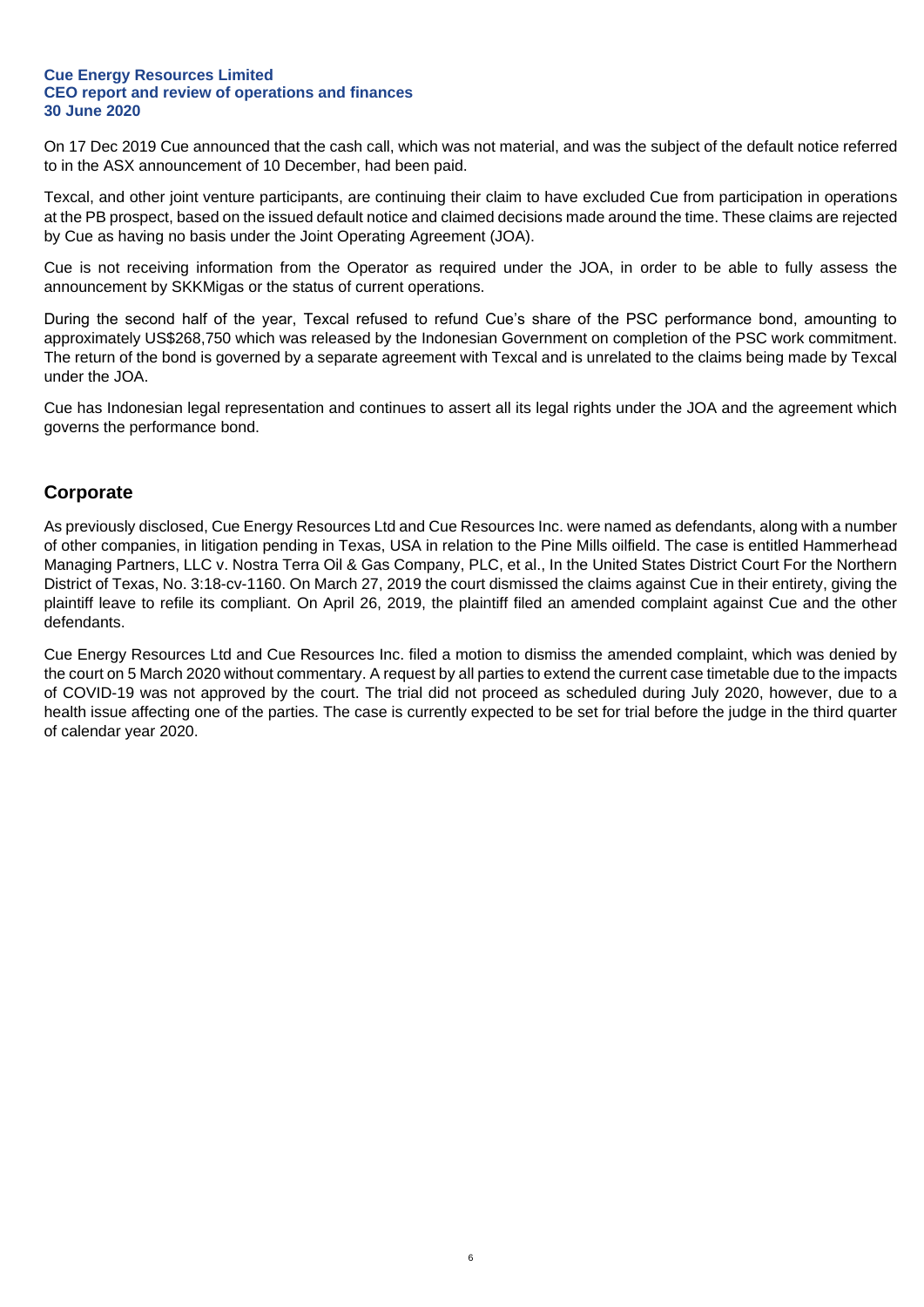The directors present their report, together with the financial statements, on the consolidated entity (referred to hereafter as the 'consolidated entity' or the 'Group') consisting of Cue Energy Resources Limited (referred to hereafter as the 'company', 'parent entity' or 'Cue') and the entities it controlled at the end of, or during, the year ended 30 June 2020.

#### **Directors**

The names of Directors of the Company in office during the year and up to the date of this report were:

Alastair McGregor Andrew Jefferies Peter Hood AO Rebecca DeLaet (resigned 20 December 2019) Richard Malcolm Rod Ritchie Samuel Kellner Marco Argentieri (appointed 14 January 2020)

**Chief Executive Officer**

Matthew Boyall

**Chief Financial Officer and Company Secretary**

Melanie Leydin

#### **Principal activities**

The principal activities of the group are petroleum exploration, development and production.

#### **Corporate governance statement**

Details of the Company's corporate governance practices are included in the Corporate Governance Statement set out on the Company's website. This URL on the website is located at: http://www.cuenrg.com.au/irm/content/corporatedirectory.aspx?RID=295

#### **Dividends**

There were no dividends paid, recommended or declared during the current or previous financial year.

#### **Financial performance**

The consolidated entity reported a net profit after tax of \$1.31 million for the financial year, a decrease of \$7.24 million from its \$8.55 million profit in 2019. The 2020 operating results included an impairment of \$2.7 million for the Maari production assets. This was mainly driven by the lower oil price forecasts, in line with current market conditions.

Production revenue for the year was \$23.92 million, a decrease of \$1.81 million from the previous period (2019: \$25.73 million). Production costs increased to \$12.94 million (2019: \$12.08 million).

The net assets of the consolidated entity increased by \$2.15 million to \$43.56 million for the year ended 30 June 2020 (30 June 2019: \$41.41 million). Working capital, being current assets less current liabilities, was \$32.57 million (30 June 2019: \$26.28 million).

The consolidated entity achieved positive cashflow from operating activities of \$7.4 million for the year ended 30 June 2020. The consolidated entity ended the year with a cash balance of \$31.94 million, including cash and cash equivalents of \$19.94 million and \$12.01 million restricted cash in an escrow account designated for Ironbark-1 drilling programme. The consolidated entity has no debt.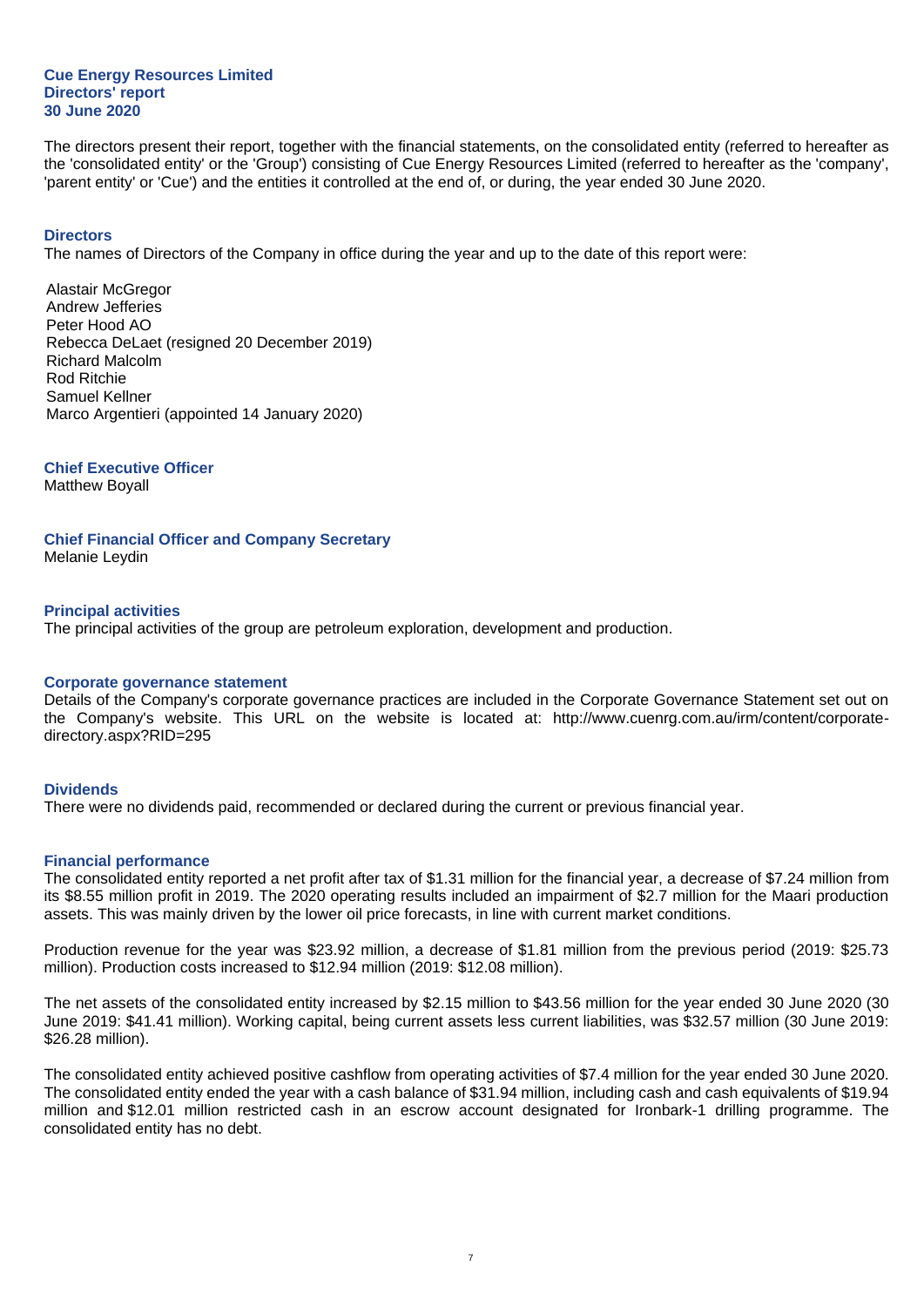In March 2020, the World Health Organization declared the outbreak of a novel coronavirus (COVID-19) as a pandemic, which continues to spread globally as well as in Australia. The spread of COVID-19 has caused significant volatility in Australian and international markets and had an impact on global oil prices. There is significant uncertainty around the breadth and duration of business disruptions related to COVID-19. To protect the health and safety of employees and comply with local regulations, the Company has closed its offices temporarily and arranged for employees to work remotely. At the date of this report, the impact of these measures is not expected to significantly affect the Company's business operations.

Refer to the CEO Report and Overview of Operations and Finances preceding this Director's Report.

#### **Significant changes in the state of affairs**

On 29 July 2019, the Company issued 4,277,888 unlisted options to eligible employees under the share option scheme, exercisable at \$0.07 (7 cents). The options will vest on 1 July 2021 and expire on 1 July 2023.

On 4 October 2019, the Company issued 3,853,298 unlisted options to eligible employees under the share option scheme, exercisable at \$0.09 (9 cents). The options will vest on 1 July 2022 and expire on 1 July 2024.

On 21 April 2020, the Company advised that through its 100% subsidiary, Cue Mahato Pty Ltd, it had become aware that the Indonesian Ministry of Energy and Mineral Resources has announced a 61.8 million barrel oil discovery at the PB field in the Mahato PSC.

Two wells had been drilled in the Mahato PSC. The operator, Texcal Mahato EP Ltd (Texcal) and other joint venture parties are claiming to have excluded Cue from participation in these operations. These claims are rejected by Cue as having no basis under the Joint Operating Agreement (JOA). Cue continues to assert all its legal rights under the JOA and is currently evaluating its available options.

Cue is not receiving information from the operator as required under the JOA to enable full assessment of the SKK Migas announcement but interprets the 61.8 million barrels reference as an oil in place P50 resource estimate.

There were no other significant changes in the state of affairs of the consolidated entity during the financial year.

#### **Matters subsequent to the end of the financial year**

On 16 July 2020, the Company issued 3,743,260 unlisted options to eligible employees under the share option scheme, exercisable at \$0.1175 (11.75 cents), The options will vest on 1 July 2023 and expire on 1 July 2025.

On 17 July 2020, the Consolidated Entity announced that the Environment Plan (EP) for the Ironbark-1 exploration well in exploration permit WA-359-P had been approved by the National Offshore Petroleum Safety and Environment Management Authority (NOPSEMA).

On 19 August 2020, the Company announced the Indonesian Government approval of the Paus Biru gas field Plan of Development in the Sampang PSC and an independent certification of the contingent resources in the field.

No other matter or circumstances has arisen since 30 June 2020 that has significantly affected, or may significantly affect the Consolidated Entity's operations, the results of those operations, or the consolidated entity's state of affairs in future financial years.

#### **Likely developments and expected results of operations**

The following activities may affect the expected results of operations:

- Farming down or funding alternatives for the Mahakam Hilir PSC, Indonesia
- Actively seeking to acquire additional production
- Progress on Paus Biru Front End Engineering and Design and Final Investment Decision
- Continuing claims by the Mahato PSC operator excluding Cue Mahato Pty Ltd from the PB field oil discovery

The Coronavirus/COVID-19 global pandemic presents strategic, operational and commercial uncertainties for the Company. There are increased uncertainties around the duration, scale and impact of the Coronavirus/COVID-19 outbreak. The Company is taking various measures to mitigate the impact on its operations including employees, partners and customers. The Board and management team continue to assess the potential impacts on the business, however given the continued uncertainties the future financial impact, if any, cannot be determined.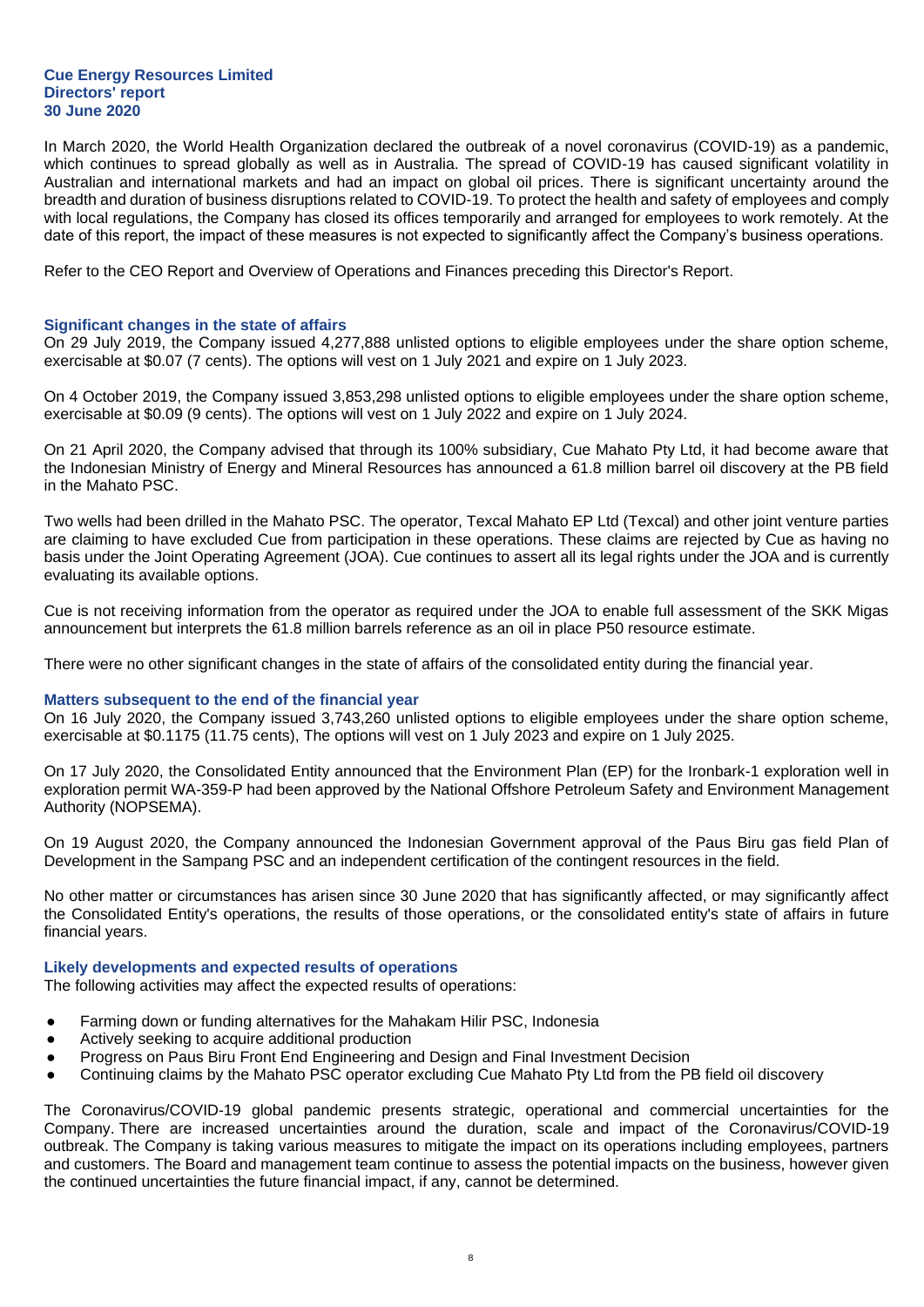## **Environmental regulation**

Within the last year there have been zero incidents, zero lost time injuries and zero significant spills within Cue Energy Resources Limited. Among the joint operations there have been a number of incidents that have been reported and investigated by all the relevant parties. Cue Energy Resources Limited continues to monitor the progress of reported incidents and work with the joint venture operation partners and operators to improve overall health and safety and minimise any impact on the environment.

| <b>Information on directors</b><br>Name:<br>Title:<br>Qualifications:<br>Experience and expertise:                 | Alastair McGregor<br>Non-Executive Chairman<br>BEng, MSc<br>Mr McGregor has been actively involved in the oil and gas sector since 2003. He is<br>currently chief executive of O.G. Energy, which holds Ofer Global's broader energy<br>interests, and Oil & Gas Limited, a company that holds directly or indirectly oil & gas<br>exploration and production interests onshore and offshore. He leads the O.G. Energy<br>Senior Management Committee, driving the strategy for Ofer Global's energy activities.<br>Mr McGregor is also a director of New Zealand Oil & Gas Limited. In addition, Mr<br>McGregor is chief executive of Omni Offshore Terminals Limited, a leading provider of<br>floating, production, storage and offloading (FSO and FPSO) solutions to the offshore<br>oil and gas industry. Omni's operations have spanned the globe from New Zealand,<br>Australia, South East Asia, Middle East and South America. Prior to entering the oil<br>and gas industry Mr McGregor spent 12 years as a banker with Citigroup and Salomon<br>Smith Barney. Mr McGregor holds a BEng from Imperial College, London and an MSc<br>from Cranfield University in the UK. |
|--------------------------------------------------------------------------------------------------------------------|-------------------------------------------------------------------------------------------------------------------------------------------------------------------------------------------------------------------------------------------------------------------------------------------------------------------------------------------------------------------------------------------------------------------------------------------------------------------------------------------------------------------------------------------------------------------------------------------------------------------------------------------------------------------------------------------------------------------------------------------------------------------------------------------------------------------------------------------------------------------------------------------------------------------------------------------------------------------------------------------------------------------------------------------------------------------------------------------------------------------------------------------------------------------------------------|
| Other current directorships:                                                                                       | New Zealand Oil & Gas Limited<br>O.G. Energy Holdings Ltd.<br>O.G. Oil & Gas Limited                                                                                                                                                                                                                                                                                                                                                                                                                                                                                                                                                                                                                                                                                                                                                                                                                                                                                                                                                                                                                                                                                                |
| Former directorships (last 3 years):<br>Special responsibilities:<br>Interests in shares:<br>Interests in options: | None<br>Member, Remuneration and Nomination Committee<br>None<br>None                                                                                                                                                                                                                                                                                                                                                                                                                                                                                                                                                                                                                                                                                                                                                                                                                                                                                                                                                                                                                                                                                                               |
| Name:                                                                                                              | Andrew Jefferies                                                                                                                                                                                                                                                                                                                                                                                                                                                                                                                                                                                                                                                                                                                                                                                                                                                                                                                                                                                                                                                                                                                                                                    |
| Title:<br>Qualifications:                                                                                          | Non-Executive Director<br>BE Hons (Mechanical), MBA, MSc in petroleum engineering, GAICD, Certified<br>Petroleum Engineer                                                                                                                                                                                                                                                                                                                                                                                                                                                                                                                                                                                                                                                                                                                                                                                                                                                                                                                                                                                                                                                           |
| Experience and expertise:                                                                                          | Mr Jefferies is managing director of New Zealand Oil & Gas Limited. He started his<br>career with Shell in Australia after graduating with a BE Hons (Mechanical) from the<br>University of Sydney in 1991, an MBA in technology management from Deakin<br>University in Australia, and an MSc in petroleum engineering from Heriot - Watt<br>University in Scotland. Mr Jefferies is also a graduate of the Australian Institute of<br>Company Directors (GAICD), and a Certified Petroleum Engineer with the Society of<br>Petroleum Engineers. He has worked in oil and gas in Australia, Germany, the United<br>Kingdom, Thailand and Holland.                                                                                                                                                                                                                                                                                                                                                                                                                                                                                                                                  |
| Other current directorships:                                                                                       | NZOG Offshore Limited<br>New Zealand Oil & Gas Limited<br><b>Tuatara Energy Limited</b>                                                                                                                                                                                                                                                                                                                                                                                                                                                                                                                                                                                                                                                                                                                                                                                                                                                                                                                                                                                                                                                                                             |
| Former directorships (last 3 years):<br>Special responsibilities:                                                  | None<br>Member, Audit and Risk Committee<br>Member, Remuneration and Nomination Committee<br>Member, Operational Risk and Sustainability Committee                                                                                                                                                                                                                                                                                                                                                                                                                                                                                                                                                                                                                                                                                                                                                                                                                                                                                                                                                                                                                                  |
| Interests in shares:<br>Interests in options:                                                                      | 8,000 fully paid ordinary shares<br>None                                                                                                                                                                                                                                                                                                                                                                                                                                                                                                                                                                                                                                                                                                                                                                                                                                                                                                                                                                                                                                                                                                                                            |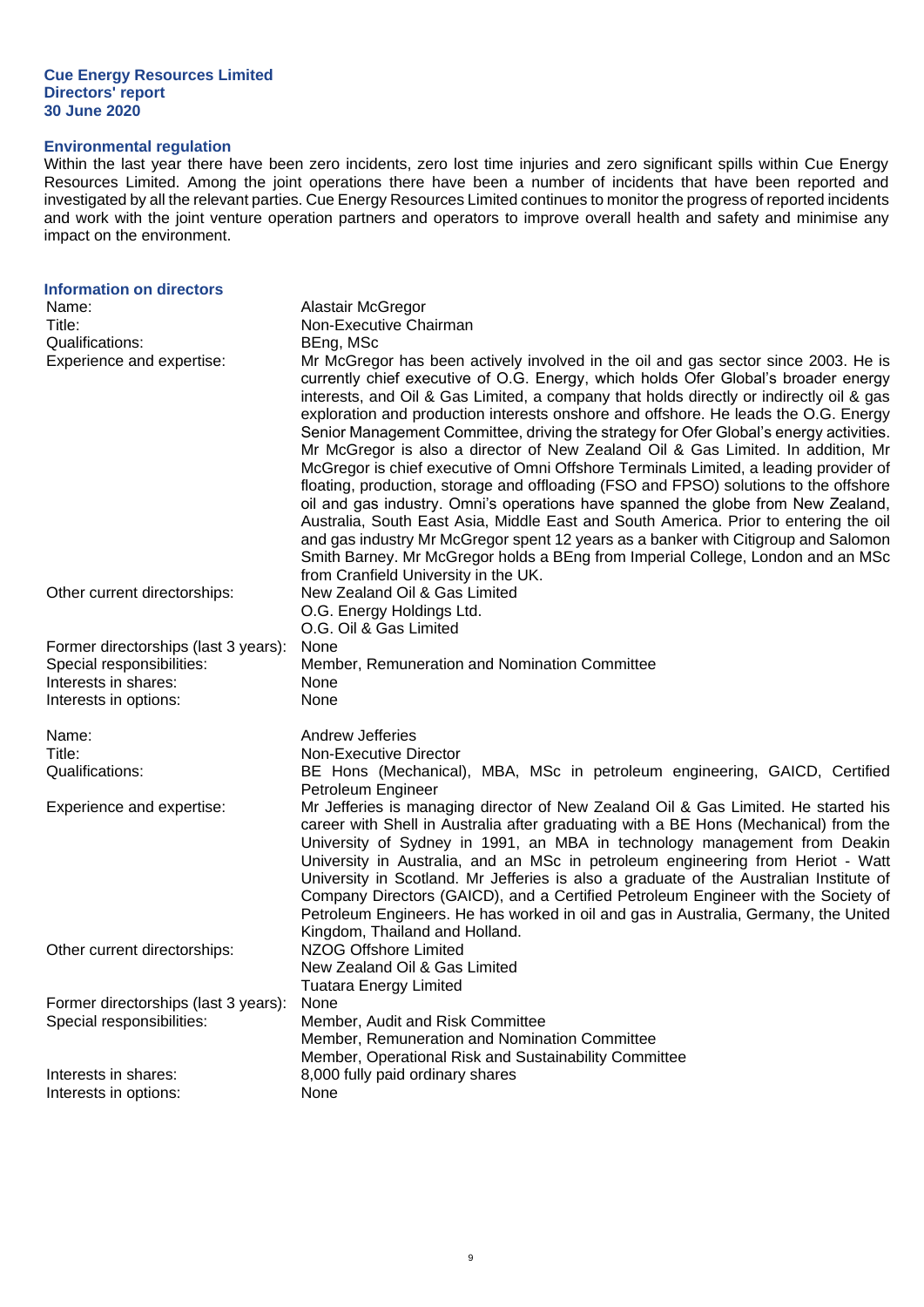| Name:<br>Title:<br>Experience and expertise:                                                                       | Peter Hood (AO)<br>Non-Executive Director<br>Mr Hood is a professional chemical engineer with 45 years' experience in the<br>development of projects in the resources and chemical industries. He began his career<br>with WMC Ltd and then was chief executive officer of Coogee Chemicals Pty Ltd and<br>Coogee Resources Ltd from 1998 to 2009. He is a graduate of the Harvard Business<br>School Advanced Management Programme and is currently Chairman of Matrix<br>Composites and Engineering Ltd and a Non-Executive Director of GR Engineering Ltd.<br>He has been Vice-Chairman of the Australian Petroleum Production and Exploration<br>Association Limited (APPEA), Chairman of the APPEA Health Safety and Operations<br>Committee, and is a past President of the Western Australian and Australian Chambers<br>of Commerce and Industry.                                                                                                                                                                                                                                                                                                   |
|--------------------------------------------------------------------------------------------------------------------|-------------------------------------------------------------------------------------------------------------------------------------------------------------------------------------------------------------------------------------------------------------------------------------------------------------------------------------------------------------------------------------------------------------------------------------------------------------------------------------------------------------------------------------------------------------------------------------------------------------------------------------------------------------------------------------------------------------------------------------------------------------------------------------------------------------------------------------------------------------------------------------------------------------------------------------------------------------------------------------------------------------------------------------------------------------------------------------------------------------------------------------------------------------|
| Other current directorships:                                                                                       | De Grey Mining Ltd<br><b>GR Engineering Ltd</b><br>Matrix Composites and Engineering Ltd                                                                                                                                                                                                                                                                                                                                                                                                                                                                                                                                                                                                                                                                                                                                                                                                                                                                                                                                                                                                                                                                    |
| Former directorships (last 3 years):<br>Special responsibilities:<br>Interests in shares:<br>Interests in options: | None<br>Member, Audit and Risk Committee<br>80,000 fully paid ordinary shares<br>None                                                                                                                                                                                                                                                                                                                                                                                                                                                                                                                                                                                                                                                                                                                                                                                                                                                                                                                                                                                                                                                                       |
| Name:<br>Title:                                                                                                    | Rebecca DeLaet<br>Non-Executive Director (resigned on 20 December 2019)                                                                                                                                                                                                                                                                                                                                                                                                                                                                                                                                                                                                                                                                                                                                                                                                                                                                                                                                                                                                                                                                                     |
| Qualifications:<br>Experience and expertise:                                                                       | M.Fin, B.Science<br>Ms DeLaet has worked for the Ofer Global group of companies since 1990. Prior to<br>focusing exclusively on O.G. Energy activities in 2019, Ms DeLaet spent the previous<br>ten years overseeing Ofer Global's finance activities, including debt and equity<br>financing, treasury operations and risk management. Ms. DeLaet was responsible for<br>the initial structuring and capitalisation of Omni Offshore Terminals' assets in 1994,<br>establishing an independent oil and gas arm for Ofer Global. Since then, she has been<br>responsible for all of the financing activities for the Omni organisation. Ms DeLaet is a<br>director of O.G. Energy, O.G. Oil & Gas and New Zealand Oil & Gas, where she chairs<br>the audit committee. As a member of the O.G. Energy Senior Management Committee,<br>she helps drive strategy for Ofer Global's energy activities. Ms. DeLaet has a Masters<br>in Finance and Bachelor of Science from the Wharton School at the University of<br>Pennsylvania.                                                                                                                             |
| Name:<br>Title:<br>Experience and expertise:                                                                       | <b>Richard Malcolm</b><br>Non-Executive Director<br>Mr Malcolm is a professional geoscientist with 34 years of varied oil and gas experience<br>within seven international markets. He began his career as a Petroleum Geologist with<br>Woodside Petroleum in Perth exploring for oil and gas on the Northwest Shelf. He spent<br>ten years with Ampolex Limited (Perth and Sydney) as a Senior Explorationist and then<br>Exploration Manager in Western Australia and Asset Manager in Northern & Eastern<br>Australia. Following Mobil's takeover of Ampolex, Mr Malcolm was appointed manager<br>of Mobil's assets in Papua New Guinea. Three years later he joined OMV, initially as<br>Exploration Manager for Australia & New Zealand and later as Exploration & Reservoir<br>Manager for OMV Libya, General Manager Norway and in 2006, Managing Director of<br>OMV UK. Between 2008 and 2013, Mr Malcolm was chief executive of Gulfsands<br>Petroleum plc, an AIM listed production, exploration and development company with<br>operations in Syria, Tunisia, Morocco, USA and Colombia. He is currently a director of<br>Larus Energy Limited. |
| Other current directorships:<br>Former directorships (last 3 years):<br>Special responsibilities:                  | Larus Energy Limited<br>Puravida Energy NL<br>Chairman, Remuneration and Nomination Committee<br>Member, Operational Risk and Sustainability Committee                                                                                                                                                                                                                                                                                                                                                                                                                                                                                                                                                                                                                                                                                                                                                                                                                                                                                                                                                                                                      |
| Interests in shares:<br>Interests in options:                                                                      | None<br>None                                                                                                                                                                                                                                                                                                                                                                                                                                                                                                                                                                                                                                                                                                                                                                                                                                                                                                                                                                                                                                                                                                                                                |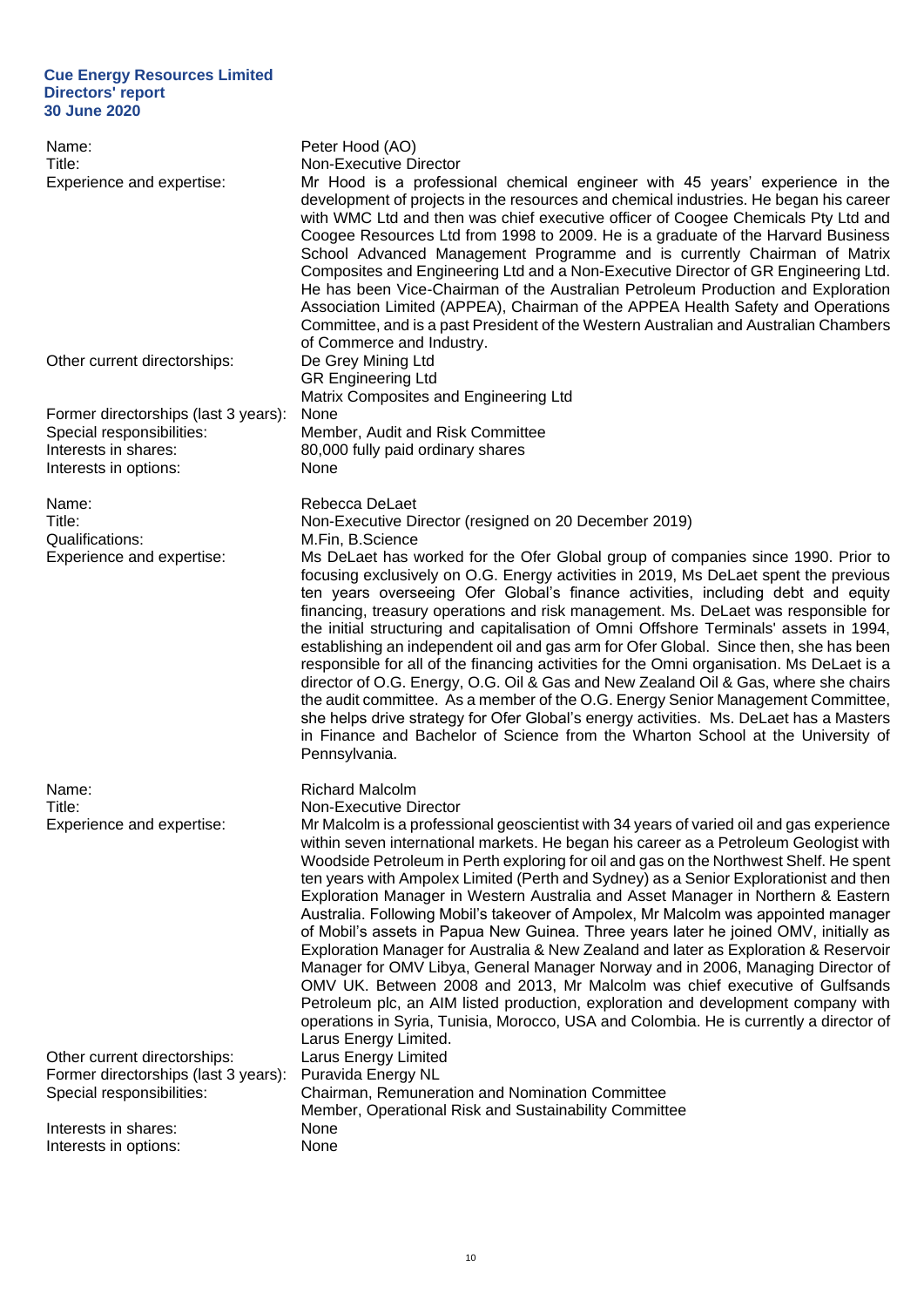| Name:<br>Title:<br>Qualifications:<br>Experience and expertise:                                   | Rod Ritchie<br><b>Non-Executive Director</b><br>B.Sc<br>Mr Ritchie is a director of New Zealand Oil and Gas limited. Mr Ritchie joined the board<br>of New Zealand Oil and Gas in 2013. He began his career as a petroleum engineer<br>with Schlumberger for 28 Years and then joined OMV where he worked for a further 12<br>years. Mr Ritchie has over 40 years of global experience in leadership roles and as a<br>Health, Safety, Environmental and Security (HSSE) executive in the Oil and Gas<br>industry, including being the corporate Senior Vice President of HSSE and<br>Sustainability at OMV based in Vienna, Austria. He has also worked closely with the<br>International Association of Oil and Gas produces (IOGP) to create Industry best<br>practice standards for the Oil and Gas Industry. He is also an active leadership and<br>cultural change consultant, and an author on the subject of Safety Leadership and<br>several Society of Petroleum Engineers papers on the subject of HSSE and<br>safety Leadership. |
|---------------------------------------------------------------------------------------------------|----------------------------------------------------------------------------------------------------------------------------------------------------------------------------------------------------------------------------------------------------------------------------------------------------------------------------------------------------------------------------------------------------------------------------------------------------------------------------------------------------------------------------------------------------------------------------------------------------------------------------------------------------------------------------------------------------------------------------------------------------------------------------------------------------------------------------------------------------------------------------------------------------------------------------------------------------------------------------------------------------------------------------------------------|
| Other current directorships:<br>Former directorships (last 3 years):<br>Special responsibilities: | New Zealand Oil & Gas Limited<br>None<br>Member, Remuneration and Nomination Committee                                                                                                                                                                                                                                                                                                                                                                                                                                                                                                                                                                                                                                                                                                                                                                                                                                                                                                                                                       |
|                                                                                                   | Chair, Operational Risk and Sustainability Committee                                                                                                                                                                                                                                                                                                                                                                                                                                                                                                                                                                                                                                                                                                                                                                                                                                                                                                                                                                                         |
| Interests in shares:                                                                              | None                                                                                                                                                                                                                                                                                                                                                                                                                                                                                                                                                                                                                                                                                                                                                                                                                                                                                                                                                                                                                                         |
| Interests in options:                                                                             | None                                                                                                                                                                                                                                                                                                                                                                                                                                                                                                                                                                                                                                                                                                                                                                                                                                                                                                                                                                                                                                         |
| Name:<br>Title:<br>Qualifications:<br>Experience and expertise:                                   | Samuel Kellner<br>Non-Executive Director<br>BA, MBA<br>Mr Kellner has held a variety of senior executive positions with Ofer Global since joining<br>the group in 1980. He has been deeply involved in all Ofer Global's business lines, with<br>a particular emphasis on offshore oil and gas, shipping and real estate, and has advised<br>Ofer Global companies on investments with a variety of investment managers, hedge<br>funds and private equity funds. Most recently, Mr Kellner served as President of Global<br>Holdings Management Group (US) Inc. where he led North American real estate<br>acquisition, development and financing activities. Mr Kellner serves as a director of<br>O.G. Energy, O.G. Oil & Gas and New Zealand Oil & Gas, where he is Chairman of the                                                                                                                                                                                                                                                      |
|                                                                                                   | Board of Directors. As a member of the O.G. Energy Senior Management Committee,<br>he helps drive strategy for Ofer Global's energy activities. He is also an Executive<br>Director of the main holding companies for the Zodiac Maritime Limited shipping group<br>and Omni Offshore Terminals Limited, a leading provider of floating, production,<br>storage and offloading (FSO and FPSO) solutions to the offshore oil and gas industry.<br>Mr Kellner graduated with a BA degree from Hebrew University in Jerusalem. He has<br>an MBA from the University of Toronto, and taught at the University of Toronto while<br>working toward a PhD in Applied Economics.                                                                                                                                                                                                                                                                                                                                                                     |
| Other current directorships:                                                                      | O.G. Energy Holdings Ltd.<br>O.G. Oil & Gas Limited<br>New Zealand Oil & Gas Limited                                                                                                                                                                                                                                                                                                                                                                                                                                                                                                                                                                                                                                                                                                                                                                                                                                                                                                                                                         |
| Former directorships (last 3 years):                                                              | None                                                                                                                                                                                                                                                                                                                                                                                                                                                                                                                                                                                                                                                                                                                                                                                                                                                                                                                                                                                                                                         |
| Special responsibilities:                                                                         | Chair, Audit and Risk Committee                                                                                                                                                                                                                                                                                                                                                                                                                                                                                                                                                                                                                                                                                                                                                                                                                                                                                                                                                                                                              |
| Interests in shares:                                                                              | None                                                                                                                                                                                                                                                                                                                                                                                                                                                                                                                                                                                                                                                                                                                                                                                                                                                                                                                                                                                                                                         |
| Interests in options:                                                                             | None                                                                                                                                                                                                                                                                                                                                                                                                                                                                                                                                                                                                                                                                                                                                                                                                                                                                                                                                                                                                                                         |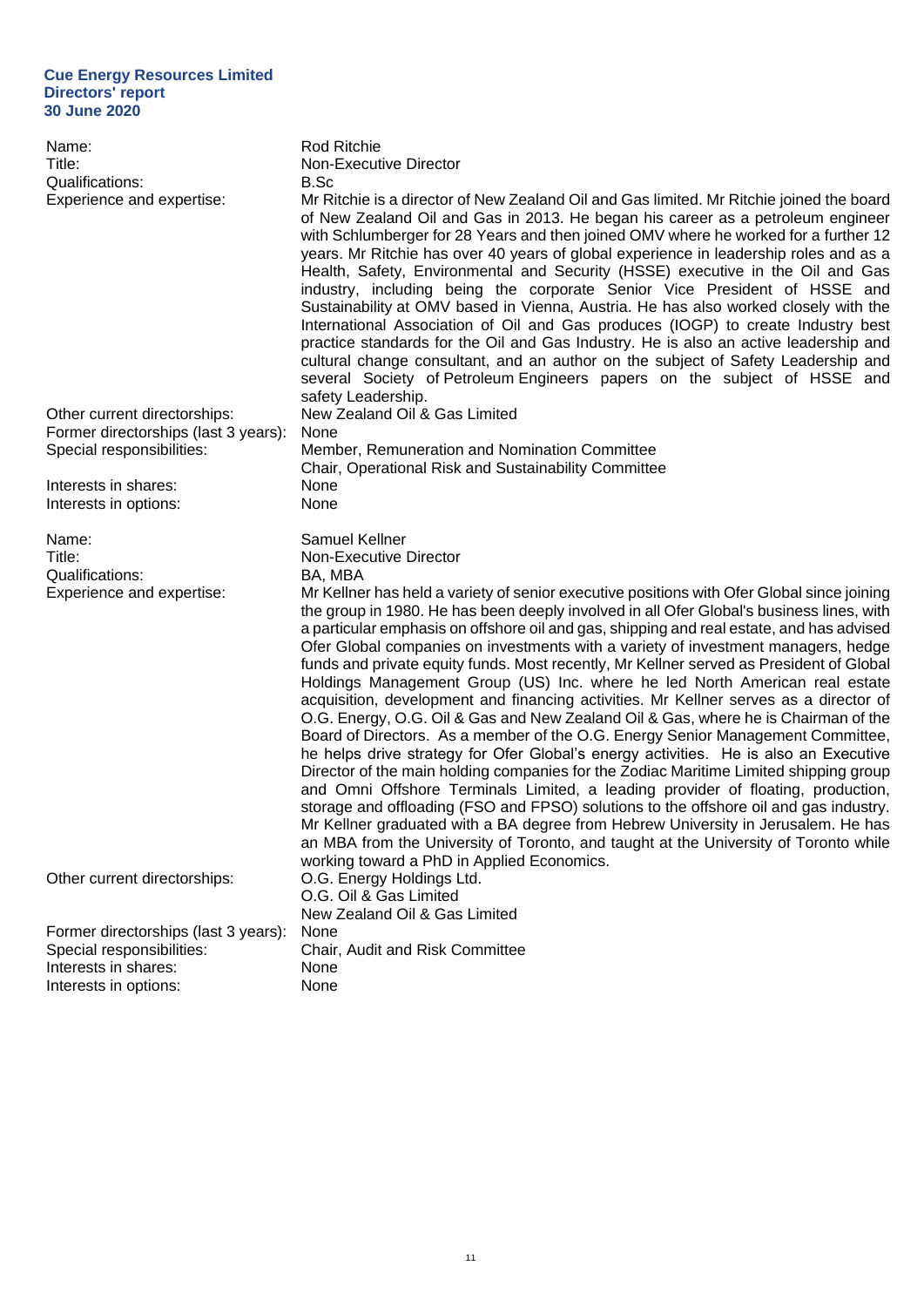| Name:                                | Mr Marco Argentieri                                                                                                                                                                                                                                                                                                                                                                                                                                                                                                                                                                                     |
|--------------------------------------|---------------------------------------------------------------------------------------------------------------------------------------------------------------------------------------------------------------------------------------------------------------------------------------------------------------------------------------------------------------------------------------------------------------------------------------------------------------------------------------------------------------------------------------------------------------------------------------------------------|
| Title:                               | Non-Executive Director (appointed 14 January 2020)                                                                                                                                                                                                                                                                                                                                                                                                                                                                                                                                                      |
| Experience and expertise:            | Mr Argentieri is a Director of New Zealand Oil and Gas Limited, Senior Vice President<br>and General Counsel for O.G. Energy, and a member of the Board of Directors of both<br>O.G. Energy and O.G. Oil & Gas. Prior to O.G. Energy, Mr Argentieri worked<br>extensively in finance, offshore oil services and shipping. Mr Argentieri started his<br>career as an attorney at the New York offices of Skadden, Arps, Slate, Meagher & Flom<br>LLP and Latham & Watkins LLP. He holds a B.A. from the University of Rochester, a<br>J.D. from New York University and an MBA from Columbia University. |
| Other current directorships:         | New Zealand Oil and Gas Limited                                                                                                                                                                                                                                                                                                                                                                                                                                                                                                                                                                         |
| Former directorships (last 3 years): | None                                                                                                                                                                                                                                                                                                                                                                                                                                                                                                                                                                                                    |
| Special responsibilities:            | None                                                                                                                                                                                                                                                                                                                                                                                                                                                                                                                                                                                                    |
| Interests in shares:                 | None                                                                                                                                                                                                                                                                                                                                                                                                                                                                                                                                                                                                    |
| Interests in options:                | None                                                                                                                                                                                                                                                                                                                                                                                                                                                                                                                                                                                                    |

'Other current directorships' quoted above are current directorships for listed entities only and excludes directorships of all other types of entities, unless otherwise stated.

'Former directorships (last 3 years)' quoted above are directorships held in the last 3 years for listed entities only and excludes directorships of all other types of entities, unless otherwise stated.

#### **Company secretary**

Ms Melanie Leydin, BBus (Acc. Corp Law) CA FGIA

Ms Leydin holds a Bachelor of Business majoring in Accounting and Corporate Law. She is a member of the Institute of Chartered Accountants, Fellow of the Governance Institute of Australia and is a Registered Company Auditor. She graduated from Swinburne University in 1997, became a Chartered Accountant in 1999 and since February 2000 has been the principal of Leydin Freyer. The practice provides outsourced company secretarial and accounting services to public and private companies across a host of industries including but not limited to the Resources, technology, bioscience, biotechnology and health sectors.

Ms Leydin has over 25 years' experience in the accounting profession and over 15 years as a Company Secretary. She has extensive experience in relation to public company responsibilities, including ASX and ASIC compliance, control and implementation of corporate governance, statutory financial reporting, reorganisation of Companies and shareholder relations.

## **Meetings of directors**

|                        |          |       |           |                               |                     |             | Operational | Operational                   |
|------------------------|----------|-------|-----------|-------------------------------|---------------------|-------------|-------------|-------------------------------|
|                        |          |       |           | Remuneration Remuneration     | Audit and           | Audit and   | Risk and    | Risk and                      |
|                        | Full     | Full  |           | and Nomination and Nomination | <b>Risk</b>         | <b>Risk</b> |             | Sustainability Sustainability |
|                        | Board    | Board | Committee | Committee                     | Committee Committee |             | Committee   | Committee                     |
|                        | Attended | Held  | Attended  | Held                          | Attended            | Held        | Attended    | Held                          |
| Alastair McGregor      | 6        | 6     |           |                               |                     |             |             |                               |
| Andrew Jefferies       | 6        | 6     |           |                               |                     |             |             | 3                             |
| Peter Hood             |          | 6     |           |                               |                     |             |             |                               |
| Rebecca DeLaet*        |          |       |           |                               |                     |             |             |                               |
| <b>Richard Malcolm</b> | 6        | 6     |           |                               |                     |             |             | 3                             |
| <b>Rod Ritchie</b>     | 6        | 6     |           |                               |                     |             |             | 3                             |
| Samuel Kellner         | 6        |       |           |                               |                     |             |             |                               |
| Marco Argentieri**     |          |       |           |                               |                     |             |             |                               |

Held: represents the number of meetings held during the time the director held office or was a member of the relevant committee.

- Ms Rebecca DeLaet resigned from the Board on 20 December 2019
- Mr Marco Argentieri appointed as Non-Executive Director on 14 January 2020.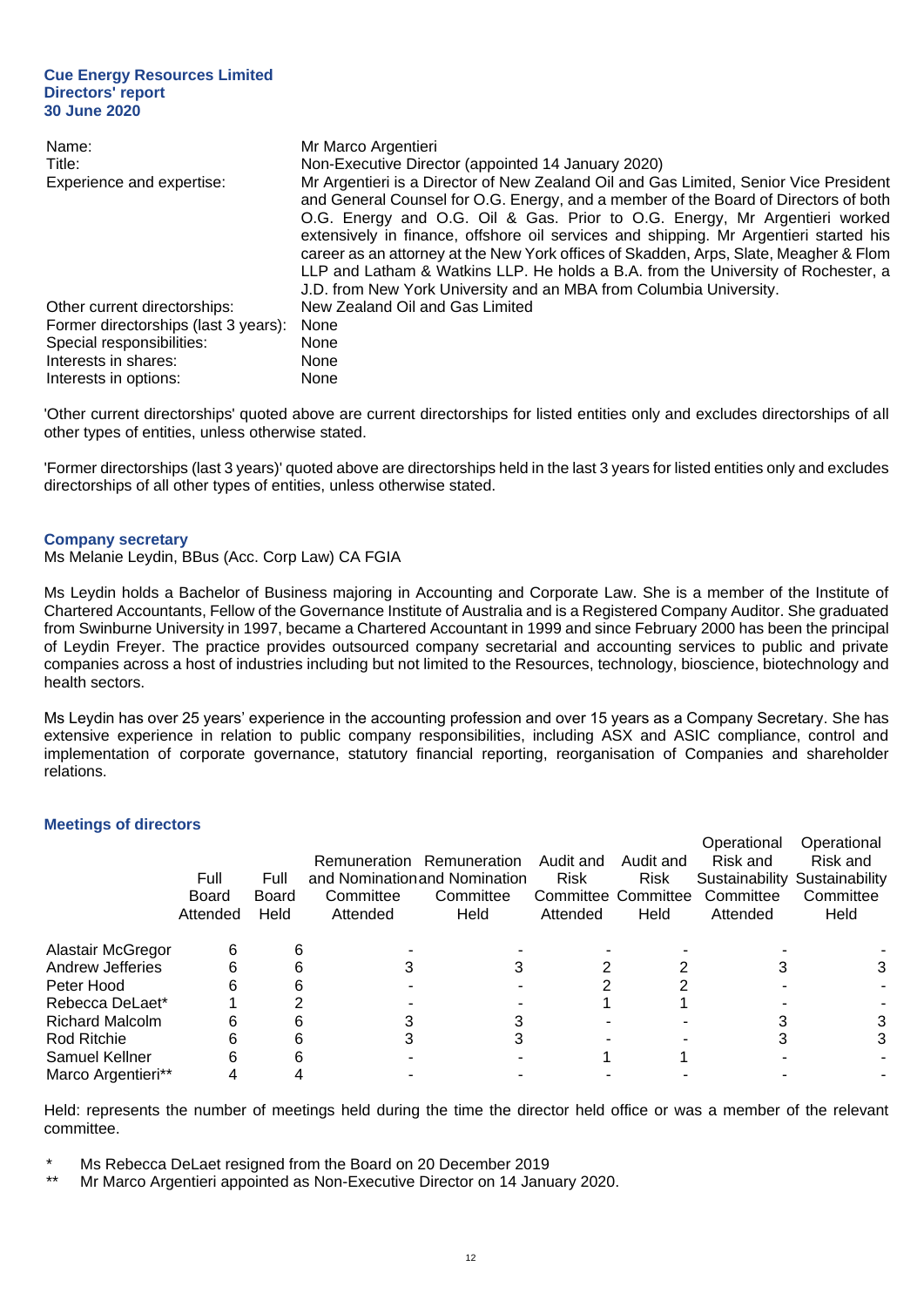#### **Remuneration report (audited)**

This Remuneration Report which has been audited, and which forms part of the Directors' Report, sets out information about the remuneration of Cue Energy Resources Limited's Directors and its senior management for the financial year ended 30 June 2020, in accordance with the Corporations Act 2001 and its regulations.

Key management personnel are those persons having authority and responsibility for planning, directing and controlling the activities of the entity, directly or indirectly, including all directors.

The prescribed details for each person covered by this report are detailed below under the following headings:

- (A) Director and executive details
- (B) Remuneration policy
- (C) Details of remuneration
- (D) Equity based remuneration
- (E) Relationship between remuneration policy and company performance

#### *(A) Director and executive details*

- The following persons acted as Directors of the company during or since the end of the financial year:
- Alastair McGregor (Non-Executive Chairman)
- Andrew Jefferies (Non-Executive Director)
- Peter Hood (Non-Executive Director)
- Rebecca DeLaet (Non-Executive Director) resigned on 20 December 2019
- Richard Malcolm (Non-Executive Director)
- Rod Ritchie (Non-Executive Director)
- Samuel Kellner (Non-Executive Director)
- Marco Argentieri (Non-Executive Director) appointed on 14 January 2020

Unless otherwise stated the persons named above held their current position for the whole of the financial year and since the end of the financial year.

The term "Executive" is used in this Remuneration Report to refer to the following persons:

Matthew Boyall (Chief Executive Officer)

#### *(B) Remuneration policy*

The Board's policy for remuneration of Executives and Directors is detailed below.

Remuneration packages are set at levels that are intended to attract and retain high calibre directors and employees and align the interest of the Directors and Executives with those of the company's shareholders. The Remuneration policy is established and implemented solely by the Board.

Remuneration and other terms and conditions of employment are reviewed annually by the Board having regard to performance and relevant employment market information. As well as a base salary, remuneration packages include superannuation, termination entitlements and fringe benefits.

The Board is conscious of its responsibilities in relation to the performance of the Company. Directors and Executives are encouraged to hold shares in the Company to align their interests with those of shareholders.

No remuneration or other benefits are paid to Directors or Executives by any subsidiary companies.

#### *(C) Details of remuneration*

The structure of Non-Executive Director and Executive remuneration is separate and distinct.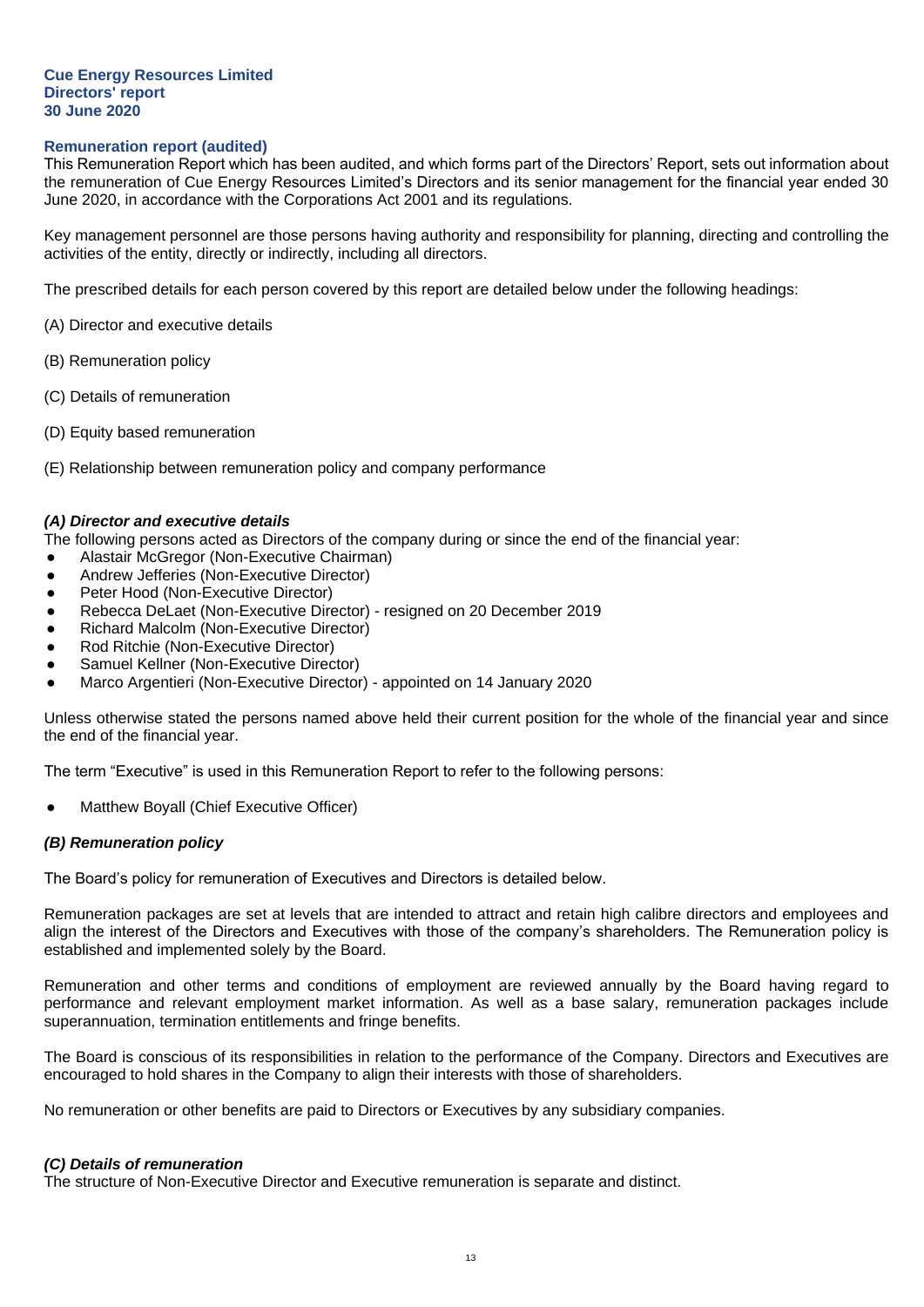## **Non-Executive Directors**

Remuneration of Non-Executive Directors is determined by the Board within the maximum amount approved by the shareholders from time to time. The amount currently approved is \$700,000, which was approved at the Annual General Meeting held on 24 November 2011. The Company's policy is to remunerate Non-Executive Directors at a fixed fee based on their time involvement, commitment and responsibilities. Remuneration for Non-Executive Directors is not linked to individual or company performance, however, to align Directors' interests with shareholders' interests, Non-Executive Directors are encouraged to hold shares in the Company. The Board retains the discretion to award options or performance rights to Non-Executive Directors based on the recommendation of the Board, which is always subject to shareholder approval.

Alastair McGregor, Andrew Jefferies, Rebecca DeLaet\*, Samuel Kellner and Marco Argentieri have elected not to be paid by the Company.

Ms Rebecca DeLaet resigned from the Board on 20 December 2019. She has elected not to be paid by the Company up to the date of her resignation.

#### **Executives**

Executives receive a mixture of fixed and variable pay and a blend of short and long term incentives as appropriate. Remuneration packages contain the following key elements:

- Fixed compensation component inclusive of base salary, superannuation, non-monetary benefits and consultancy fees
- Short term incentive programme
- Long term employee benefits

## **Fixed compensation**

Fixed compensation consists of base salary (which is calculated on a total cost base and including any FBT charges related to employee benefits including motor vehicles), as well as employer contributions to superannuation funds. The base salary is reflective of market rates for companies of similar size and industry which is reviewed annually to ensure market competitiveness. During 2020 financial year, the Board reviewed the salaries paid to peer company executives in determining the salary of the Company's Key Management Personnel. This base salary is fixed remuneration and is not subject to performance of the company. Base salary is reviewed annually and adjusted on 1 July each year as required. There is no guaranteed base salary increase included in any executive's contracts.

#### **Cash bonuses**

A cash bonus was paid during this financial year. Details are disclosed in remuneration table below.

#### **Employment contracts**

Remuneration and other terms of employment for key executive Matthew Boyall is formalised in a service agreement. Details of the agreement is as follows:

Matthew Boyall

Title: Chief Executive Officer

Original Agreement effective from 1 July 2017, with salary terms revised on 1 October 2018.

Term: Permanent employment contract, no fixed terms.

Details: Base salary of \$360,000 per annum plus superannuation to be reviewed annually by the Board. Mr Boyall is also entitled to short-term incentive up to 30% (2019: 30%) of his base salary at the discretion of the Board at the end of each financial year dependent on the success of meeting key deliverables. Notice period: 3 months

Compensation levels are reviewed each year to take into account cost of living changes, any change in the scope of the role performed and any changes to meet the principles of the compensation policy.

Details of the nature and amount of each major element of remuneration of each Director of the Company and other Key Management Personnel of the consolidated entity are: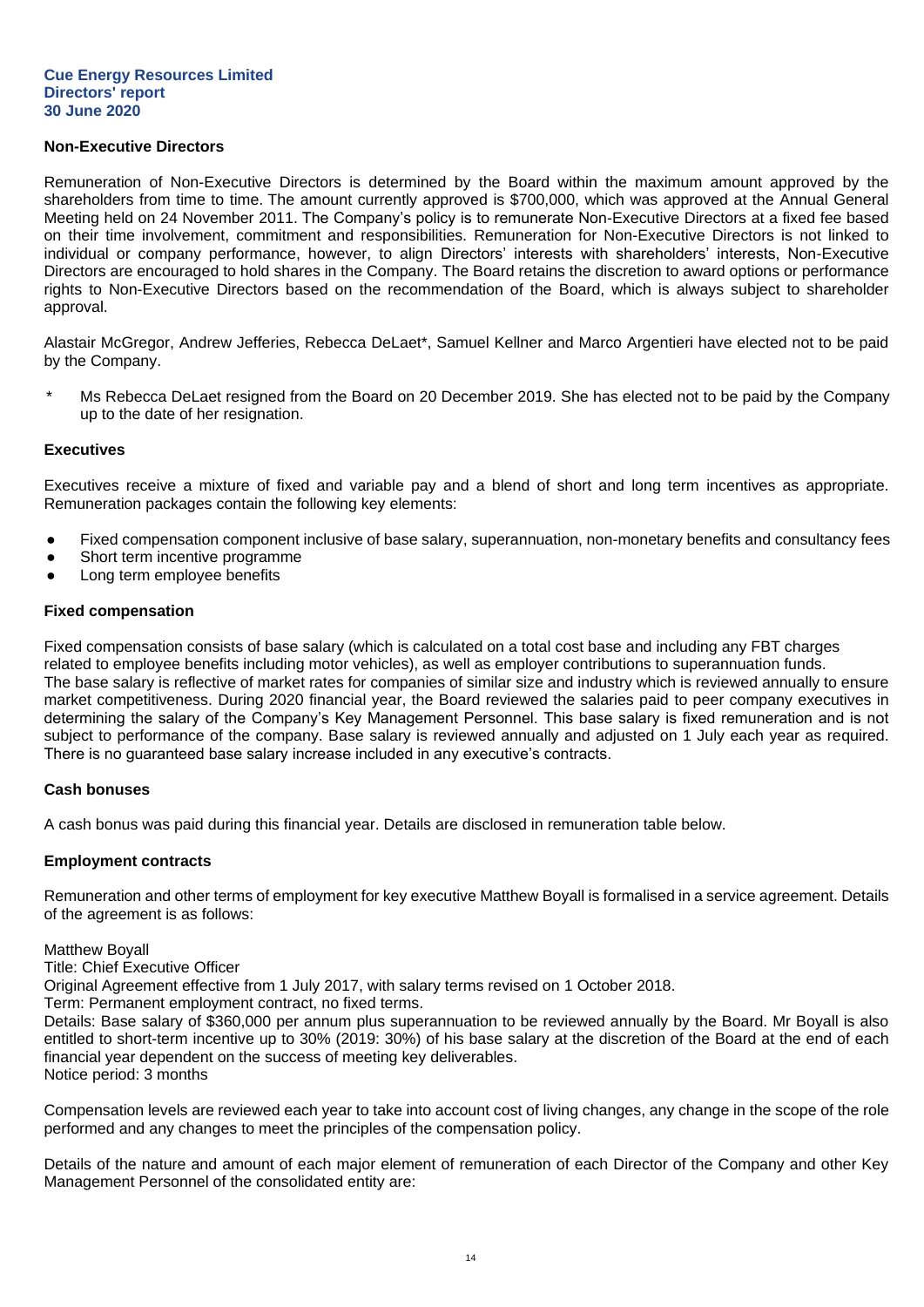## **Compensation of Key Management Personnel - 2020**

|                                           | Short-term benefits          |                 | Long-term<br>benefits | Post<br>employment            | Share-based<br>payments |             |
|-------------------------------------------|------------------------------|-----------------|-----------------------|-------------------------------|-------------------------|-------------|
| 2020                                      | Cash salary<br>and fees<br>Φ | Cash<br>bonuses | Long service<br>leave | Superannuation Equity-settled |                         | Total<br>\$ |
| <b>Directors</b>                          |                              |                 |                       |                               |                         |             |
| Alastair McGregor*                        |                              |                 |                       |                               |                         |             |
| Andrew Jefferies*                         |                              |                 |                       |                               |                         |             |
| Peter Hood                                | 45,662                       |                 |                       | 4,338                         |                         | 50,000      |
| Rebecca DeLaet*                           |                              |                 |                       |                               |                         |             |
| <b>Richard Malcolm</b>                    | 43,379                       |                 |                       | 4,121                         |                         | 47,500      |
| Rod Ritchie                               | 47,500                       |                 |                       |                               |                         | 47,500      |
| Samuel Kellner*                           |                              |                 |                       |                               |                         |             |
| Marco Argentieri*                         |                              |                 |                       |                               |                         |             |
| <b>Other Key Management</b><br>Personnel: |                              |                 |                       |                               |                         |             |
| Matthew Boyall**                          | 356,003                      | 91,800          | 21,193                | 25,000                        | 51,334                  | 545,330     |
|                                           | 492,544                      | 91,800          | 21,193                | 33,459                        | 51,334                  | 690,330     |

Alastair McGregor, Andrew Jefferies, Rebecca DeLaet, Samuel Kellner and Marco Argentieri have elected not to be paid by the Company.

\*\* Natthew Boyall's cash bonus consists of \$91,800 for achieving 85% weighting against 2019 key performance indicators (KPIs). The KPIs were measured against the actual results for the calendar year ending 31 December 2019. Mr Boyall is entitled to up to 30% of base salary in short term incentives.

#### **Compensation of Key Management Personnel - 2019**

|                                           | Short-term benefits           |                       | Long-term<br>benefits       | Post<br>employment            | Share-based<br>payments |             |  |
|-------------------------------------------|-------------------------------|-----------------------|-----------------------------|-------------------------------|-------------------------|-------------|--|
| 2019                                      | Cash salary<br>and fees<br>\$ | Cash<br>bonuses<br>\$ | Long service<br>leave<br>\$ | Superannuation Equity-settled |                         | Total<br>\$ |  |
| <b>Directors</b>                          |                               |                       |                             |                               |                         |             |  |
| Alastair McGregor*                        |                               |                       |                             |                               |                         |             |  |
| Koh Ban Heng**                            | 12,534                        |                       |                             |                               |                         | 12,534      |  |
| Andrew Jefferies*                         |                               |                       |                             |                               |                         |             |  |
| Peter Hood                                | 44,698                        |                       |                             | 2,151                         |                         | 46,849      |  |
| Rebecca DeLaet*                           |                               |                       |                             |                               |                         |             |  |
| <b>Richard Malcolm</b>                    | 41,077                        |                       |                             | 3,902                         |                         | 44,979      |  |
| Rod Ritchie                               | 42,459                        |                       |                             |                               |                         | 42,459      |  |
| Samuel Kellner*                           |                               |                       |                             |                               |                         |             |  |
| <b>Other Key Management</b><br>Personnel: |                               |                       |                             |                               |                         |             |  |
| Matthew Boyall***                         | 345,000                       | 112,200               | 16,638                      | 20,531                        | 10,307                  | 504,676     |  |
|                                           | 485,768                       | 112,200               | 16,638                      | 26,584                        | 10,307                  | 651,497     |  |
|                                           |                               |                       |                             |                               |                         |             |  |

\* Alastair McGregor, Andrew Jefferies, Rebecca DeLaet and Samuel Kellner have elected not to be paid by the Company.

\*\* Koh Ban Heng resigned from the Board on 30 October 2018.

Matthew Boyall's cash bonus consists of the following:

- \$60,000 once-off discretionary bonus in recognition of the Ironbark farmout; and

- \$52,200 for achieving 72.5% weighting against 2018 key performance indicators (KPIs). The KPIs were measured against the actual results for the calendar year ending 31 December 2018. Mr Boyall is entitled to up to 30% of base salary in short term incentives.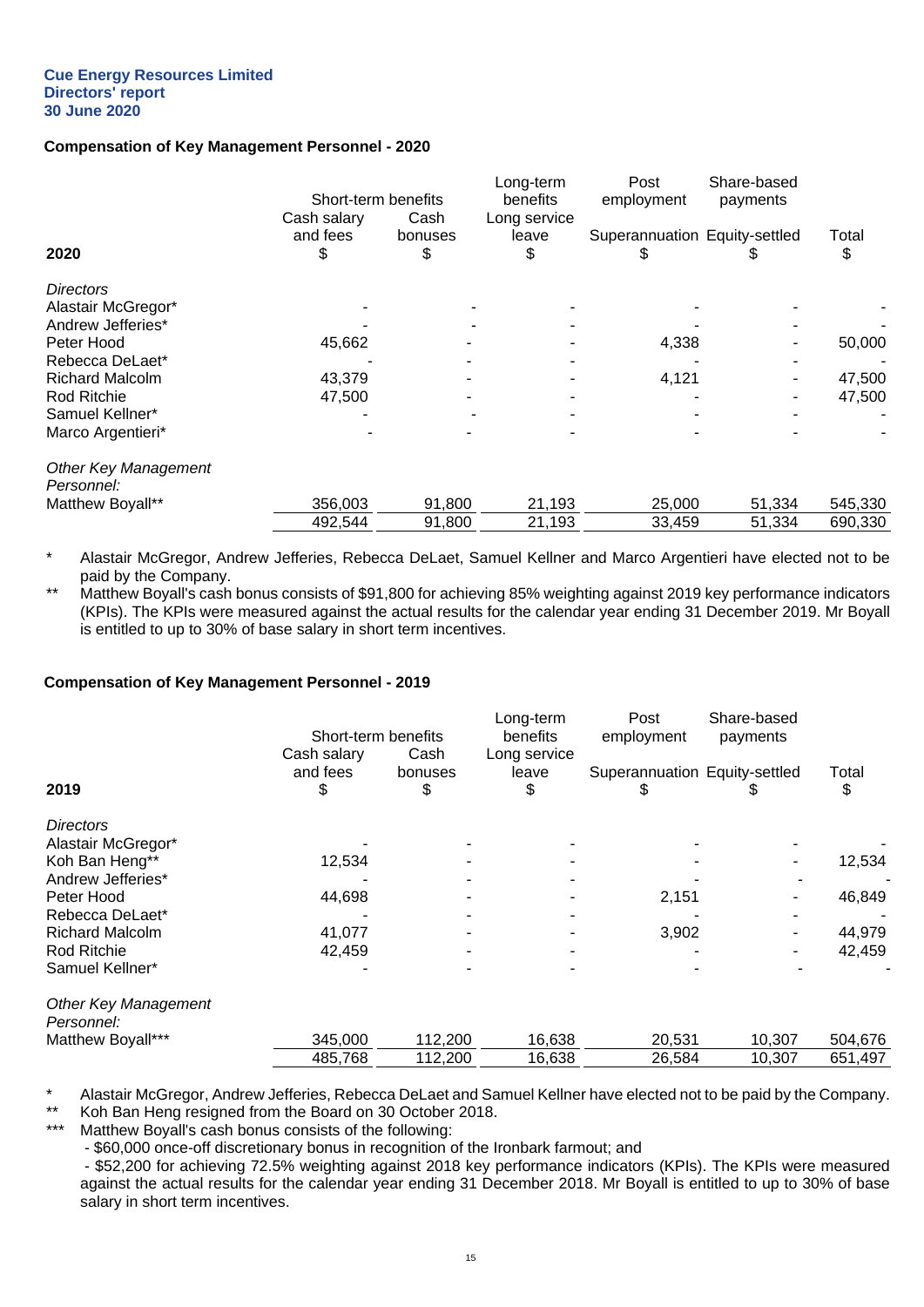The proportion of remuneration linked to performance and the fixed proportion are as follows:

|                                           | Fixed remuneration |      | At risk - STI |      | At risk - LTI |      |
|-------------------------------------------|--------------------|------|---------------|------|---------------|------|
| Name                                      | 2020               | 2019 | 2020          | 2019 | 2020          | 2019 |
| Directors:                                |                    |      |               |      |               |      |
| Koh Ban Heng                              |                    | 100% | ۰             | -    |               |      |
| Peter Hood                                | 100%               | 100% | ۰             |      |               |      |
| <b>Richard Malcolm</b>                    | 100%               | 100% | -             |      |               |      |
| Rod Ritchie                               | 100%               | 100% | -             |      |               |      |
| <b>Other Key Management</b><br>Personnel: |                    |      |               |      |               |      |
| <b>Matthew Boyall</b>                     | 74%                | 76%  | 17%           | 22%  | 9%            | 2%   |

## *(D) Equity based remuneration*

#### *Overview of share options*

The Board in their meeting held on 24 June 2019 approved the Employee Share Option Plan ('ESOP'), which was subsequently approved by shareholders at 2019 Annual General Meeting.

The ESOP has been developed to provide the greatest possible flexibility in choice to the Board in implementing the executive incentive schemes. The ESOP enables the Board to offer employees a number of Options.

A summary of material terms of the ESOP is set out as follows:

- the ESOP sets out the framework for the offer of Options by the Company, and is typical for a document of this nature;
- in making its decision to issue Options, the Board may decide the number of securities and the vesting conditions which are to apply in respect of the securities. The Board has flexibility to issue Options having regard to a range of potential vesting criteria and conditions;
- in certain circumstances, unvested Options will immediately lapse and any unvested Shares held by the participant will be forfeited if the relevant person is a "bad leaver" as distinct from a "good leaver";
- if a participant acts fraudulently or dishonestly or is in breach of their obligations to the Company or its subsidiaries, the Board may determine that any unvested Options held by the participant immediately lapse and that any unvested Shares held by the participant be forfeited;
- in certain circumstances Options can vest early upon a change of control event as defined under the Plan rules.
- the total number of Options and Shares which may be offered by the Company under these Rules shall not at any time exceed 5% of the Company's total issued Shares when aggregated with the number of Options and Shares issued or that may be issued as a result of offers made at any time during the previous three year period under an employee incentive scheme.
- the Board has discretion to impose restrictions (except to the extent prohibited by law or the ASX Listing Rules) on Shares issued or transferred to a participant on vesting of an Option or a Performance Right, and the Company may implement appropriate procedures to restrict a participant from so dealing in the Shares;
- the Board is granted a certain level of discretion under the EIP, including the power to amend the rules under which the EIP is governed and to waive vesting conditions, forfeiture conditions or disposal restrictions.

The options will vest on the date determined by the Board and as specified in the Invitation Letter.

8,131,186 options were granted under the ESOP during the financial year to 30 June 2020 (2019: Nil), of which 493,863 were forfeited due to employee departure from the Company. These options did not have any other vesting conditions other than time.

#### *Share-based compensation*

#### *Issue of shares*

There were no shares issued to directors and other key management personnel as part of compensation during the year ended 30 June 2020.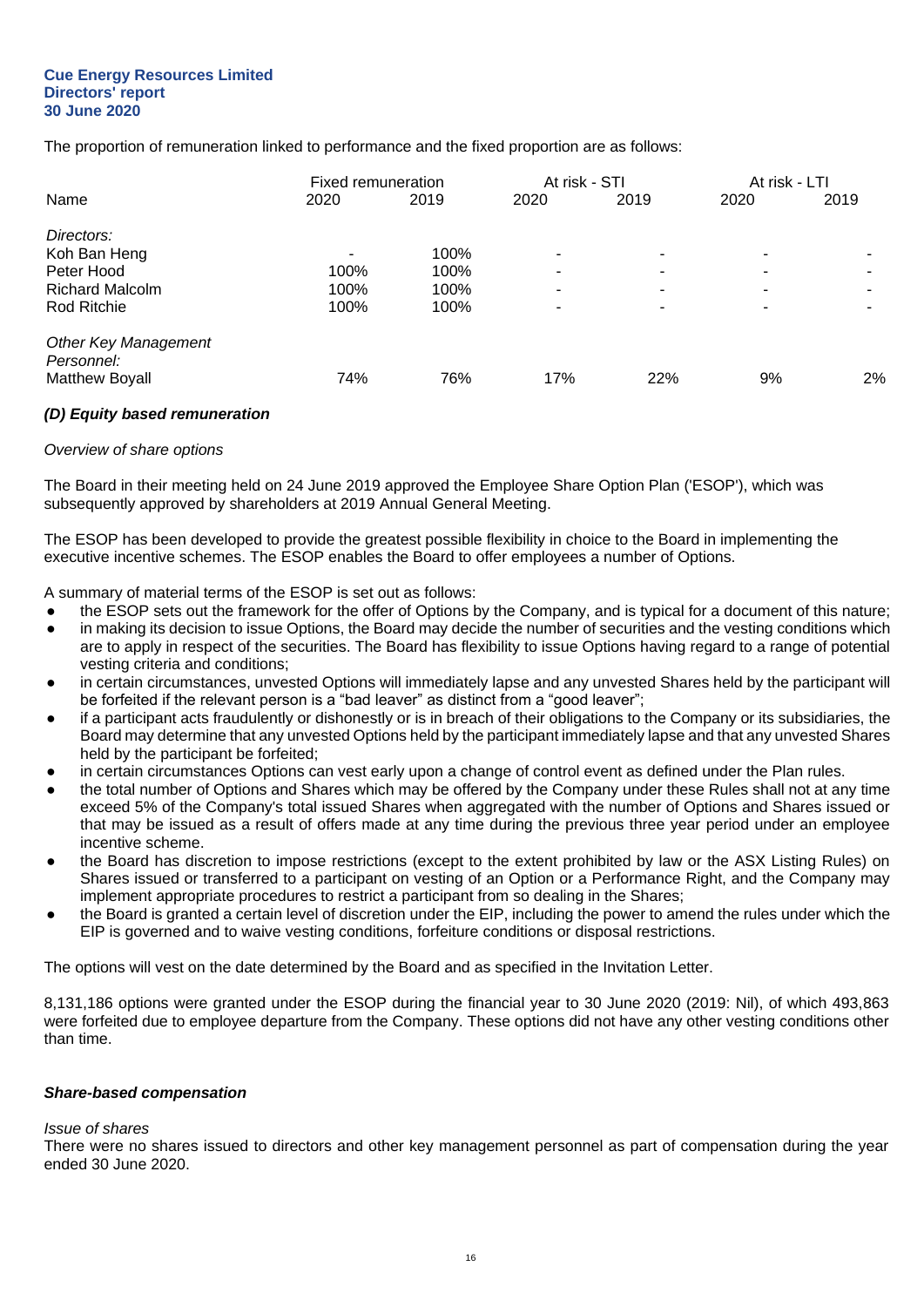#### *Options*

The terms and conditions of each grant of options over ordinary shares affecting remuneration of key management personnel in this financial year or future reporting years are as follows:

| Name                  | Number of<br>options<br>granted | Grant date               | Vesting date and<br>exercisable date | Expiry date | Exercise price at grant date | Fair value<br>per option |
|-----------------------|---------------------------------|--------------------------|--------------------------------------|-------------|------------------------------|--------------------------|
| Matthew Boyall        |                                 | 1,288,338 29 July 2019   | 1 July 2021                          | 1 July 2023 | \$0.070                      | \$0.040                  |
| <b>Matthew Boyall</b> |                                 | 1.399.595 4 October 2019 | 1 July 2022                          | 1 July 2024 | \$0.090                      | \$0.059                  |

Options granted carry no dividend or voting rights.

## *(E) Relationship between remuneration policy and company performance* **Company performance review**

The tables below set out summary information about the company's earnings and movements in shareholder wealth and key management remuneration for the five years to 30 June 2020.

|                                                                                              | 2020<br>\$'000 | 2019<br>\$'000 | 2018<br>\$'000 | 2017<br>\$'000 | 2016<br>\$'000 |
|----------------------------------------------------------------------------------------------|----------------|----------------|----------------|----------------|----------------|
| Production income from continuing operations<br>Profit/(Loss) before income tax expense from | 23,916         | 25,730         | 24.547         | 35,000         | 45,412         |
| continuing operations                                                                        | 5,099          | 12,856         | 5,058          | (6, 975)       | (79,599)       |
| Profit/(Loss) after income tax expense<br><b>Total Key Management Personnel</b>              | 1.313          | 8,549          | 7.739          | (15,032)       | (84, 399)      |
| Remuneration                                                                                 | 690            | 651            | 525            | 2.264          | 2,419          |
|                                                                                              | 2020           | 2019           | 2018           | 2017           | 2016           |
| Share price at start of year (cents)                                                         | 8.30           | 5.70           | 5.50           | 8.10           | 7.60           |
| Share price at end of year (cents)                                                           | 9.50           | 8.30           | 5.70           | 5.50           | 8.10           |
| Basic earnings/(loss) per share (cents)                                                      | 0.19           | 1.22           | 1.11           | (2.48)         | (12.44)        |
| Diluted earnings/(loss) per share (cents)                                                    | 0.19           | 1.22           | 1.11           | (2.48)         | (12.44)        |

The Company remuneration policy also seeks to reward staff members on achieving non-financial key performance indicators, including safety and operational performance.

## *Additional disclosures relating to key management personnel*

#### *Shareholding*

The number of shares in the company held during the financial year by each director and other members of key management personnel of the consolidated entity, including their personally related parties, is set out below:

|                                | Balance at<br>the start of<br>the year | Balance on<br>date of Board<br>appointment | Additions | Disposals/<br>other | Balance at<br>the end of<br>the year |
|--------------------------------|----------------------------------------|--------------------------------------------|-----------|---------------------|--------------------------------------|
| Ordinary shares*               |                                        |                                            |           |                     |                                      |
| <b>Non-Executive Directors</b> |                                        |                                            |           |                     |                                      |
| Andrew Jefferies               | 8,000                                  |                                            |           | ۰                   | 8,000                                |
| Peter Hood                     | 80,000                                 | ٠                                          |           | -                   | 80,000                               |
| Other Key Management Personnel |                                        |                                            |           |                     |                                      |
| Matthew Boyall                 | 200,000                                |                                            |           |                     | 200,000                              |

Alastair McGregor, Koh Ban Heng, Rebecca DeLaet, Richard Malcolm, Rod Ritchie, Samuel Kellner and Marco Argentieri do not hold any fully paid ordinary shares.

288,000 - - - 288,000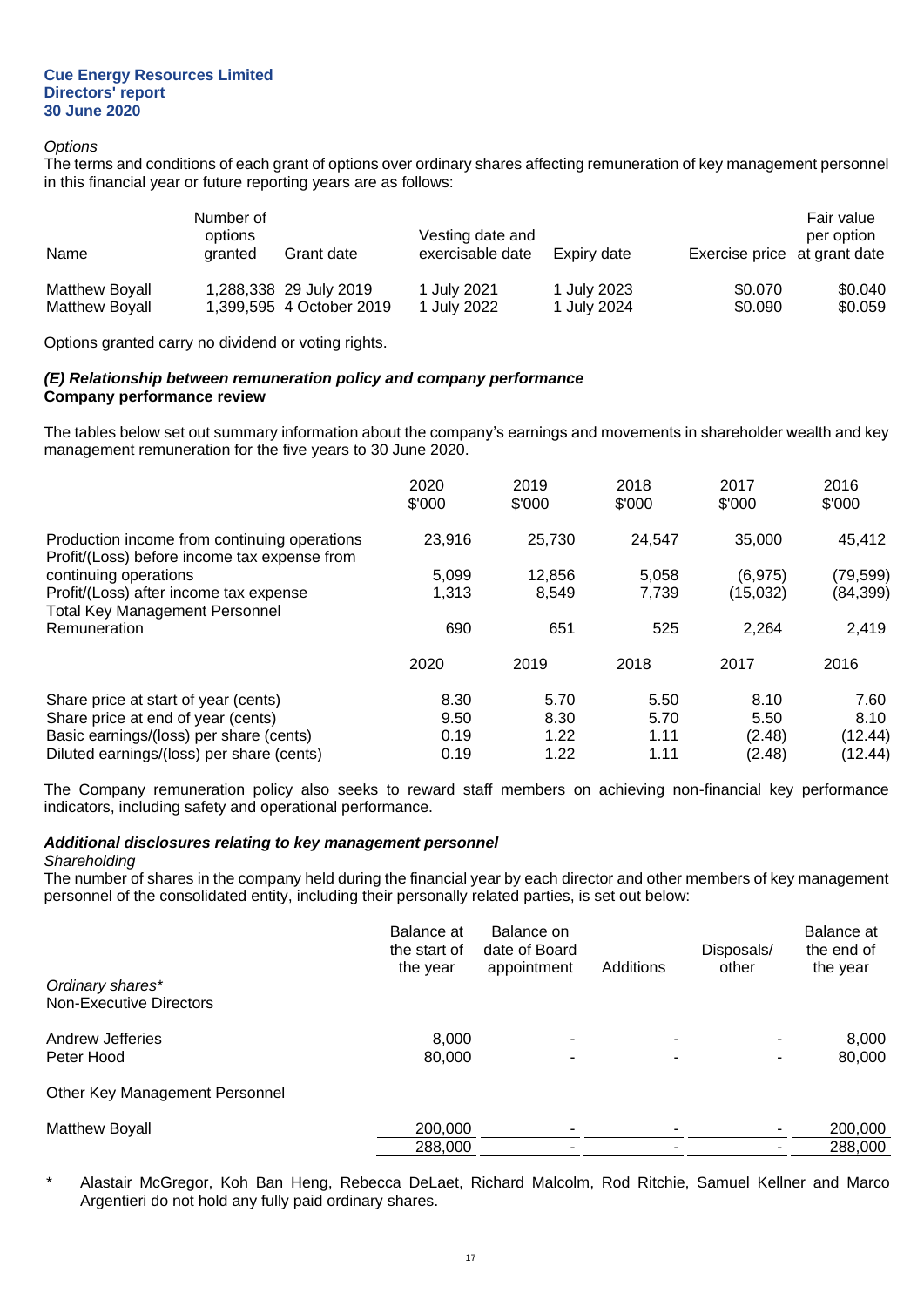NZOG Offshore Limited (a related entity to Alastair McGregor, Andrew Jefferies, Rebecca DeLaet, Rod Richie, Samuel Kellner and Marco Argentieri) holds 349,368,803 fully paid ordinary shares in Cue.

#### *Option holding*

The number of options over ordinary shares in the company held during the financial year by each director and other members of key management personnel of the consolidated entity, including their personally related parties, is set out below:

|                              | Balance at   |           |           | Expired/   | Balance at |
|------------------------------|--------------|-----------|-----------|------------|------------|
|                              | the start of |           |           | forfeited/ | the end of |
|                              | the vear     | Granted   | Exercised | other      | the vear   |
| Options over ordinary shares |              |           |           |            |            |
| Matthew Boyall               | 1.288.338    | 1.399.595 | -         |            | 2.687.933  |
|                              | 1,288,338    | 1.399.595 | -         | $\sim$     | 2,687,933  |

#### *This concludes the remuneration report, which has been audited.*

#### **Shares under option**

Unissued ordinary shares of Cue Energy Resources Limited under option at the date of this report are as follows:

| Grant date | Expiry date | Vesting date | Exercise price under option | Number    |
|------------|-------------|--------------|-----------------------------|-----------|
| 29/07/2019 | 01/07/2023  | 01/07/2021   | \$0.07                      | 3.784.025 |
| 04/10/2019 | 01/07/2024  | 01/07/2022   | \$0.09                      | 3,853,298 |
| 16/07/2020 | 01/07/2025  | 01/07/2023   | \$0.12                      | 3,743,260 |

No person entitled to exercise the options had or has any right by virtue of the option to participate in any share issue of the company or of any other body corporate.

#### **Shares issued on the exercise of options**

There were no ordinary shares of Cue Energy Resources Limited issued on the exercise of options during the year ended 30 June 2020 and up to the date of this report.

#### **Directors' insurance and indemnification of Directors and auditors**

During the financial year, the company paid a premium in respect of a contract insuring the directors of the company, the company secretary, and all executive officers against a liability incurred as a director, company secretary or executive officer to the extent permitted by the Corporations Act 2001. In accordance with commercial practice, the insurance policy prohibits disclosure of the terms of the policy, including the nature of the liability insured against and the amount of the premium.

The company has not otherwise, during or since the end of the financial year indemnified or agreed to indemnify the auditor of the company or any related body corporate against a liability incurred as an officer or auditor.

#### **Proceedings on behalf of the company**

No person has applied to the Court under section 237 of the Corporations Act 2001 for leave to bring proceedings on behalf of the company, or to intervene in any proceedings to which the company is a party for the purpose of taking responsibility on behalf of the company for all or part of those proceedings.

#### **Non-audit services**

Details of the amounts paid or payable to the auditor for non-audit services provided during the financial year by the auditor are outlined in note 23 to the financial statement.

The Company may decide to employ the auditor on assignments additional to its statutory audit duties where the auditor's expertise and experience with the Company are important.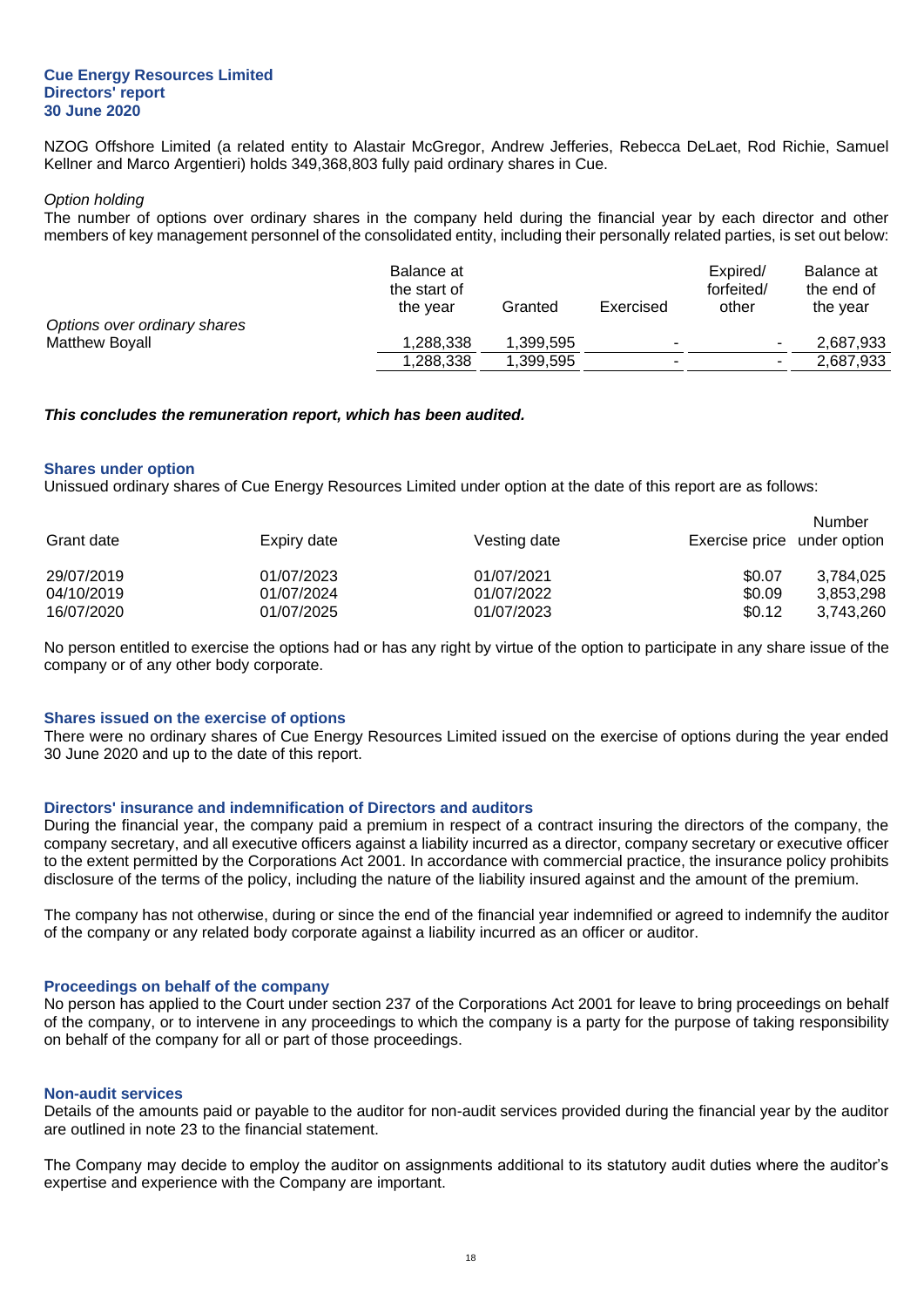The Board of Directors has considered the position and is satisfied that the provision of the non-audit services is compatible with the general standard of independence for auditors imposed by the Corporations Act 2001. The Directors are satisfied that the provision of non-audit services by the auditor, did not compromise the audit independence requirement, of the Corporations Act 2001, based on advice received from the Audit and Risk Committee, for the following reasons:

- all non-audit services have been reviewed and approved to ensure that they do not impact the integrity and objectivity of the auditor; and
- none of the services undermine the general principles relating to auditor independence as set out in APES 110 Code of Ethics for Professional Accountants issued by the Accounting Professional and Ethical Standards Board, including reviewing or auditing the auditor's own work, acting in a management or decision-making capacity for the company, acting as advocate for the company or jointly sharing economic risks and rewards.

#### **Officers of the company who are former partners of KPMG**

There are no officers of the company who are former partners of KPMG.

#### **Rounding of amounts**

The Company is a company of the kind referred to in ASIC Legislative Instrument 2016/191, and in accordance with the Class Order amounts in the Directors' Report and the Financial Report are rounded off to the nearest thousand dollars, unless otherwise indicated.

#### **Auditor's independence declaration**

A copy of the auditor's independence declaration as required under section 307C of the Corporations Act 2001 is set out immediately after this directors' report and forms part of the directors' report.

#### **Auditor**

In accordance with the provisions of the Corporations Act 2001 the Company's auditor, KPMG, continues in office.

This report is made in accordance with a resolution of directors, pursuant to section 298(2)(a) of the Corporations Act 2001.

On behalf of the Board

 $\overline{\phantom{a}}$ 

Alastair McGregor Non-Executive Chairman

20 August 2020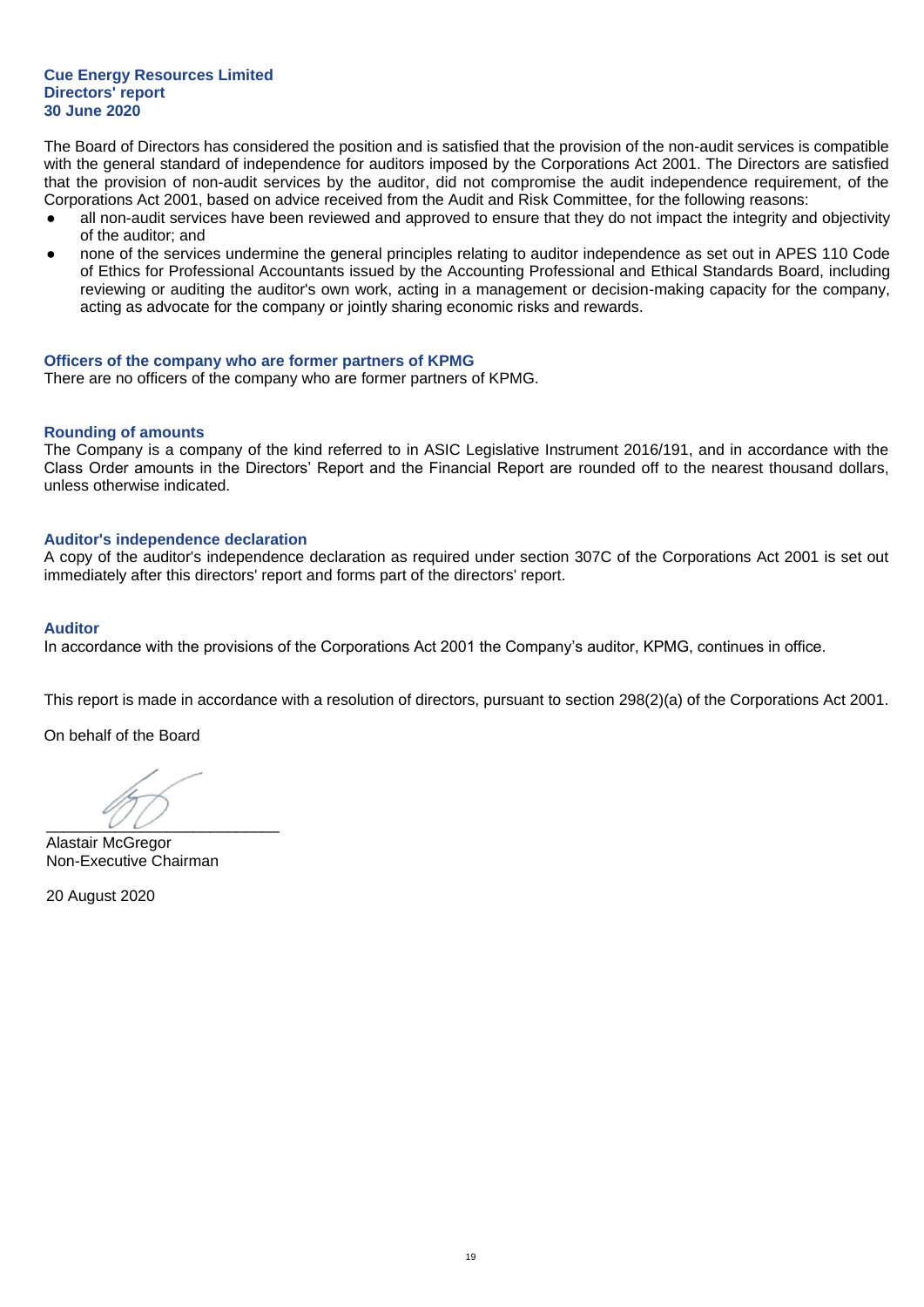

# Lead Auditor's Independence Declaration under Section 307C of the Corporations Act 2001

## To the Directors of Cue Energy Resources Limited

I declare that, to the best of my knowledge and belief, in relation to the audit of Cue Energy Resources Limited for the financial year ended 30 June 2020 there have been:

- i. no contraventions of the auditor independence requirements as set out in the Corporations Act 2001 in relation to the audit; and
- ii. no contraventions of any applicable code of professional conduct in relation to the audit.



KPMG Vicky Carlson Partner Melbourne 20 August 2020

KPMG, an Australian partnership and a member firm of the KPMG network of independent member firms affiliated with KPMG International Cooperative ("KPMG International"), a Swiss entity.

Liability limited by a scheme approved under Professional Standards Legislation.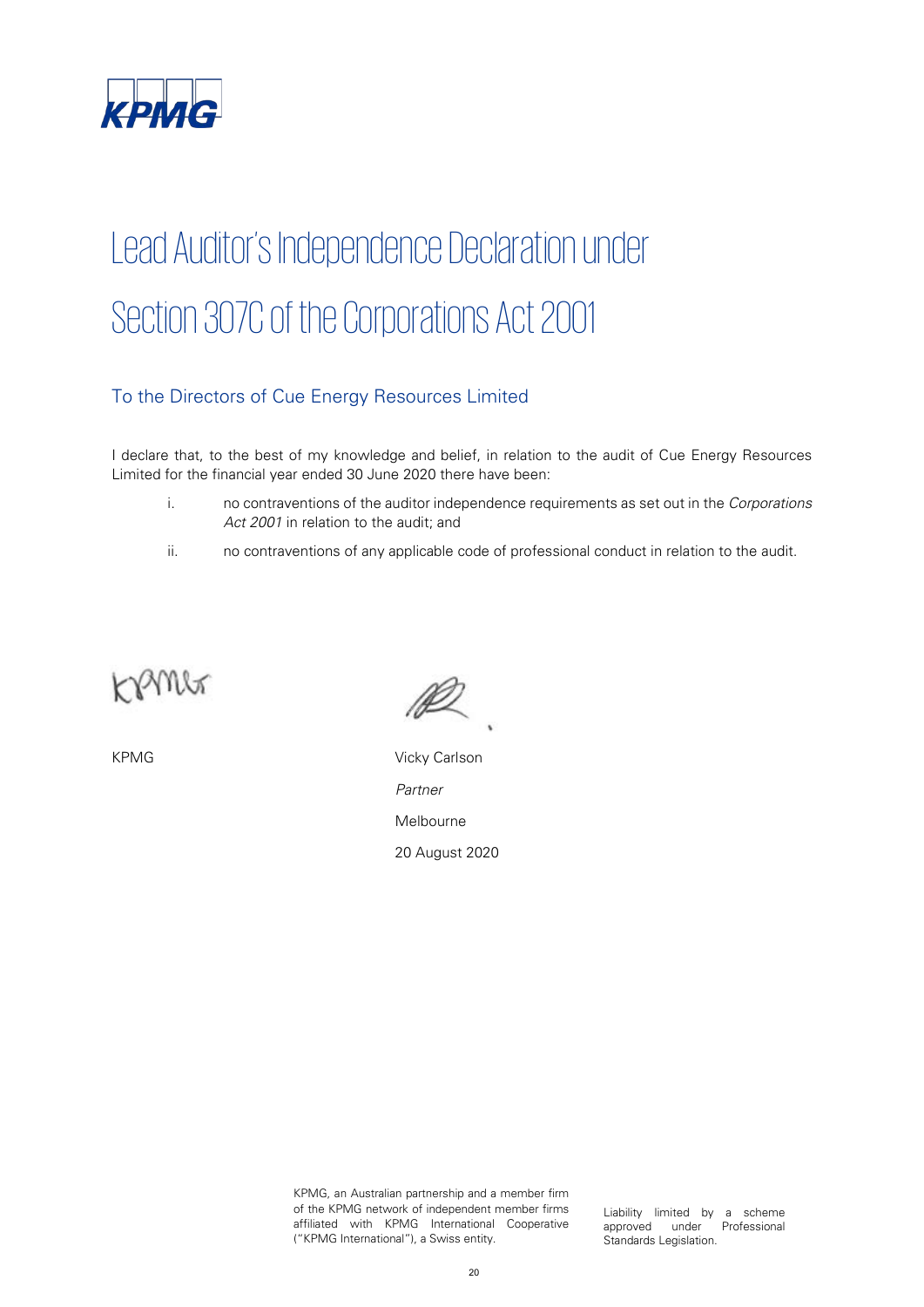#### **Cue Energy Resources Limited Statement of profit or loss and other comprehensive income For the year ended 30 June 2020**

|                                                                                                                   |             | <b>Consolidated</b> |                |
|-------------------------------------------------------------------------------------------------------------------|-------------|---------------------|----------------|
|                                                                                                                   | <b>Note</b> | 2020<br>\$'000      | 2019<br>\$'000 |
| Revenue                                                                                                           |             |                     |                |
| Production revenue from operations                                                                                |             | 23,916              | 25,730         |
| Production costs                                                                                                  | 6           | (12, 944)           | (12,081)       |
| Gross profit from production                                                                                      |             | 10,972              | 13,649         |
| Other income                                                                                                      | 7           | 831                 | 3,058          |
| Net foreign currency exchange gain                                                                                |             | 79                  | 785            |
| <b>Expenses</b>                                                                                                   |             |                     |                |
| Impairment - Production properties                                                                                | 15          | (2,722)             |                |
| Exploration and evaluation expenditure                                                                            | 9           | (1, 438)            | (2, 176)       |
| Administration expenses                                                                                           | 8           | (2,623)             | (2,460)        |
| Profit before income tax expense                                                                                  |             | 5,099               | 12,856         |
| Income tax expense                                                                                                | 10          | (3,786)             | (4, 307)       |
| Profit after income tax expense for the year attributable to the owners of Cue<br><b>Energy Resources Limited</b> |             | 1,313               | 8,549          |
| Other comprehensive income                                                                                        |             |                     |                |
| Items that may be reclassified subsequently to profit or loss                                                     |             |                     |                |
| Foreign currency translation                                                                                      |             | 691                 | (444)          |
| Other comprehensive income for the year, net of tax                                                               |             | 691                 | (444)          |
| Total comprehensive income for the year attributable to the owners of Cue                                         |             |                     |                |
| <b>Energy Resources Limited</b>                                                                                   |             | 2,004               | 8,105          |
|                                                                                                                   |             | <b>Cents</b>        | <b>Cents</b>   |
| Basic earnings per share                                                                                          | 31          | 0.19                | 1.22           |
| Diluted earnings per share                                                                                        | 31          | 0.19                | 1.22           |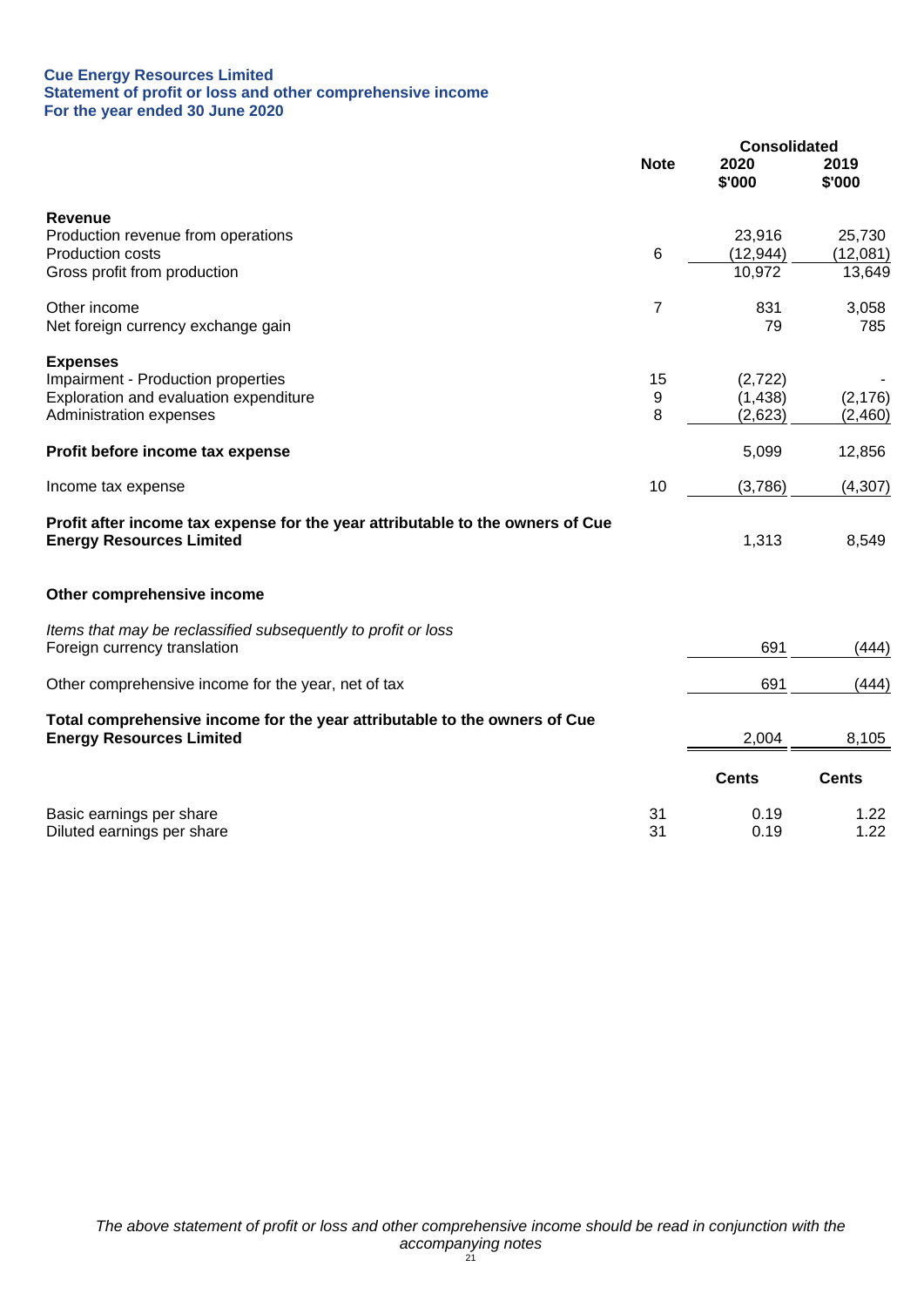#### **Cue Energy Resources Limited Statement of financial position As at 30 June 2020**

|                                     |             | <b>Consolidated</b> |                                   |
|-------------------------------------|-------------|---------------------|-----------------------------------|
|                                     | <b>Note</b> | 2020<br>\$'000      | <b>Restated</b><br>2019<br>\$'000 |
| <b>Assets</b>                       |             |                     |                                   |
| <b>Current assets</b>               |             |                     |                                   |
| Cash and cash equivalents           | 11          | 19,936              | 14,671                            |
| Restricted cash                     | 11          | 12,008              | 11,523                            |
| Trade and other receivables         | 12          | 4,715               | 5,297                             |
| Inventories<br>Total current assets |             | 458<br>37,117       | 1,003<br>32,494                   |
|                                     |             |                     |                                   |
| <b>Non-current assets</b>           |             |                     |                                   |
| Other financial assets              | 13          | 5,713               | 5,278                             |
| Property, plant and equipment       |             | 64                  | 21                                |
| Right-of-use assets                 |             | 90                  |                                   |
| Exploration and evaluation assets   | 14          | 4,605               | 3,401                             |
| Production properties               | 15          | 18,682              | 24,645                            |
| Deferred tax assets                 | 10          | 2,888               | 3,002                             |
| Total non-current assets            |             | 32,042              | 36,347                            |
| <b>Total assets</b>                 |             | 69,159              | 68,841                            |
| <b>Liabilities</b>                  |             |                     |                                   |
| <b>Current liabilities</b>          |             |                     |                                   |
| Trade and other payables            | 16          | 2,044               | 1,907                             |
| Lease liabilities                   |             | 80                  |                                   |
| <b>Tax liabilities</b>              | 10          | 2,287               | 4,227                             |
| Provisions                          |             | 140                 | 81                                |
| <b>Total current liabilities</b>    |             | 4,551               | 6,215                             |
| <b>Non-current liabilities</b>      |             |                     |                                   |
| Lease liabilities                   |             | 16                  |                                   |
| Deferred tax liabilities            | 10          | 4,058               | 3,947                             |
| Provisions                          | 17          | 16,970              | 17,270                            |
| Total non-current liabilities       |             | 21,044              | 21,217                            |
| <b>Total liabilities</b>            |             | 25,595              | 27,432                            |
| <b>Net assets</b>                   |             | 43,564              | 41,409                            |
|                                     |             |                     |                                   |
| <b>Equity</b>                       |             |                     |                                   |
| Contributed equity                  | 18          | 152,416             | 152,416                           |
| Reserves                            | 20          | 83                  | (750)                             |
| <b>Accumulated losses</b>           |             | (108, 935)          | (110, 257)                        |
| <b>Total equity</b>                 |             | 43,564              | 41,409                            |
|                                     |             |                     |                                   |

Refer to note 4 for detailed information on Restatement of comparatives.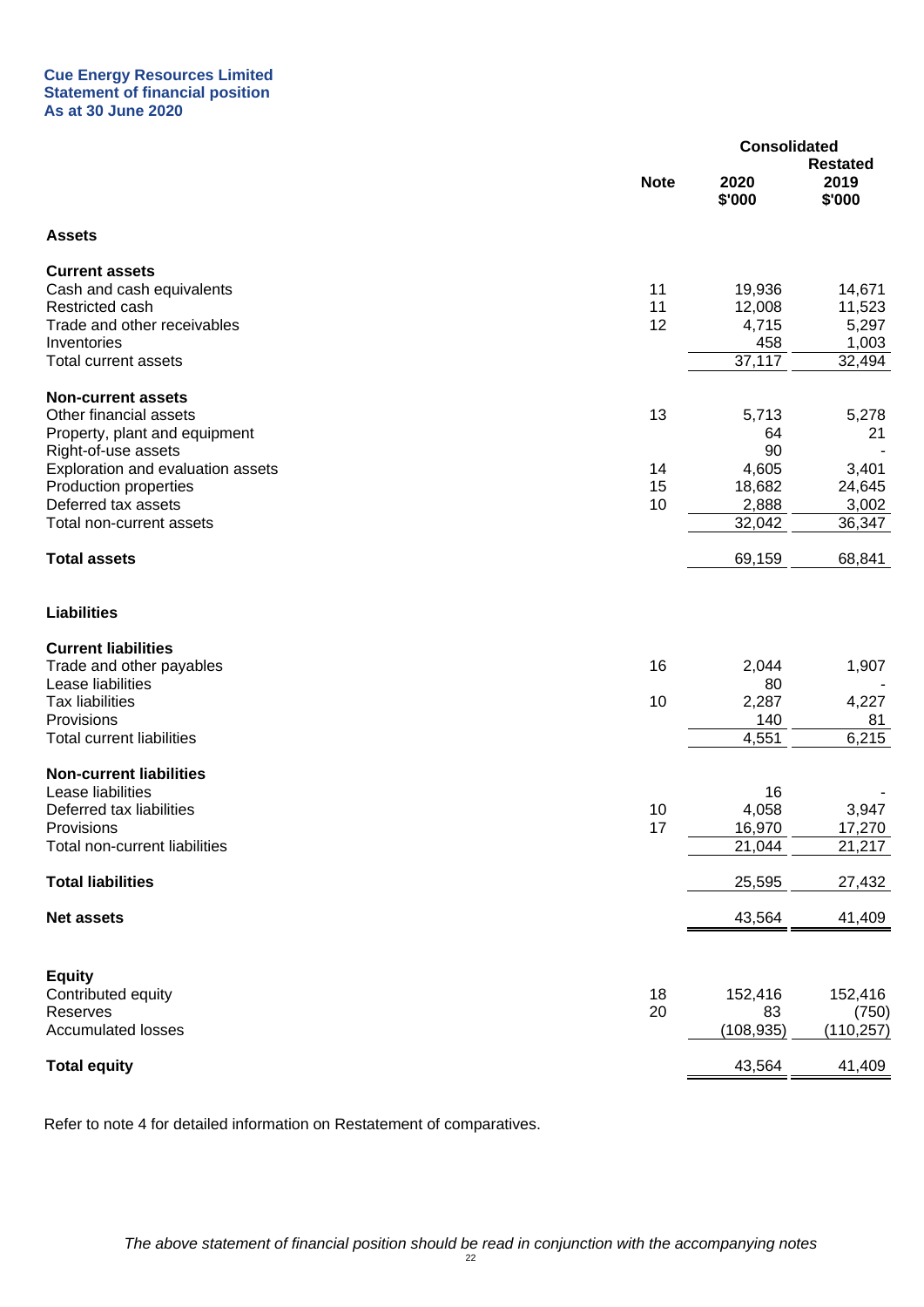#### **Cue Energy Resources Limited Statement of changes in equity For the year ended 30 June 2020**

| <b>Consolidated</b>                                                                                 | <b>Contributed</b><br>equity<br>\$'000 | <b>Reserves</b><br>\$'000 | <b>Accumulated</b><br><b>losses</b><br>\$'000 | <b>Total equity</b><br>\$'000 |
|-----------------------------------------------------------------------------------------------------|----------------------------------------|---------------------------|-----------------------------------------------|-------------------------------|
|                                                                                                     |                                        |                           |                                               |                               |
| Balance at 1 July 2018                                                                              | 152,416                                | (340)                     | (118, 806)                                    | 33,270                        |
| Profit after income tax expense for the year<br>Other comprehensive income for the year, net of tax |                                        | (444)                     | 8,549                                         | 8,549<br>(444)                |
| Total comprehensive income for the year                                                             |                                        | (444)                     | 8,549                                         | 8,105                         |
| Transactions with owners in their capacity as owners:<br>Share-based payments                       |                                        | 34                        |                                               | 34                            |
| Balance at 30 June 2019                                                                             | 152,416                                | (750)                     | (110,257)                                     | 41,409                        |
|                                                                                                     | <b>Contributed</b>                     |                           | <b>Accumulated</b>                            |                               |

| <b>Consolidated</b>                                                                                 | <b>CONTRIBUTED</b><br>equity<br>\$'000 | <b>Reserves</b><br>\$'000 | Accumulated<br><b>losses</b><br>\$'000 | <b>Total equity</b><br>\$'000 |
|-----------------------------------------------------------------------------------------------------|----------------------------------------|---------------------------|----------------------------------------|-------------------------------|
| Balance at 1 July 2019                                                                              | 152,416                                | (750)                     | (110, 257)                             | 41,409                        |
| Adjustment to opening accumulated losses for change in<br>accounting standard (Note 2)              |                                        |                           | 5                                      | 5                             |
| Balance at 1 July 2019 - restated                                                                   | 152,416                                | (750)                     | (110, 252)                             | 41,414                        |
| Profit after income tax expense for the year<br>Other comprehensive income for the year, net of tax |                                        | 691                       | 1,313                                  | 1,313<br>691                  |
| Total comprehensive income for the year                                                             |                                        | 691                       | 1,313                                  | 2,004                         |
| Transactions with owners in their capacity as owners:<br>Share-based payments<br>Transfer           |                                        | 146<br>(4)                | 4                                      | 146                           |
| Balance at 30 June 2020                                                                             | 152,416                                | 83                        | (108, 935)                             | 43,564                        |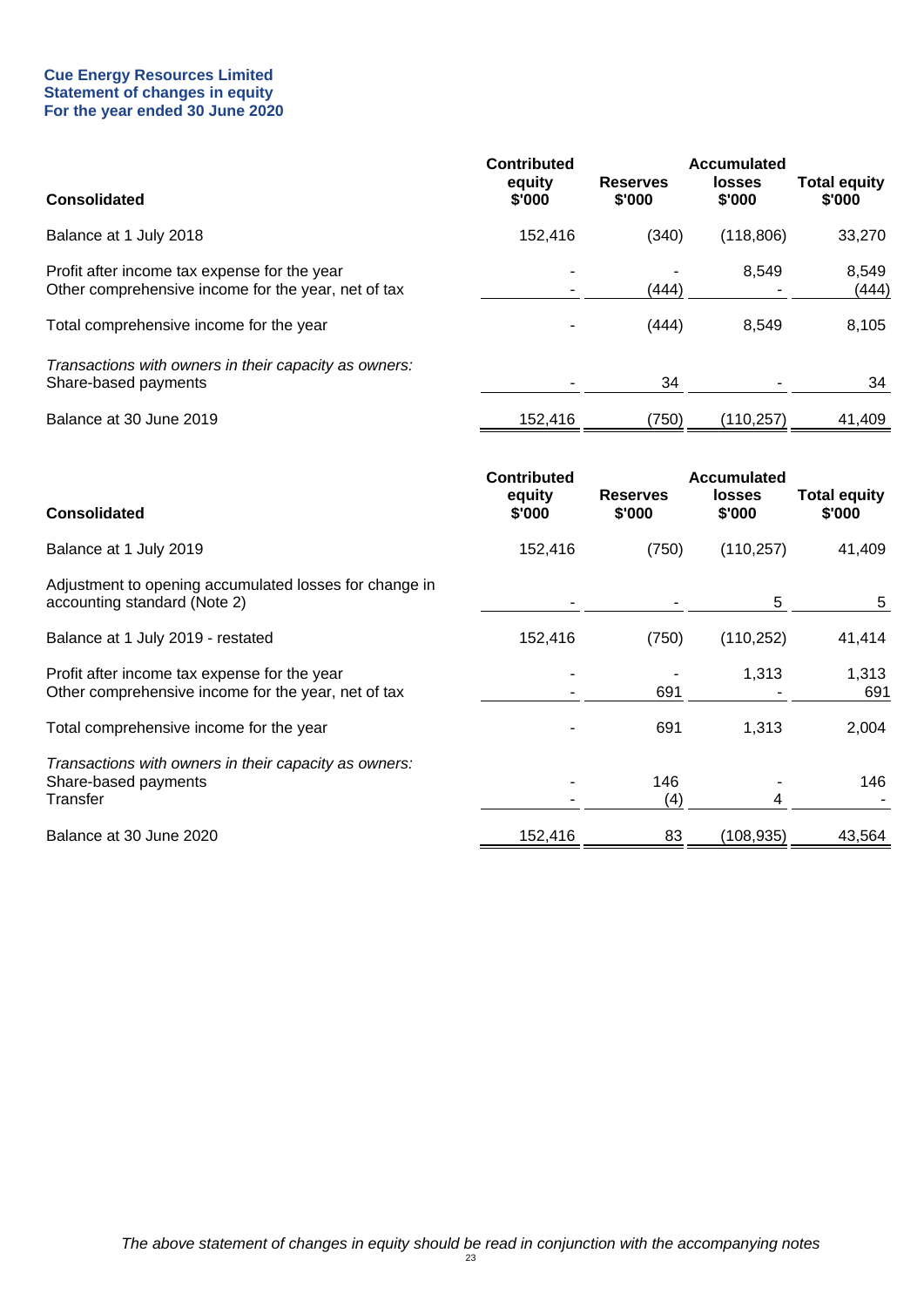#### **Cue Energy Resources Limited Statement of cash flows For the year ended 30 June 2020**

|                                                                                      |             | <b>Consolidated</b> |                |
|--------------------------------------------------------------------------------------|-------------|---------------------|----------------|
|                                                                                      | <b>Note</b> | 2020<br>\$'000      | 2019<br>\$'000 |
| Cash flows from operating activities                                                 |             |                     |                |
| Receipts from customers                                                              |             | 23,004              | 28,154         |
| Other receipts                                                                       |             | 606                 | 1,070          |
| Interest received                                                                    |             | 374                 | 368            |
| Payments to suppliers and employees                                                  |             | (9,298)             | (10, 114)      |
| Payments for exploration and evaluation expenditure                                  |             | (1,496)             | (3, 127)       |
| Income tax paid                                                                      |             | (4,314)             | (4,593)        |
| Royalties paid                                                                       |             | (1, 476)            | (715)          |
| Reimbursement of Ironbark past costs                                                 |             |                     | 1,780          |
| Net cash from operating activities                                                   | 30          | 7,400               | 12,823         |
| Cash flows from investing activities                                                 |             |                     |                |
| Payments with respect to production properties                                       |             | (881)               | (1,042)        |
| Payments for plant and equipment                                                     |             | (62)                | (7)            |
| Payments for exploration and evaluation (Capex)                                      | 14          | (729)               | (3, 401)       |
| Net cash used in investing activities                                                |             | (1,672)             | (4, 450)       |
| <b>Cash flows from financing activities</b>                                          |             |                     |                |
| Payments of principal element of lease liabilities                                   |             | (85)                |                |
| Net cash used in financing activities                                                |             | (85)                |                |
|                                                                                      |             |                     |                |
| Net increase in cash and cash equivalents and restricted cash                        |             | 5,643               | 8,373          |
| Cash and cash equivalents and restricted cash at the beginning of the financial year |             | 26,194              | 16,983         |
| Effects of exchange rate changes on cash and cash equivalents and restricted cash    |             | 107                 | 838            |
| Cash and cash equivalents and restricted cash at the end of the financial year       | 11          | 31,944              | 26,194         |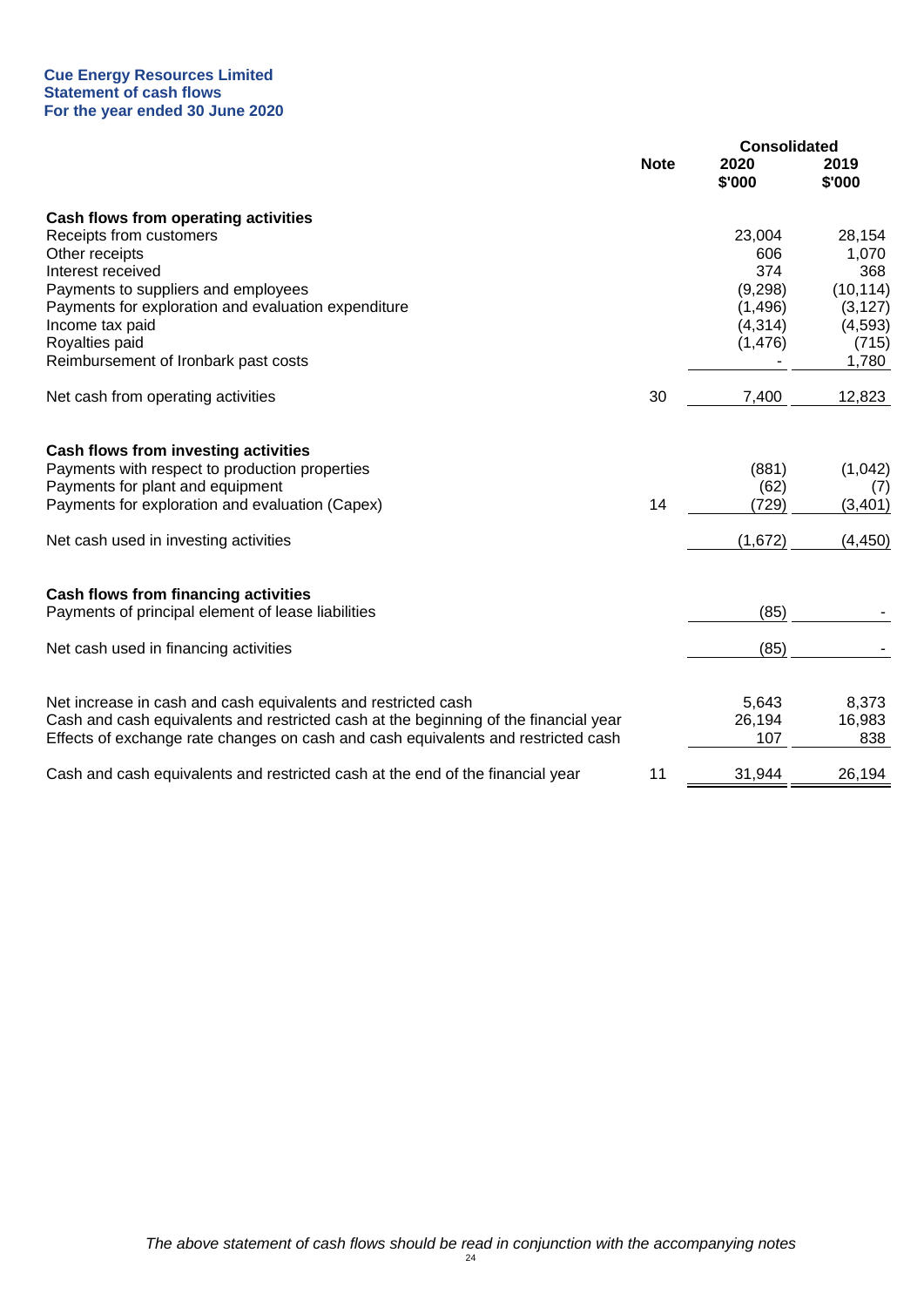#### **Cue Energy Resources Limited Notes to the financial statements 30 June 2020**

## **Note 1. General information**

The financial statements cover Cue Energy Resources Limited as a consolidated entity consisting of Cue Energy Resources Limited and the entities it controlled at the end of, or during, the year. The financial statements are presented in Australian dollars, which is Cue Energy Resources Limited's functional and presentation currency.

Cue Energy Resources Limited is a listed public company limited by shares, incorporated and domiciled in Australia, whose shares are publicly traded on the Australian Securities Exchange.

A description of the nature of the consolidated entity's operations and its principal activities are included in the directors' report, which is not part of the financial statements.

The financial statements were authorised for issue, in accordance with a resolution of directors, on 20 August 2020.

#### **Note 2. Significant accounting policies**

Significant accounting policies have been disclosed in the respective notes to the financial statements and below.

#### **(a) Operations and principal activities**

Operations comprise petroleum exploration, development and production activities.

#### **(b) Statement of compliance**

The financial report is a general purpose financial report presented in Australian dollars which has been prepared in accordance with Australian Accounting Standards and Interpretations issued by the Australian Accounting Standards Board ("AASB") and the Corporations Act 2001, as appropriate for for-profit oriented entities. International Financial Reporting Standards ("IFRSs") form the basis of Australian Accounting Standards adopted by the AASB. The financial reports of the consolidated entity also comply with IFRS and interpretations adopted by the International Accounting Standards Board.

The accounting policies set out below have been applied consistently to all periods presented in this report, except for the adoption of AASB 16 *Leases* from 1 July 2019 (see Note 2 (k) below).

#### **(c) Basis of preparation**

The Group is of a kind referred to in *ASIC Corporations (Rounding in Financial/Directors' Reports) Instrument 2016/191* and in accordance with that instrument, amounts in the consolidated financial statements and directors' report have been rounded off to the nearest thousand dollars, unless otherwise stated.

The consolidated financial statements has been prepared on a going concern basis using the historical cost convention.

In accordance with the Corporations Act 2001, these financial statements present the results of the consolidated entity only. Supplementary information about the parent entity is disclosed in note 26.

#### **(d) Principles of consolidation**

The consolidated financial statements incorporate the assets and liabilities of all subsidiaries of Cue Energy Resources Limited (''company'' or ''parent entity'') as at 30 June 2020 and the results of all subsidiaries for the year then ended. Cue Energy Resources Limited and its subsidiaries together are referred to in this financial report as the Group or consolidated entity.

Subsidiaries are all those entities over which the Group has control. The consolidated entity controls an entity when it is exposed to, or has rights to, variable returns from its involvement with the entity and has the ability to affect these returns through its power to direct the activities of the entity. The existence and effect of potential voting rights that are currently exercisable or convertible are considered when assessing whether the Group controls another entity.

Subsidiaries are fully consolidated from the date on which control is transferred to the Group. They are de-consolidated from the date that control ceases.

Intercompany transactions, balances and unrealised gains on transactions between Group companies are eliminated. Unrealised losses are also eliminated unless the transaction provides evidence of the impairment of the asset transferred. Accounting policies of subsidiaries have been changed where necessary to ensure consistency with the policies adopted by the Group.

Investments in subsidiaries are accounted for at cost in the individual financial statements of Cue Energy Resources Limited.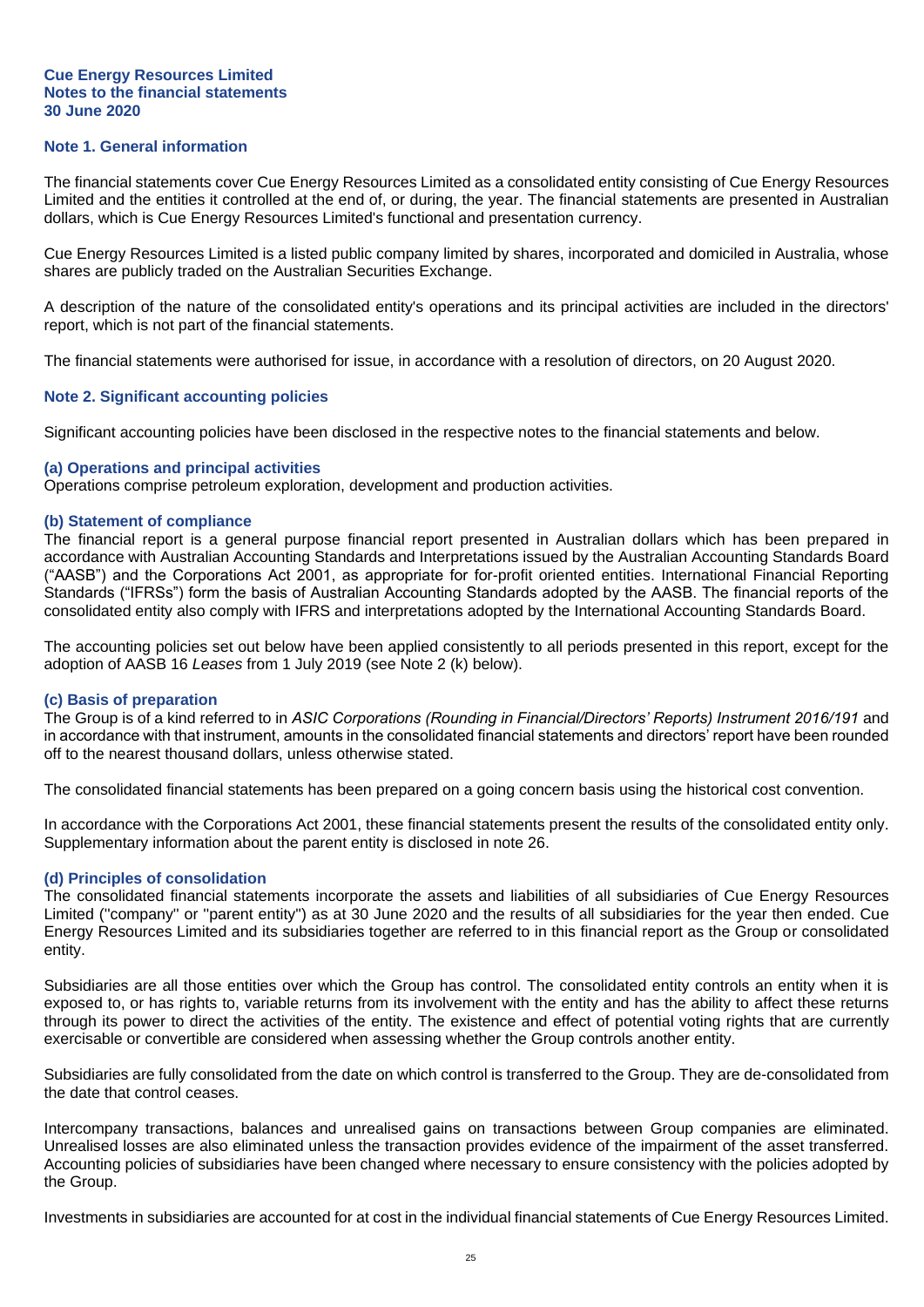#### **(e) Production revenue**

The consolidated entity generates production revenue from its interest in producing crude oil and gas fields. Revenue from oil production is recognised at a point in time when crude oil is delivered to the buyer. Oil contract price is negotiated when the operator lifts for the group. Revenue from gas production is recognised during the month when gas is delivered to the buyer, based on fixed price contracts.

## **(f) Inventories**

Inventories consist of hydrocarbon stock. Inventories are valued at the lower of cost and net realisable value. Cost is determined on a weighted average basis and includes direct costs and an appropriate portion of fixed production overheads where applicable.

#### **(g) Property, plant and equipment**

Class of Fixed Asset Depreciation Rate Office and computer equipment 20-40%

Property, plant and equipment is carried at historical cost less accumulated depreciation and accumulated impairment losses. Depreciation is calculated on a diminishing value basis so as to allocate the cost of each item of equipment over its expected economic life. The economic life of equipment has due regard to physical life limitations and to present assessments of economic recovery. Estimates of remaining useful lives are made on a regular basis for all assets, with annual reassessment for major items. Gains and losses on disposal of property, plant and equipment are taken into account in determining the operating results for the year.

#### **(h) Investments and other financial assets**

Investments and other financial assets are initially measured at fair value. Transaction costs are included as part of the initial measurement, except for financial assets at fair value through profit or loss. Such assets are subsequently measured at either amortised cost or fair value depending on their classification. Classification is determined based on both the business model within which such assets are held and the contractual cash flow characteristics of the financial asset unless an accounting mismatch is being avoided.

Financial assets are derecognised when the rights to receive cash flows have expired or have been transferred and the consolidated entity has transferred substantially all the risks and rewards of ownership. When there is no reasonable expectation of recovering part or all of a financial asset, it's carrying value is written off.

#### *Financial assets at amortised cost*

A financial asset is measured at amortised cost only if both of the following conditions are met: (i) it is held within a business model whose objective is to hold assets in order to collect contractual cash flows; and (ii) the contractual terms of the financial asset represent contractual cash flows that are solely payments of principal and interest.

#### **(h) Comparative figures**

When required by Accounting Standards, comparative figures have been adjusted to conform to changes in presentation for the current financial year.

Certain comparative amounts in the statement of financial position have been restated as a result of a correction of a prior period error (refer to note 4)

## **(i) Goods and Services Tax ('GST') and other similar taxes**

Revenues, expenses and assets are recognised net of the amount of associated GST, unless the GST incurred is not recoverable from the tax authority. In this case it is recognised as part of the cost of the acquisition of the asset or as part of the expense.

Receivables and payables are stated inclusive of the amount of GST receivable or payable. The net amount of GST recoverable from, or payable to, the tax authority is included in other receivables or other payables in the statement of financial position.

Cash flows are presented on a gross basis. The GST components of cash flows arising from investing or financing activities which are recoverable from, or payable to the tax authority, are presented as operating cash flows.

Commitments and contingencies are disclosed net of the amount of GST recoverable from, or payable to, the tax authority.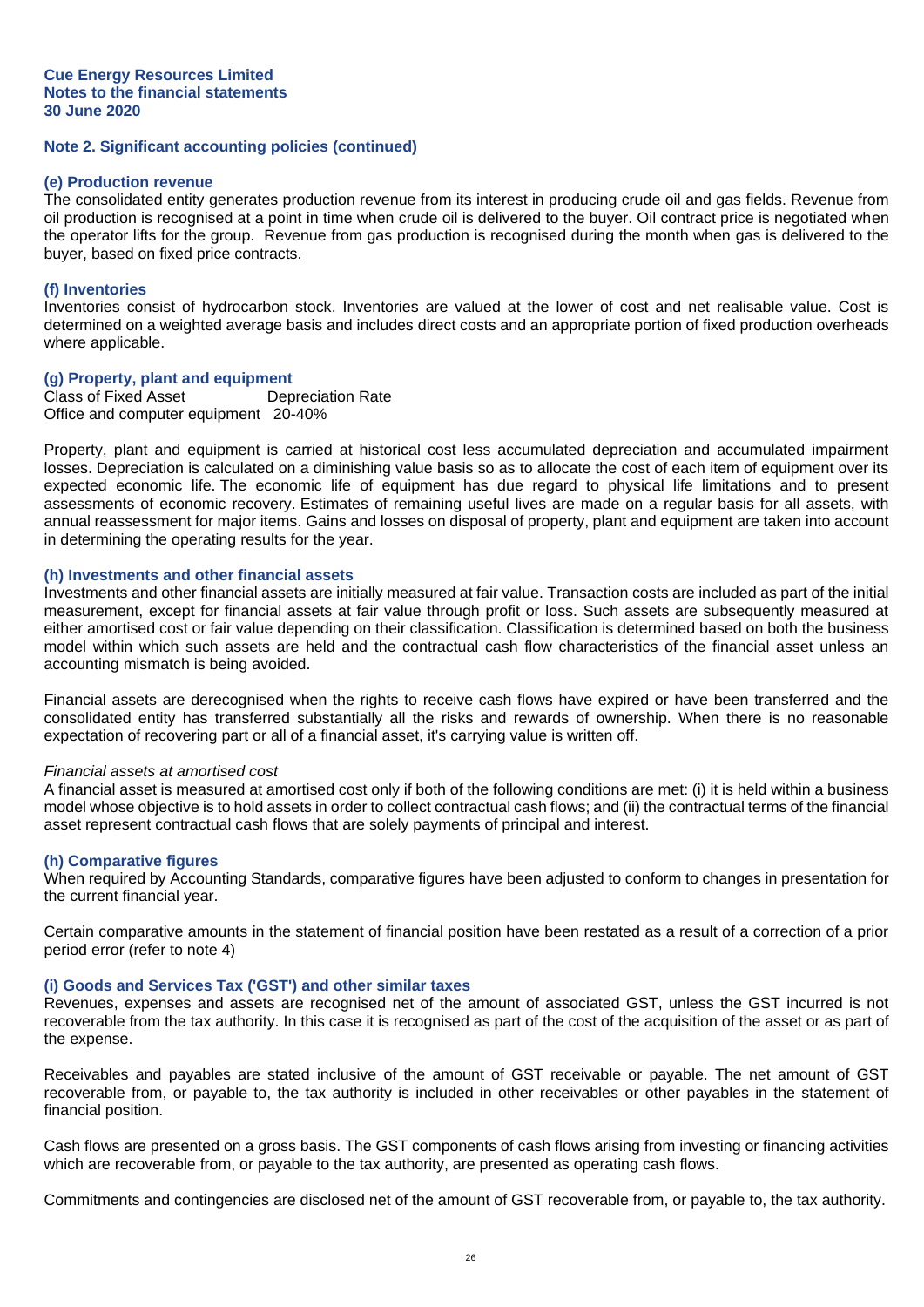#### **(j) Foreign currency**

#### *Functional and presentation currency*

The functional currencies of Group companies is the currency of the primary economic environment in which it operates. The consolidated financial statements are presented in Australian dollars, as this is the Group's presentation currency.

Management have previously determined that in accordance with AASB 121 *Foreign Currency Translation*, the Group's interest in foreign operations Cue Sampang (Indonesia) and Cue Taranaki (New Zealand) are held in USD functional entities. During the current period management reviewed its functional currency translation practices and identified prior period errors in the translation of certain balances residing in these USD functional entities. These errors were not material and accordingly has been corrected in the 30 June 2020 financial statements through an adjustment of \$846K to increase production properties (refer note 15) and a corresponding credit to the functional currency translation reserve.

#### *Transactions and balances*

Transactions in foreign currencies of entities within the consolidated entity are translated into functional currency at the rate of exchange ruling at the date of the transaction. Non-monetary items measured at historical cost continue to be carried at the exchange rate at the date of the transaction. Non-monetary items measured at fair value are reported at the exchange rate at the date when fair values were determined.

Foreign currency monetary items that are outstanding at the reporting date (other than monetary items arising under foreign currency contracts where the exchange rate for that monetary item is fixed in the contract) are translated using the spot rate at the end of financial year.

Exchange differences arising on the translation of non-monetary items are recognised directly in other comprehensive income to the extent that the underlying gain or loss is recognised in other comprehensive income; otherwise the exchange difference is recognised in profit or loss.

#### *Foreign operations*

The results and financial position of Cue's foreign operations are translated into its presentation currency using the following procedures:

(a) assets and liabilities for each statement of financial position presented (i.e. including comparatives) shall be translated at the closing rate at the date of that statement of financial position;

(b) income and expenses for each statement presenting profit or loss and other comprehensive income (i.e. including comparatives) shall be translated at exchange rates at the month end; and

(c) all resulting exchange differences shall be recognised in other comprehensive income.

#### **(k) New or amended Accounting Standards and Interpretations adopted**

The Consolidated Entity has adopted all of the new or amended Accounting Standards and Interpretations issued by the Australian Accounting Standards Board ('AASB') that are mandatory for the current reporting period.

Any new or amended Accounting Standards or Interpretations that are not yet mandatory have not been early adopted.

The following Accounting Standards and Interpretations are most relevant to the Consolidated Entity:

#### *AASB 16 Leases*

The consolidated entity has adopted AASB 16 from 1 July 2019. The standard replaces AASB 117 'Leases' and for lessees eliminates the classifications of operating leases and finance leases. Except for short-term leases and leases of low value assets, right-of-use assets and corresponding lease liabilities are recognised in the statement of financial position. Straight line operating lease expense recognition is replaced with a depreciation charge for the right-of-use assets (included in administration expenses) and an interest expense on the recognised lease liabilities (included in finance costs). In the earlier periods of the lease, the expenses associated with the lease under AASB 16 will be higher when compared to lease expenses under AASB 117. However, EBITDA (Earnings Before Interest, Tax, Depreciation and Amortisation) results improve as the operating expense is now replaced by interest expense and depreciation in profit or loss. For classification within the statement of cash flows, the interest portion is disclosed in operating activities and the principal portion of the lease payments are separately disclosed in financing activities. For lessor accounting, the standard does not substantially change how a lessor accounts for leases.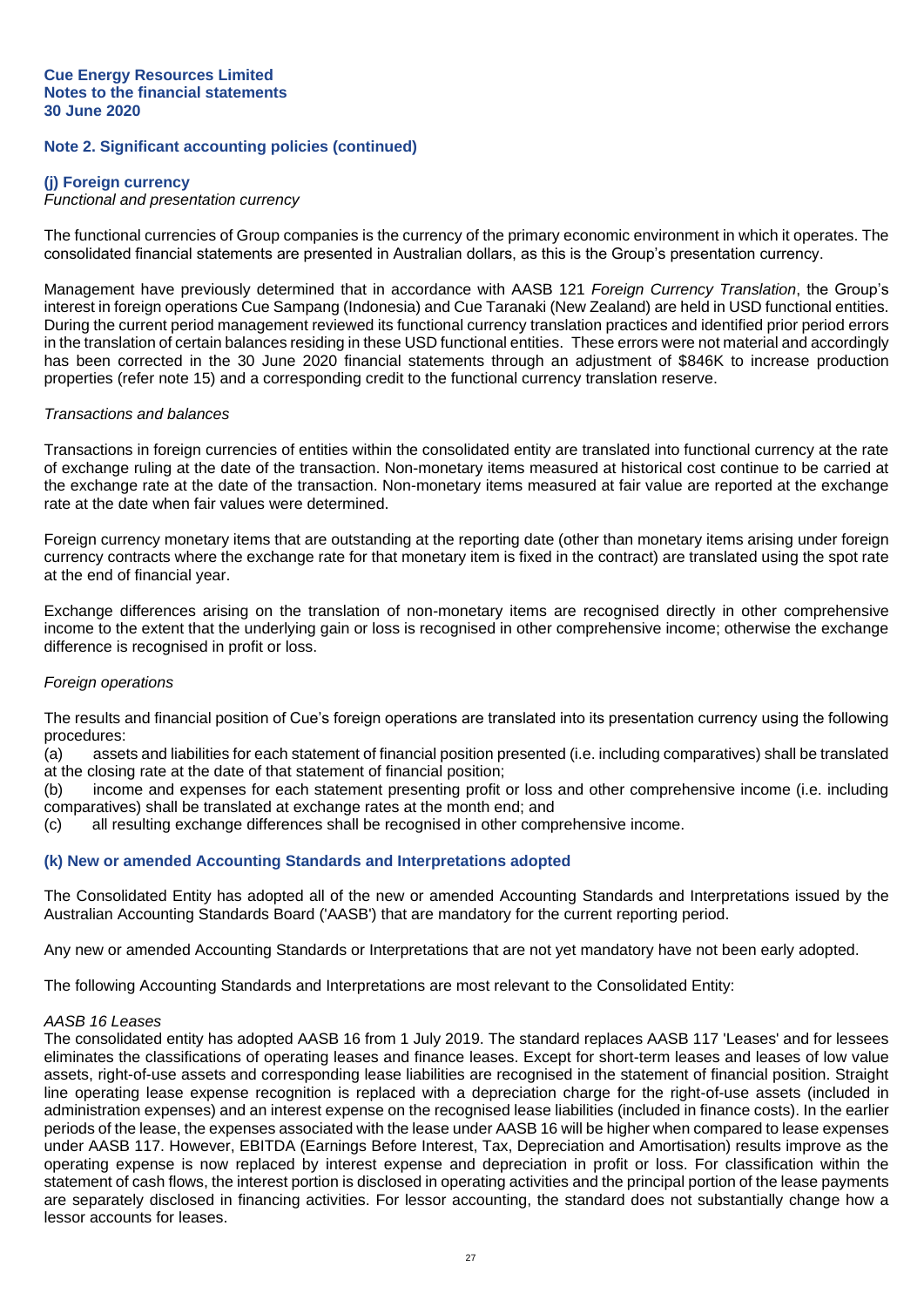#### **Impact on application**

The consolidated entity has adopted AASB 16 using the modified retrospective approach whereby the consolidated entity has recognised the cumulative effect of initially applying this standard as an adjustment to the opening balance of equity as at 1 July 2019. Accordingly, the consolidated entity has not restated comparative balances in this set of financial statements.

On adoption of AASB 16, the consolidated entity recognised lease liabilities in relation to leases which had previously been classified as 'operating leases' under the principles of AASB 117 Leases. These liabilities were measured at the present value of the remaining lease payments, discounted using the lessee's incremental borrowing rate as of 1 July 2019. The weighted average incremental borrowing rate applied to the lease liabilities on 1 July 2019 was 5.5%. The associated rightof-use assets for these leases were measured on a modified retrospective basis, with the incremental borrowing rate applied as at each lease's commencement date and the assets depreciated on a straight-line basis over the term of the lease.

|                                                                                                                                                                                                           | Transitional<br>impact at 1<br><b>July 2019</b><br>\$'000 |
|-----------------------------------------------------------------------------------------------------------------------------------------------------------------------------------------------------------|-----------------------------------------------------------|
| Right-of-use assets<br>Lease liabilities<br><b>Accumulated losses</b>                                                                                                                                     | 172<br>(167)<br>(5)                                       |
|                                                                                                                                                                                                           | Transitional<br>impact at 1<br><b>July 2019</b><br>\$'000 |
| Operating lease commitments at 30 June 2019 as disclosed under AASB 117 in the Group's consolidated<br>financial statements<br>Discounting adjustment using the incremental borrowing rate at 1 July 2019 | 189<br>(22)                                               |
| Lease liabilities recognised at 1 July 2019                                                                                                                                                               | 167                                                       |

#### *Right-of-use assets*

A right-of-use asset is recognised at the commencement date of a lease. The right-of-use asset is measured at cost, which comprises the initial amount of the lease liability, adjusted for, as applicable, any lease payments made at or before the commencement date net of any lease incentives received, any initial direct costs incurred, and, except where included in the cost of inventories, an estimate of costs expected to be incurred for dismantling and removing the underlying asset, and restoring the site or asset.

Right-of-use assets are depreciated on a straight-line basis over the unexpired period of the lease or the estimated useful life of the asset, whichever is the shorter. Where the consolidated entity expects to obtain ownership of the leased asset at the end of the lease term, the depreciation is over its estimated useful life. Right-of use assets are subject to impairment or adjusted for any remeasurement of lease liabilities.

#### *Lease Liabilities*

A lease liability is recognised at the commencement date of a lease. The lease liability is initially recognised at the present value of the lease payments to be made over the term of the lease, discounted using the interest rate implicit in the lease or, if that rate cannot be readily determined, the consolidated entity's incremental borrowing rate. Lease payments comprise of fixed payments less any lease incentives receivable, variable lease payments that depend on an index or a rate, amounts expected to be paid under residual value guarantees, exercise price of a purchase option when the exercise of the option is reasonably certain to occur, and any anticipated termination penalties. The variable lease payments that do not depend on an index or a rate are expensed in the period in which they are incurred.

Lease liabilities are measured at amortised cost using the effective interest method. The carrying amounts are remeasured if there is a change in the following: future lease payments arising from a change in an index or a rate used; residual guarantee; lease term; certainty of a purchase option and termination penalties. When a lease liability is remeasured, an adjustment is made to the corresponding right-of use asset, or to profit or loss if the carrying amount of the right-of-use asset is fully written down.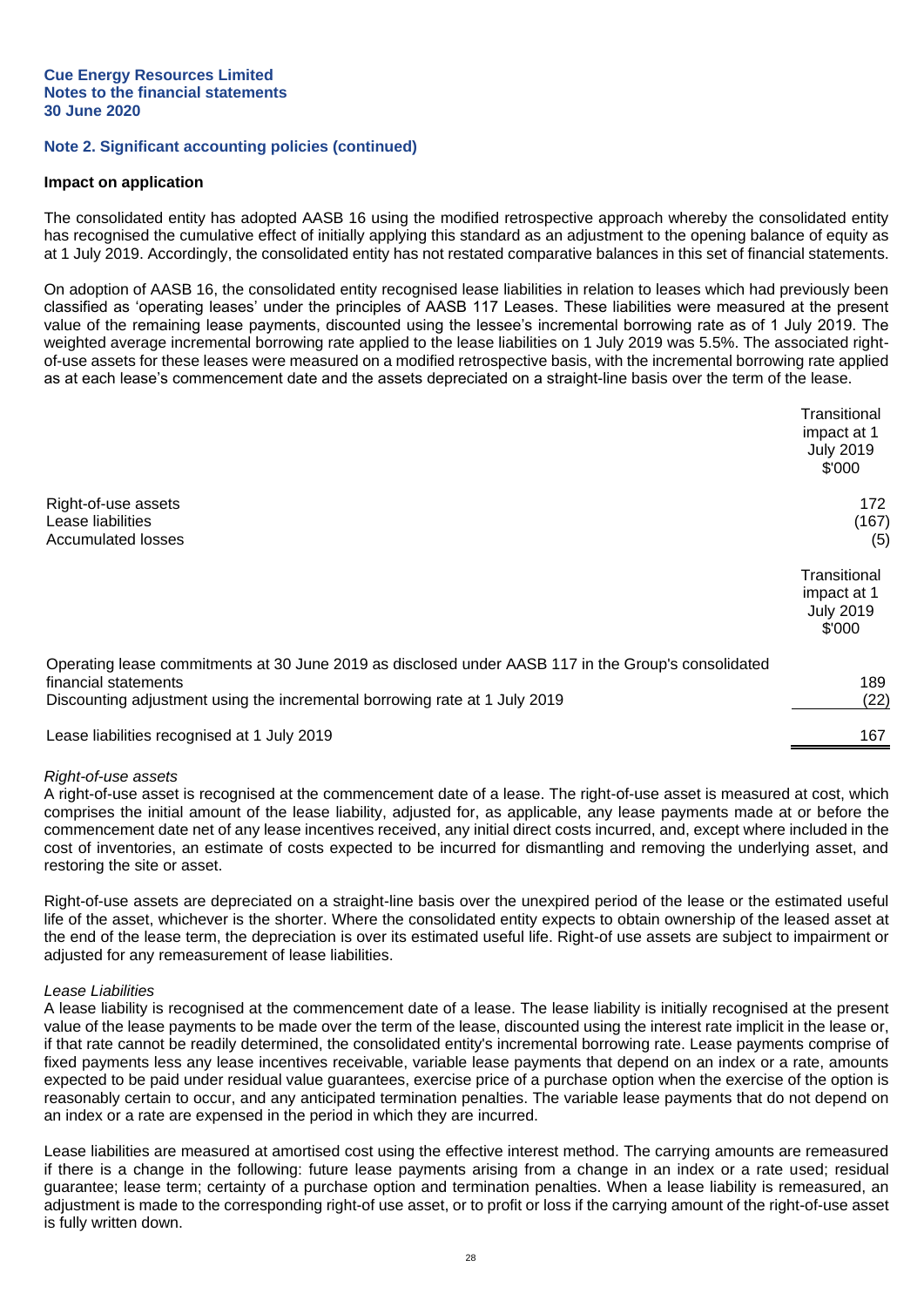#### *Accounting Policy for leases before 1 July 2019*

Operating leases are leases which the lessor effectively retains substantially all the risks and benefits incidental to ownership of the leased asset. Operating lease payments, net of any incentives received from the lessor, are charged to profit or loss on a straight line basis over the term of the lease.

#### *AASB Interpretation 23 Uncertainty over Income Tax Treatments*

Interpretation 23 requires the assessment of whether the effect of uncertainty over income tax treatments should be included in the determination of taxable profit (tax loss), tax bases, unused tax losses, unused tax credits and tax rates. The Interpretation outlines the requirements to determine whether an entity considers uncertain tax treatments separately, the assumptions an entity makes about the examination of tax treatments by taxation authorities, how an entity determines taxable profit (tax loss), tax bases, unused tax losses, unused tax credits and tax rates and how an entity considers changes in facts and circumstances.

The Company has adopted Interpretation 23 from 1 July 2019, based on an assessment of whether it is 'probable' that a taxation authority will accept an uncertain tax treatment. The Company's existing accounting policy for uncertain income tax treatment is consistent with the requirements under Interpretation 23. There has been no impact from the adoption of Interpretation 23 in this reporting period.

#### **Note 3. Critical accounting estimates and judgements**

The preparation of a financial report in conformity with Australian Accounting Standards requires management to make judgements, estimates and assumptions that affect the application of policies and reported amounts of assets and liabilities, income and expenses. The estimates and associated assumptions are based on historical experience and various other factors that are believed to be reasonable under the circumstances, the results of which form the basis of making the judgement about carrying values of assets and liabilities that are not readily apparent from other sources. Actual results may differ from these estimates. These accounting policies have been consistently applied by each entity in the consolidated entity, and the estimates and underlying assumptions are reviewed on an ongoing basis.

The judgements, estimates and assumptions that have a significant risk of causing a material adjustment to the carrying values of assets and liabilities within the next financial year are discussed below.

#### *(i) Recovery of deferred tax assets*

Deferred tax assets are only recognised if management considers it is probable that future tax profits will be available to utilise the unused tax losses (refer to note 10).

#### *(ii) Impairment of production properties*

Production properties impairment testing requires an estimation of recoverable amount using a value-in-use model for respective cash generating units. The recoverable amount calculation requires the entity to estimate the future cash flows expected to arise from the cash generating unit and a suitable discount rate in order to calculate present value. Other assumptions used in the calculations which could have an impact on future years includes USD rates, available reserves and oil and gas prices (refer to note 15).

#### *(iii) Useful life of production properties*

As detailed at note 15 production properties are amortised on a unit-of-production basis, with separate calculations being made for each resource. Estimates of reserve quantities are a critical estimate impacting amortisation of production property assets.

#### *(iv) Estimates of reserve quantities*

The estimated quantities of Proven and Probable hydrocarbon reserves reported by the Company are integral to the calculation of the amortisation expense relating to Production Property Assets, and to the assessment of possible impairment of these assets. Estimated reserve quantities are based upon interpretations of geological and geophysical models and assessments of the technical feasibility and commercial viability of producing the reserves. These assessments require assumptions to be made regarding future development and production costs, commodity prices, exchange rates and fiscal regimes. The estimates of reserves may change from period to period as the economic assumptions used to estimate the reserves can change from period to period, and as additional geological data is generated during the course of operations. Reserves estimates are prepared in accordance with the Company's policies and procedures for reserves estimation which conform to guidelines prepared by the Society of Petroleum Engineers.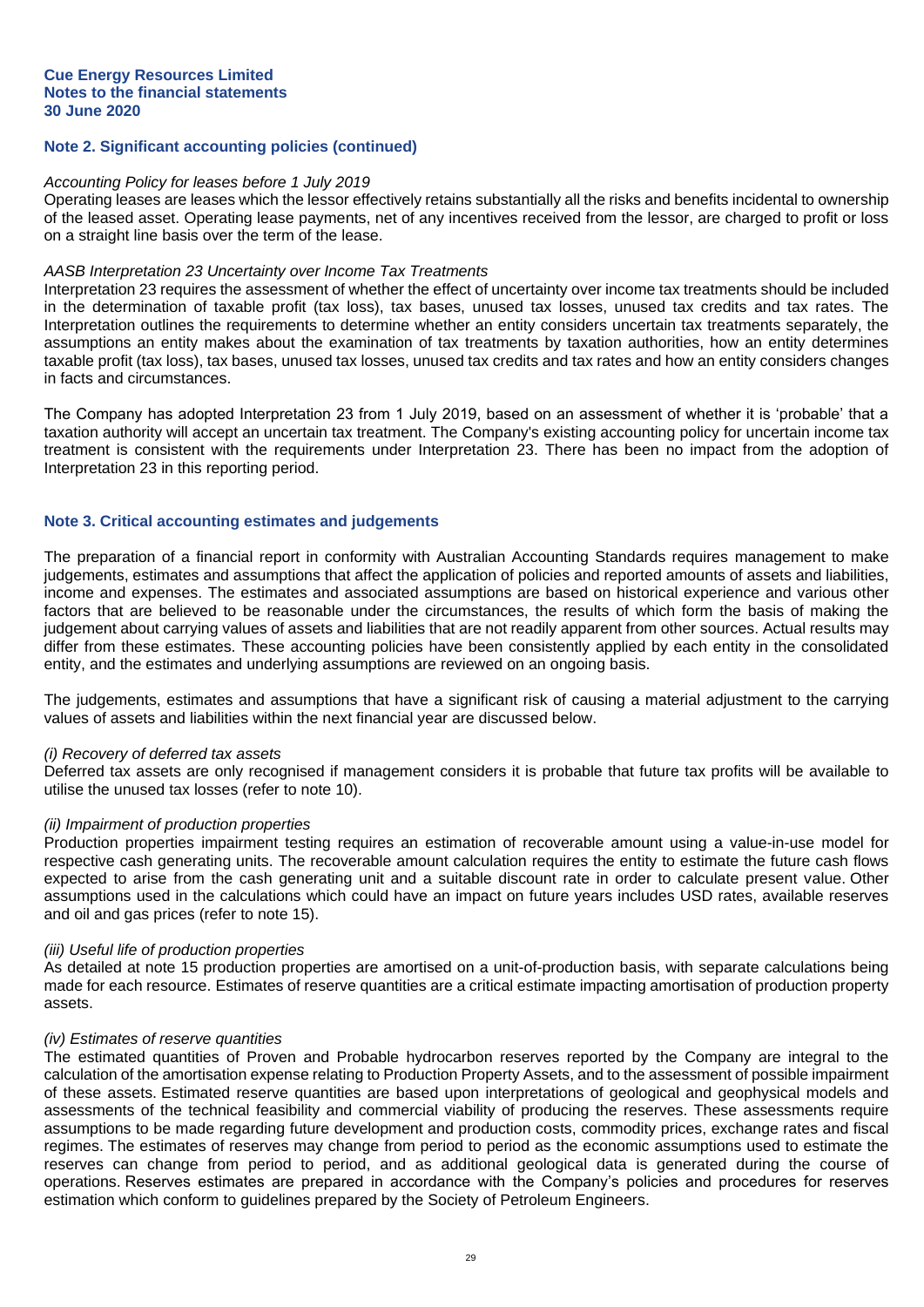## **Note 3. Critical accounting estimates and judgements (continued)**

#### *(v) Restoration provisions*

Provisions for future environmental restoration are recognised where there is a present obligation as a result of exploration, development, production, transportation or storage activities having been undertaken, and it is probable that an outflow of economic benefits will be required to settle the obligation. The estimated future obligations include the costs of removing facilities, abandoning wells and restoring the affected areas.

#### *(vi) Capitalised exploration and evaluation costs*

Exploration and evaluation costs have been capitalised on the basis that the consolidated entity expects to commence commercial production in the future, from which time the costs will be amortised in proportion to the depletion of the mineral resources. Key judgements are applied in considering costs to be capitalised which includes determining expenditures directly related to these activities and allocating overheads between those that are expensed and capitalised. In addition, costs are only capitalised that are expected to be recovered either through successful development or sale of the relevant mining interest. Factors that could impact the future commercial production at the mine include the level of reserves and resources, future technology changes, which could impact the cost of mining, future legal changes and changes in commodity prices. To the extent that capitalised costs are determined not to be recoverable in the future, they will be written off in the period in which this determination is made.

## *(vii) Coronavirus (COVID-19) pandemic*

In March 2020, the World Health Organization declared the outbreak of a novel coronavirus (COVID-19) as a pandemic, which continues to spread globally as well as in Australia. The spread of COVID-19 has caused significant volatility in Australian and international markets and had an impact on global oil prices. There is significant uncertainty around the breadth and duration of business disruptions related to COVID-19. To protect the health and safety of employees and comply with local regulations, the Company has closed its offices temporarily and arranged for employees to work remotely. At the date of this report, the impact of these measures is not expected to significantly affect the Company's business operations.

#### **Note 4. Restatement of comparatives**

#### *Correction of error*

The Group, through its wholly owned subsidiary, Cue Sampang Pty Ltd contributed to the Abandonment and Site Restoration (ASR) fund as agreed by Indonesian Government through SKKMigas. Cue Sampang Pty Ltd contributed AUD\$5.27 million to the ASR fund up to 30 June 2019. Historically, the Group set off the funded portion of the ASR against its restoration provision on the balance sheet.

During 2020 financial year, the Group reviewed the contractual agreement and concluded that a prior year restatement is required to gross up the funded portion of the restoration provision, as Cue Sampang retains the obligation to fully fund its share of the rehabilitation. As such, the Group retrospectively recognised other financial asset of AUD\$5.27 million as at 30 June 2019, with corresponding adjustments for Production properties (\$0.1 million) and restoration provision (\$5.38 million). There was no impact to the statement of profit or loss and other comprehensive income.

#### *Statement of profit or loss and other comprehensive income*

When there is a restatement of comparatives, it is mandatory to provide a statement of profit or loss and other comprehensive income for the year ended 30 June 2019. However, as there were no adjustments made, the consolidated entity has elected not to show the statement of profit or loss and other comprehensive income.

#### *Statement of financial position at the beginning of the earliest comparative period*

When there is a restatement of comparatives, it is mandatory to provide a third statement of financial position at the beginning of the earliest comparative period, being 1 July 2018. The following tables summarise the impacts on the Group's consolidated financial statements.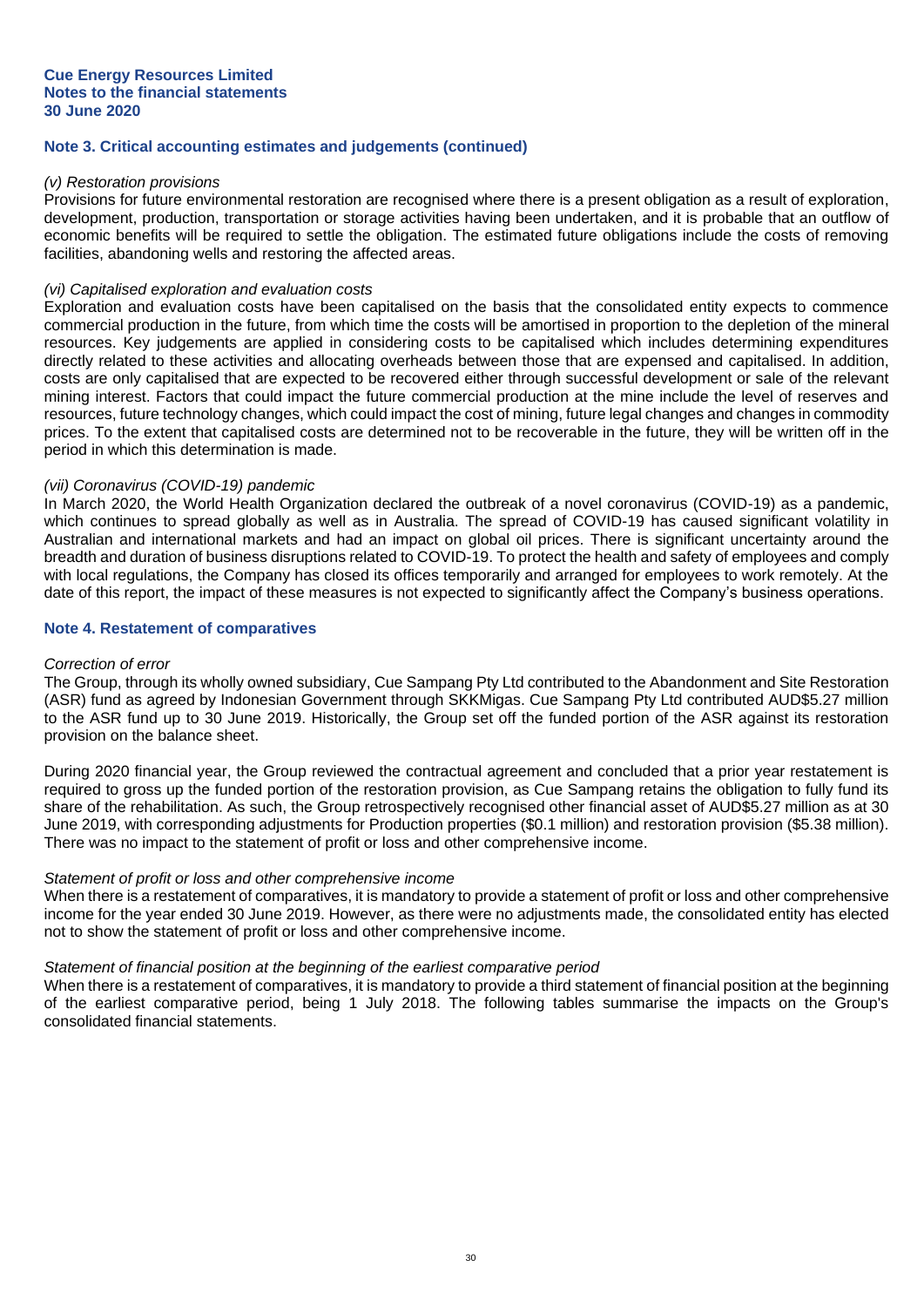## **Note 4. Restatement of comparatives (continued)**

## *Statement of financial position at the start of the earliest comparative period - 1 July 2018*

|                                |                                          | <b>Consolidated</b>         |                                          |  |
|--------------------------------|------------------------------------------|-----------------------------|------------------------------------------|--|
| <b>Extract</b>                 | 1 July 2018<br>\$'000<br><b>Reported</b> | \$'000<br><b>Adjustment</b> | 1 July 2018<br>\$'000<br><b>Restated</b> |  |
| <b>Assets</b>                  |                                          |                             |                                          |  |
| <b>Non-current assets</b>      |                                          |                             |                                          |  |
| Other financial assets         |                                          | 4,699                       | 4,699                                    |  |
| Production properties          | 26,814                                   | (11)                        | 26,803                                   |  |
| Total non-current assets       | 29,571                                   | 4,688                       | 34,259                                   |  |
| <b>Total assets</b>            | 54,666                                   | 4,688                       | 59,354                                   |  |
| <b>Liabilities</b>             |                                          |                             |                                          |  |
| <b>Non-current liabilities</b> |                                          |                             |                                          |  |
| Provisions                     | 9,873                                    | 4,688                       | 14,561                                   |  |
| Total non-current liabilities  | 12,925                                   | 4,688                       | 17,613                                   |  |
| <b>Total liabilities</b>       | 21,396                                   | 4,688                       | 26,084                                   |  |
| <b>Net assets</b>              | 33,270                                   |                             | 33,270                                   |  |

*Statement of financial position at the end of the earliest comparative period – 30 June 2019*

|                                |                 | <b>Consolidated</b> |                 |
|--------------------------------|-----------------|---------------------|-----------------|
|                                | 2019            |                     | 2019            |
|                                | \$'000          | \$'000              | \$'000          |
| <b>Extract</b>                 | <b>Reported</b> | <b>Adjustment</b>   | <b>Restated</b> |
| <b>Assets</b>                  |                 |                     |                 |
| <b>Non-current assets</b>      |                 |                     |                 |
| Other financial assets         |                 | 5,278               | 5,278           |
| Production properties          | 24,547          | 98                  | 24,645          |
| Total non-current assets       | 30,971          | 5,376               | 36,347          |
| <b>Total assets</b>            | 63,465          | 5,376               | 68,841          |
| <b>Liabilities</b>             |                 |                     |                 |
| <b>Non-current liabilities</b> |                 |                     |                 |
| <b>Provisions</b>              | 11,894          | 5,376               | 17,270          |
| Total non-current liabilities  | 15,841          | 5,376               | 21,217          |
| <b>Total liabilities</b>       | 22,056          | 5,376               | 27,432          |
| <b>Net assets</b>              | 41,409          |                     | 41,409          |

There is no impact on the Group's basic or diluted earnings per share and no impact on the total operating, investing or financing cash flows for year ended 30 June 2019.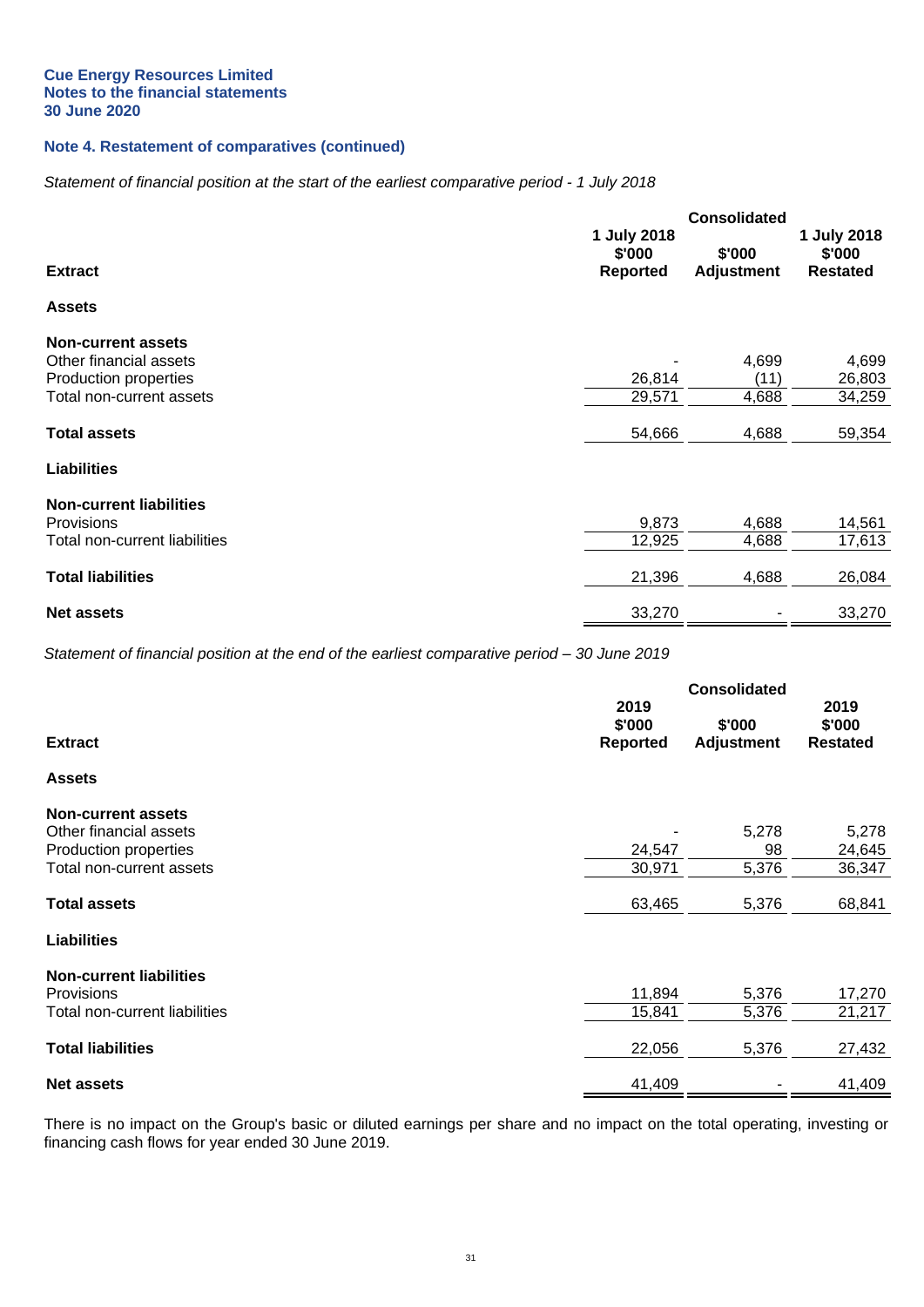#### **Note 5. Financial reporting by segments**

#### *Segment Information*

AASB 8 requires operating segments to be identified on the basis of internal reports about components of the Group that are regularly reviewed and used by the Board of Directors (who are identified as the Chief Operating Decision Makers ("CODM")) in assessing performance and in determining the allocation of resources.

The CODM assesses the performance of the operating segments based upon a measure of earnings before interest expense, tax, depreciation and amortisation. The accounting policies adopted for internal reporting to the CODM are consistent with those adopted in the Group financial statements.

At reporting date, the Group operates in three principle geographic segments: Australia, New Zealand and Indonesia. These segments are based on the internal reports that are reviewed and used by the Board of Directors (who are identified as the Chief Operating Decision Makers (CODM)) in assessment performance and in determining the allocation of resources.

#### *Australia*

The parent entity resides in Melbourne, Australia. The Group, through its wholly owned subsidiary, Cue Exploration Pty Ltd, holds exploration permits in the Carnarvon Basin, Offshore Western Australia.

#### *New Zealand*

The Group, through its wholly owned subsidiary, Cue Taranaki Pty Ltd, holds 5% interest in petroleum production property, PMP38160 (Maari) in New Zealand.

#### *Indonesia*

The Group, through its wholly owned subsidiary, Cue Sampang Pty Ltd, holds 15% interest in gas production property in Indonesia (Sampang). The Group also holds interest in exploration permits in East Kalimantan, through Cue Mahakam Hilir Pty Ltd and Cue Kalimantan Pte Ltd (both wholly owned subsidiaries) and in Central Sumatra, through Cue Mahato Pty Ltd.

Information regarding the Group's reportable segments is presented below:

| 2020                                         | Australia<br>\$'000 | <b>NZ</b><br>\$'000 | Indonesia<br>\$'000 | Total<br>\$'000 |
|----------------------------------------------|---------------------|---------------------|---------------------|-----------------|
| Revenue                                      |                     |                     |                     |                 |
| Revenue from continuing operations           |                     | 9.489               | 14,427              | 23,916          |
| Production expenses (excluding amortisation) |                     | (6,227)             | (2,577)             | (8,804)         |
| Gross profit (excluding amortisation)        |                     | 3,262               | 11,850              | 15,112          |
| Other revenue                                | 438                 |                     | 393                 | 831             |
| Depreciation                                 | (73)                |                     |                     | (73)            |
| Amortisation                                 |                     | (3,032)             | (1, 108)            | (4,140)         |
| Impairment of production properties          |                     | (2, 722)            |                     | (2, 722)        |
| Exploration and evaluation expenditure       | (747)               |                     | (691)               | (1, 438)        |
| Other expenditure                            | (2, 404)            |                     |                     | (2, 404)        |
| Share-based payments                         | (106)               |                     | (40)                | (146)           |
| Foreign exchange movement                    | 130                 | (192)               | 141                 | 79              |
| Profit/(loss) before income tax expense      | (2,762)             | (2,684)             | 10,545              | 5,099           |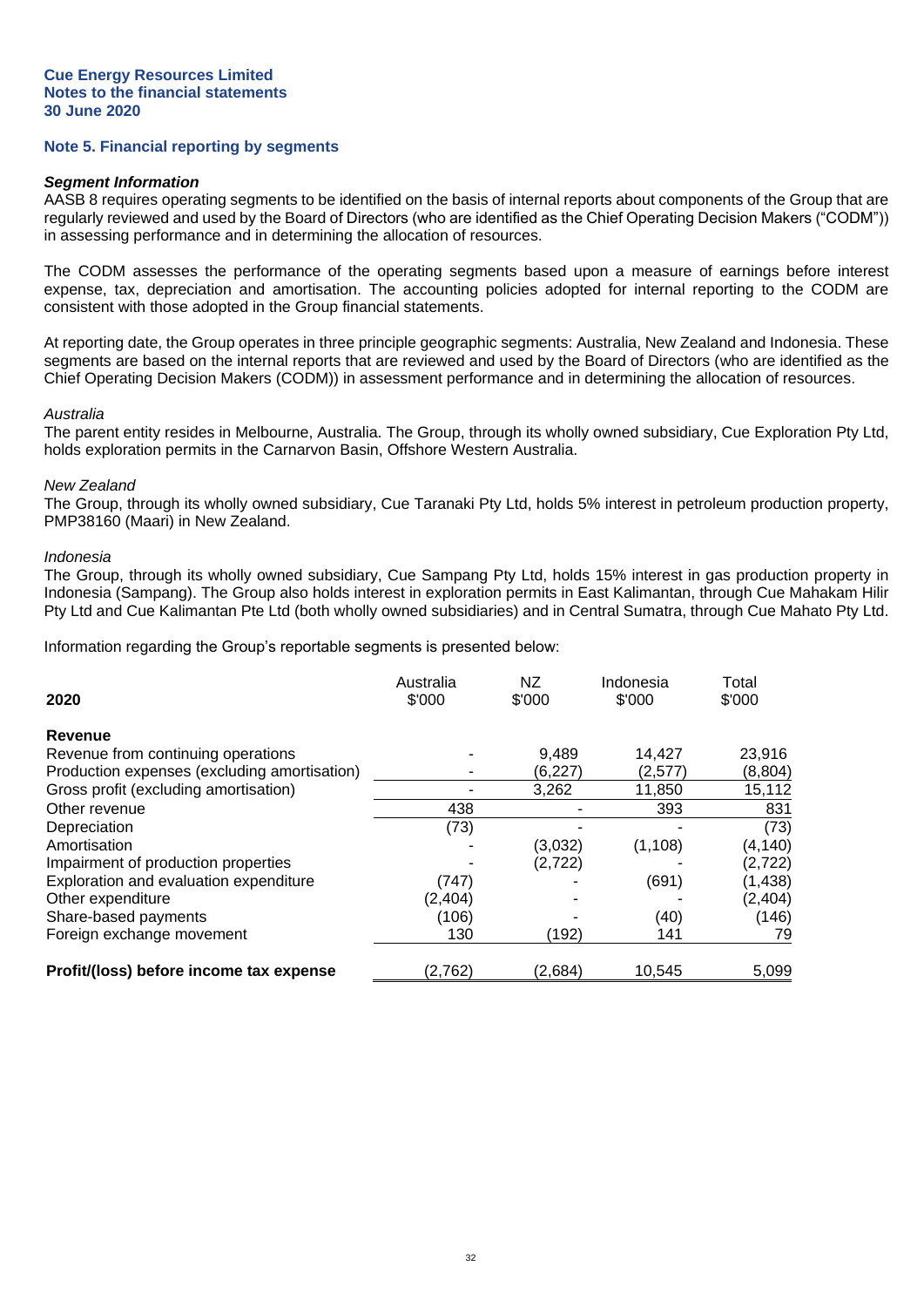## **Note 5. Financial reporting by segments (continued)**

| 2019                                         | Australia<br>\$'000      | <b>NZ</b><br>\$'000 | Indonesia<br>\$'000 | Total<br>\$'000 |
|----------------------------------------------|--------------------------|---------------------|---------------------|-----------------|
| <b>Revenue</b>                               |                          |                     |                     |                 |
| Revenue from continuing operations           |                          | 10,836              | 14,894              | 25,730          |
| Production expenses (excluding amortisation) |                          | (5, 343)            | (2,386)             | (7, 729)        |
| Gross profit (excluding amortisation)        | $\overline{\phantom{0}}$ | 5,493               | 12,508              | 18,001          |
| Other revenue                                | 1,986                    | 1,070               | 2                   | 3,058           |
| Depreciation                                 | (10)                     |                     |                     | (10)            |
| Amortisation                                 |                          | (2,986)             | (1, 366)            | (4, 352)        |
| Impairment of production properties          |                          |                     |                     |                 |
| Exploration and evaluation expenditure       | (1, 133)                 |                     | (1,043)             | (2, 176)        |
| Other expenditure                            | (2, 416)                 |                     |                     | (2, 416)        |
| Share-based payments                         | (34)                     |                     |                     | (34)            |
| Foreign exchange movement                    | 858                      | (496)               | 423                 | 785             |
| Profit/(loss) before income tax expense      | (749)                    | 3,081               | 10,524              | 12,856          |
|                                              | Australia<br>\$'000      | NZ<br>\$'000        | Indonesia<br>\$'000 | Total<br>\$'000 |
| <b>TOTAL SEGMENT ASSETS</b>                  |                          |                     |                     |                 |
| <b>Current Assets</b>                        | 28,982                   | 789                 | 7,346               | 37,117          |
| <b>Non-current Assets</b>                    | 123                      | 14,970              | 16,949              | 32,042          |
| Total 30 June 2020 Assets                    | 29,105                   | 15,759              | 24,295              | 69,159          |
| <b>Current Assets</b>                        | 23,822                   | 1,487               | 7,185               | 32,494          |
| Non-current Assets*                          | 21                       | 20,906              | 15,420              | 36,347          |
| Total 30 June 2019 Assets*                   | 23,843                   | 22,393              | 22,605              | 68,841          |
| <b>TOTAL SEGMENT LIABILITIES</b>             |                          |                     |                     |                 |
| <b>Current Liabilities</b>                   | 536                      | 692                 | 3,323               | 4,551           |
| Non-current Liabilities                      | 97                       | 10,315              | 10,632              | 21,044          |
| Total 30 June 2020 Liabilities               | 633                      | 11,007              | 13,955              | 25,595          |
| <b>Current Liabilities</b>                   | 218                      | 905                 | 5,092               | 6,215           |
| Non-current Liabilities*                     | 101                      | 10,722              | 10,394              | 21,217          |
| Total 30 June 2019 Liabilities*              | 319                      | 11,627              | 15,486              | 27,432          |

\*Restated, refer to Note 4.

## **Major customers**

The Group has a number of customers to whom it provides oil products. The Group supplies a single external customer in the gas segment who accounts for 100% of external gas revenue (2019: 100%).

## **Note 6. Production costs**

|                                                                  |                     | <b>Consolidated</b>  |  |
|------------------------------------------------------------------|---------------------|----------------------|--|
|                                                                  | 2020<br>\$'000      | 2019<br>\$'000       |  |
| <b>Production costs</b><br>Amortisation of production properties | (8,804)<br>(4, 140) | (7, 729)<br>(4, 352) |  |
|                                                                  | (12, 944)           | (12,081)             |  |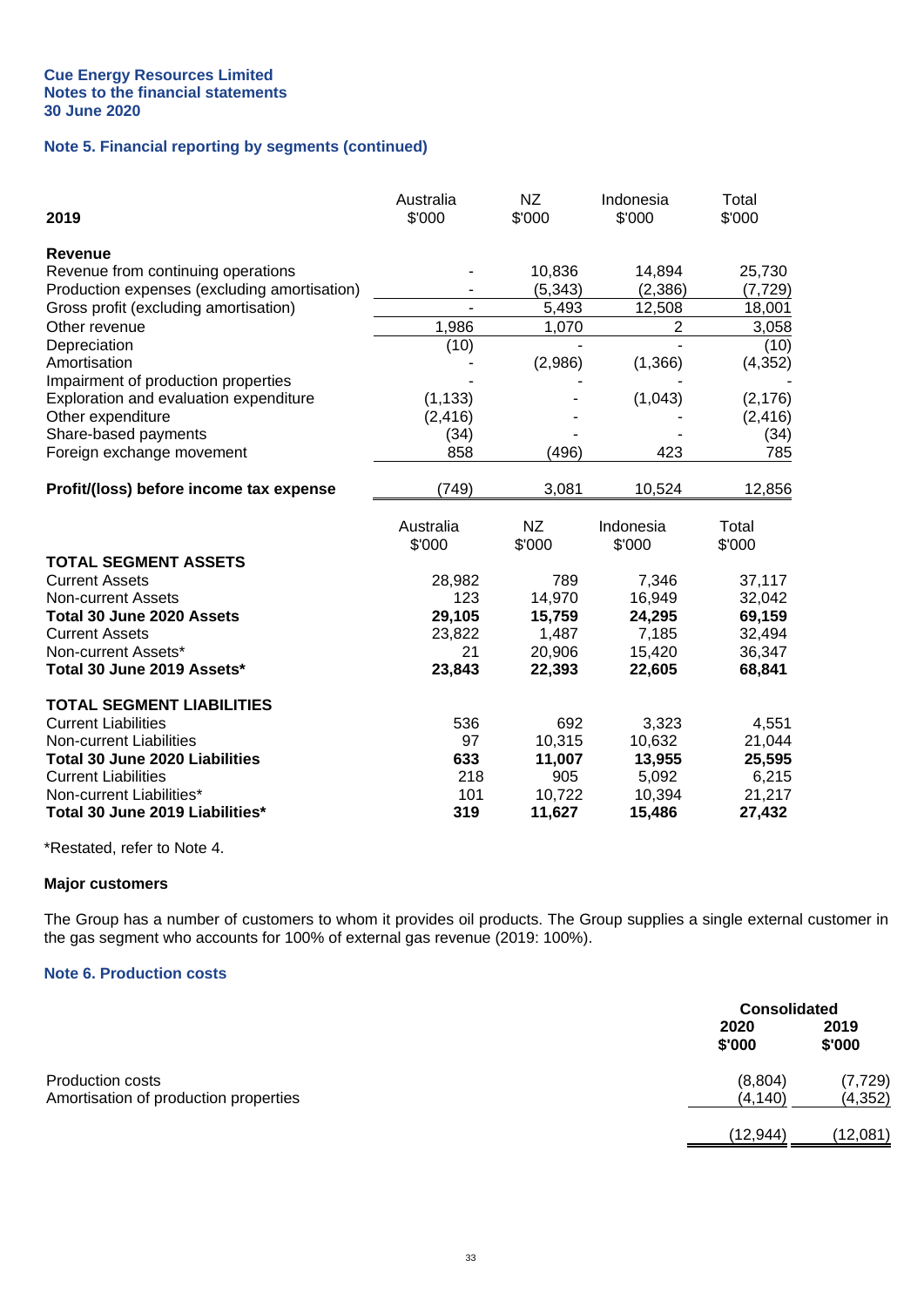**Cue Energy Resources Limited Notes to the financial statements 30 June 2020**

## **Note 7. Other income**

|                                                             | <b>Consolidated</b> |                |
|-------------------------------------------------------------|---------------------|----------------|
|                                                             | 2020<br>\$'000      | 2019<br>\$'000 |
| Interest from cash and cash equivalents and restricted cash | 360                 | 381            |
| Maari insurance refund                                      |                     | 1,070          |
| Other income                                                | 80                  | 65             |
| Reimbursement of Ironbark back costs                        |                     | 1,542          |
| Performance bond receivable*                                | 391                 |                |
|                                                             | 831                 | 3,058          |
|                                                             |                     |                |

\*During the year ending 30 June 2020, Texcal Mahato EP Ltd, operator of the Mahato PSC refused to refund Cue's share of the PSC performance bond, amounting to approximately AUD\$391K (US\$269K) which was released by the Indonesian Government on completion of the PSC work commitment. The return of the bond is governed by a separate agreement with Texcal and is unrelated to the claims being made by Texcal under the Joint Operating Agreement ('JOA'). Cue continues to assert its rights under the agreement which governs the performance bond and is evaluating its available options.

#### *Accounting policy for interest income*

Interest revenue is recognised as interest accrues using the effective interest method. This is a method calculating the amortised cost of a financial asset and allocating the interest income over the relevant period using the effective interest rate, which is the rate that exactly discounts estimated future cash receipts through the expected life of the financial assets to the net carrying amount of the financial asset.

#### **Note 8. Administration expenses**

|                                     | <b>Consolidated</b> |                |
|-------------------------------------|---------------------|----------------|
|                                     | 2020<br>\$'000      | 2019<br>\$'000 |
| Depreciation expense                | 73                  | 10             |
| Employee expenses                   | 1,275               | 1,329          |
| Superannuation contribution expense | 70                  | 67             |
| Office rent and utilities*          | 35                  | 147            |
| Legal expenses                      | 409                 | 250            |
| Other expenses                      | 482                 | 509            |
| Business development expenses       | 128                 | 114            |
| Share based payments                | 146                 | 34             |
| Finance costs                       | 5                   |                |
| Total administration expenses       | 2,623               | 2,460          |

\*2019 balance includes \$109K lease payment for the Melbourne office. This lease was recognised under AASB 16 *Leases* from 1 July 2019.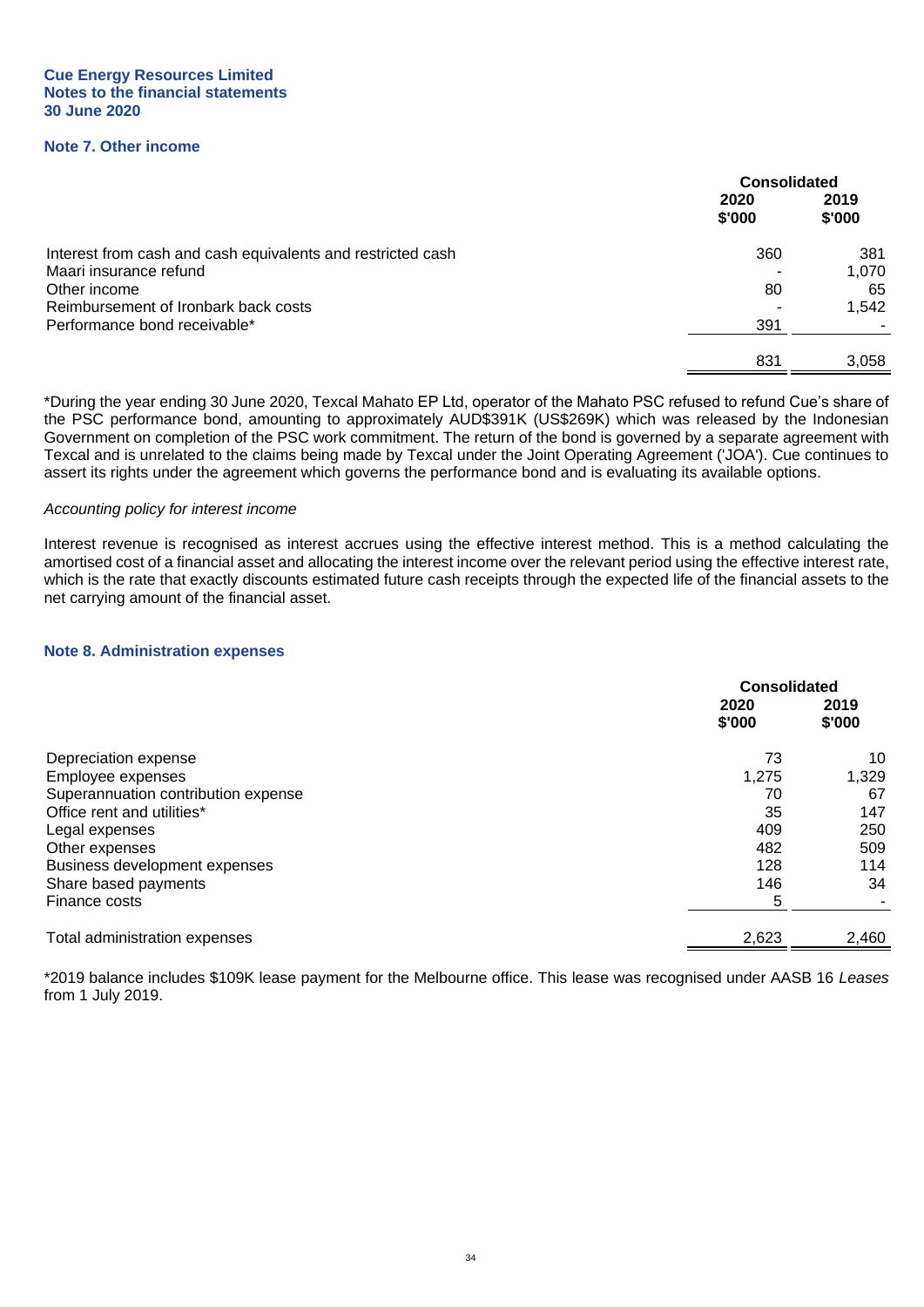#### **Note 9. Exploration and evaluation expenditure**

|                                                                    | <b>Consolidated</b> |                |
|--------------------------------------------------------------------|---------------------|----------------|
|                                                                    | 2020<br>\$'000      | 2019<br>\$'000 |
| Profit before income tax includes the following specific expenses: |                     |                |
| <b>Exploration Costs Expensed</b>                                  |                     |                |
| Sampang PSC                                                        | 12                  | 28             |
| Mahakam Hilir PSC                                                  | 679                 | 806            |
| Mahato PSC                                                         |                     | 209            |
| <b>WA-359-P</b>                                                    | 157                 | 899            |
| WA-389-P                                                           | 550                 | 148            |
| WA-409-P                                                           | 40                  | 86             |
| Total exploration and evaluation expenditure                       | 1,438               | 2,176          |

## *Accounting policy for exploration and evaluation project expenditure*

AASB 6 Exploration for and Evaluation of Mineral Resources allows the Group to either capitalise or expense the exploration and evaluation expenditure incurred. During the financial year the consolidated entity reviewed its criteria under its successful efforts method of accounting. The costs of a successful exploration well are capitalised and carried forward as exploration and evaluation assets pending the evaluation of the success of the well (refer note 14). If a well does not result in a successful discovery, the previously capitalised costs are immediately expensed.

## **Note 10. Income tax expense**

|                                                                                      | <b>Consolidated</b> |                |
|--------------------------------------------------------------------------------------|---------------------|----------------|
|                                                                                      | 2020<br>\$'000      | 2019<br>\$'000 |
| Income tax expense                                                                   |                     |                |
| Current tax                                                                          | 4,217               | 3,678          |
| Adjustment recognised for current tax in prior periods                               | (656)               | 3              |
| Deferred tax - origination and reversal of temporary differences (i)                 | 225                 | 626            |
| Aggregate income tax expense                                                         | 3,786               | 4,307          |
| Numerical reconciliation of income tax expense and tax at the statutory rate         |                     |                |
| Profit before income tax expense                                                     | 5,099               | 12,856         |
| Tax at the statutory tax rate of 30%                                                 | 1,530               | 3,857          |
| Tax effect amounts which are not deductible/(taxable) in calculating taxable income: |                     |                |
| Unrealised foreign exchange movements                                                | (146)               | (186)          |
| Unrecognised temporary differences                                                   | (139)               | (930)          |
| Unrecognised tax losses                                                              | 1,756               | 672            |
| Recognition of deferred tax (assets)/liabilities (ii)                                | 101                 | 1,495          |
| Difference in overseas tax rates                                                     | 1,109               | (614)          |
| Share-based payments                                                                 | 32                  | 10             |
| Other                                                                                | 199                 |                |
|                                                                                      | 4,442               | 4,304          |
| Adjustment recognised for current tax in prior periods                               | (656)               | 3              |
| Income tax expense                                                                   | 3,786               | 4,307          |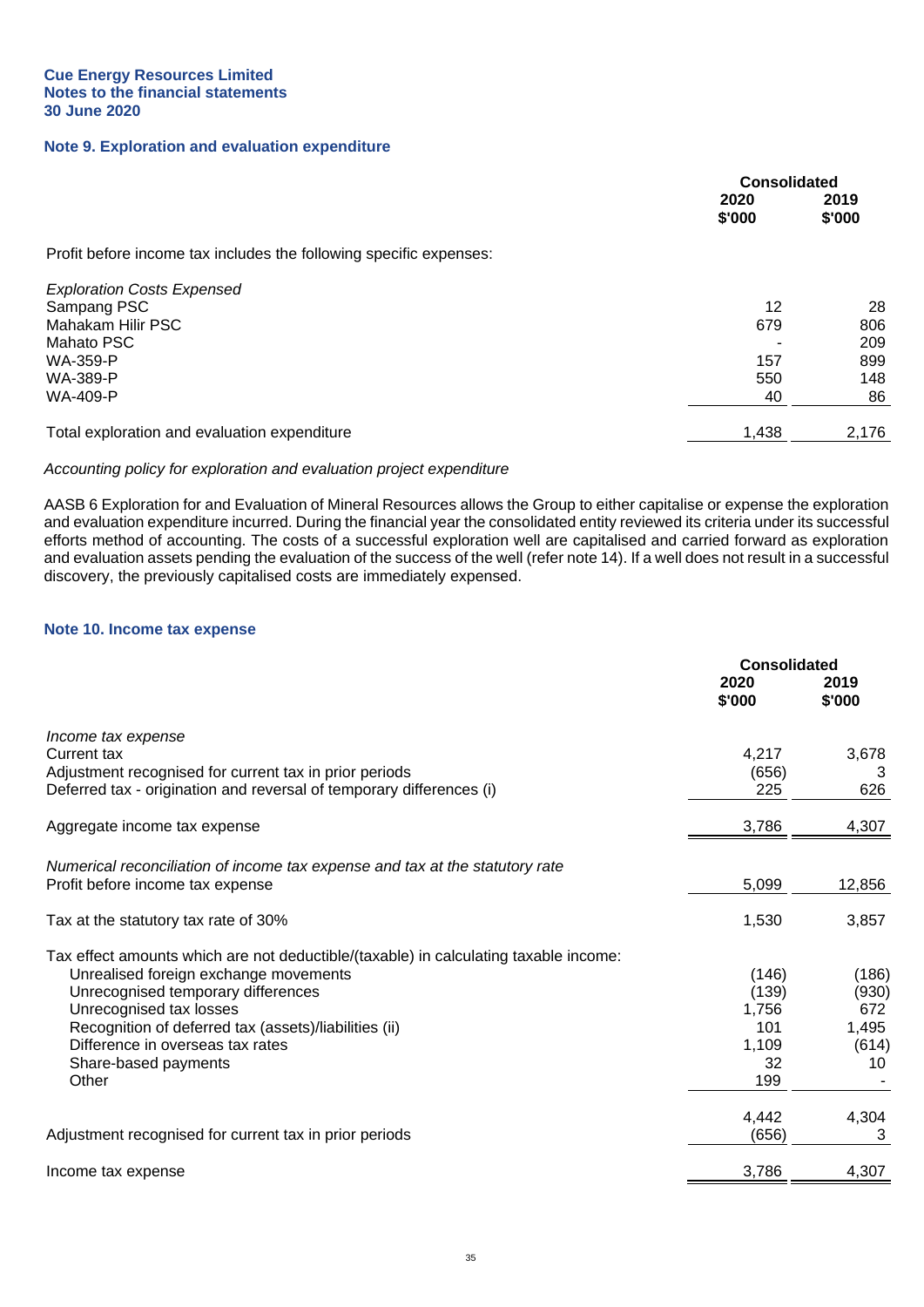#### **Note 10. Income tax expense (continued)**

|                                                                                                          |                | <b>Consolidated</b> |  |
|----------------------------------------------------------------------------------------------------------|----------------|---------------------|--|
|                                                                                                          | 2020<br>\$'000 | 2019<br>\$'000      |  |
| (i) Deferred tax included in income tax expense comprises:<br>Decrease/(increase) in deferred tax assets | 114            | (269)               |  |
| Increase/(decrease) in deferred tax liabilities                                                          | 111            | 895                 |  |
| Deferred tax – origination and reversal of temporary differences                                         | 225            | 626                 |  |

During the year, Cue was notified that it had been successful in an Indonesian Tax Court case against the Indonesian Tax Department for over-payment of AUD\$659K in taxes relating to 2011, resulting in a partial refund of AUD\$451K which was received in December 2019. The remaining balance was accrued at year end.

(ii) During the year, the consolidated entity capitalised Mahato PB exploration wells drilling costs (refer note 14). As a result, a deferred tax liability of \$510K was recognised in the financial statements.

During the prior year, the consolidated entity capitalised Paus Biru-1 exploration well drilling costs pending the determination of the success of the well. As a result, a deferred tax liability of \$1.5 million was recognised in the financial statements.

|                                | <b>Consolidated</b> |                |
|--------------------------------|---------------------|----------------|
|                                | 2020<br>\$'000      | 2019<br>\$'000 |
| <b>Current tax liabilities</b> | 2,287               | 4.227          |

The Group has an ongoing Indonesian Tax matter relating to a notice of amended assessment which is being disputed by Cue Kalimantan Pte Ltd on behalf of SPC E&P Pte Ltd. Cue is indemnified by SPC for any losses arising from this disputed notice of assessment and has recognised a liability and receivable on the balance sheet.

|                                                | <b>Consolidated</b> |                |
|------------------------------------------------|---------------------|----------------|
|                                                | 2020<br>\$'000      | 2019<br>\$'000 |
| Deferred tax assets recognised                 |                     |                |
| Restoration provision - Maari                  | 2,888               | 3,002          |
|                                                | <b>Consolidated</b> |                |
|                                                | 2020<br>\$'000      | 2019<br>\$'000 |
| Deferred tax liability recognised comprise of: |                     |                |
| Sampang:                                       |                     |                |
| Production property                            | 2,395               | 2,923          |
| Exploration and evaluation assets              | 2,026               | 1,495          |
| Restoration provision offset                   | (377)               | (471)          |
| Right of use assets                            | 14                  |                |
| Deferred tax liability                         | 4,058               | 3,947          |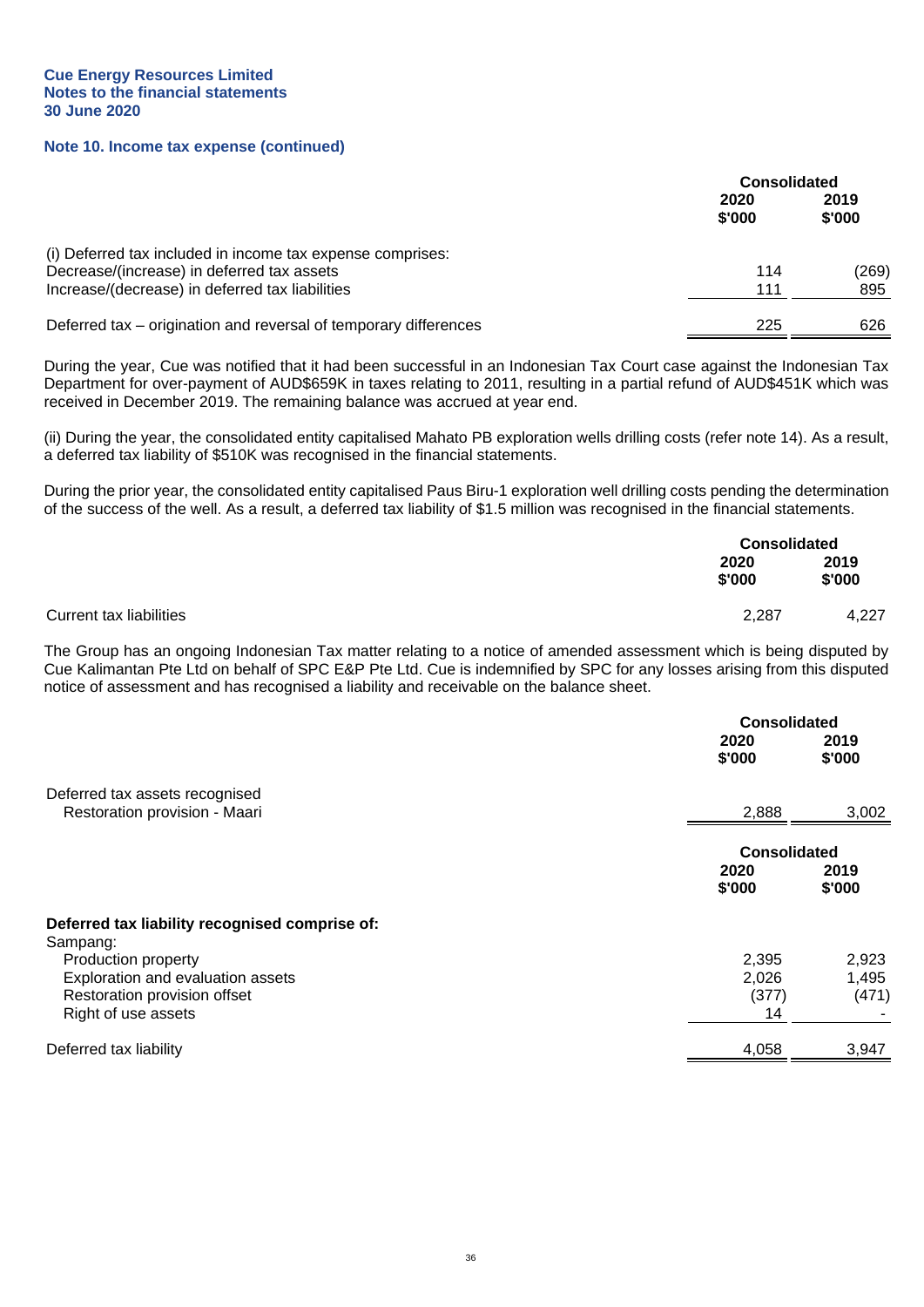#### **Note 10. Income tax expense (continued)**

|                                                                              | <b>Consolidated</b> |                |
|------------------------------------------------------------------------------|---------------------|----------------|
|                                                                              | 2020<br>\$'000      | 2019<br>\$'000 |
| Deferred tax not recognised                                                  |                     |                |
| Deferred tax not recognised comprises temporary differences attributable to: |                     |                |
| Employee provisions                                                          | 68                  | 55             |
| Tax losses                                                                   | 35.752              | 34,079         |
| Less deferred tax liabilities not recognised - Production properties         | (1,695)             | (1,570)        |
| Less deferred tax liabilities not recognised - Inventories                   | (128)               | (281)          |
| Net deferred tax not recognised                                              | 33.997              | 32,283         |

The above net potential tax benefit has not been recognised in the statement of financial position as the recovery of this benefit is uncertain.

At 30 June 2020 no franking and imputation credits were held for subsequent reporting periods (2019: nil).

#### *Accounting policy for Income tax*

The income tax expense for the year is the tax payable on the current period's taxable income based on the applicable income tax rate for each jurisdiction adjusted by changes in deferred tax assets and liabilities attributable to temporary differences and to unused tax losses.

Deferred income tax is provided in full, using the liability method, on temporary differences arising between the tax bases of assets and liabilities and their carrying amounts in the consolidated financial statements. However, deferred income tax is not accounted for if it arises from initial recognition of an asset or liability in a transaction other than a business combination that at the time of the transaction affects neither accounting nor taxable profit or loss. Deferred income tax is determined using tax rates (and laws) that have been enacted or substantially enacted by the reporting date and are expected to apply when the related deferred income tax asset is realised or the deferred income tax liability is settled.

Deferred tax assets are recognised for deductible temporary differences and unused tax losses only if it is probable that future taxable amounts will be available to utilise those temporary differences and losses.

Deferred tax assets and liabilities are offset when there is a legally enforceable right to offset current tax assets and liabilities and when the deferred tax balances relate to the same taxation authority. Current tax assets and tax liabilities are offset where the entity has a legally enforceable right to offset and intends either to settle on a net basis, or to realise the asset and settle the liability simultaneously.

Current and deferred tax balances attributable to amounts recognised directly in equity are also recognised directly in equity.

Cue Energy Resources Limited (the 'head entity') and its wholly-owned Australian controlled entities have formed an income tax consolidated group under the tax consolidation regime effective 1 July 2010.

The head entity and the controlled entities in the tax consolidated group continue to account for their own current and deferred tax amounts. The tax consolidated group has applied the group allocation approach in determining the appropriate amount of taxes to allocate to members of the tax consolidated group.

Assets or liabilities arising under tax funding agreement with the tax consolidated entities are recognised as amounts receivable from or payable to other entities in the tax consolidated group. The tax funding arrangement ensures that the intercompany charge equals the current tax liability or benefit of each tax consolidated group member, resulting in neither a contribution by the head entity to the subsidiaries nor a distribution by the subsidiaries to the head entity.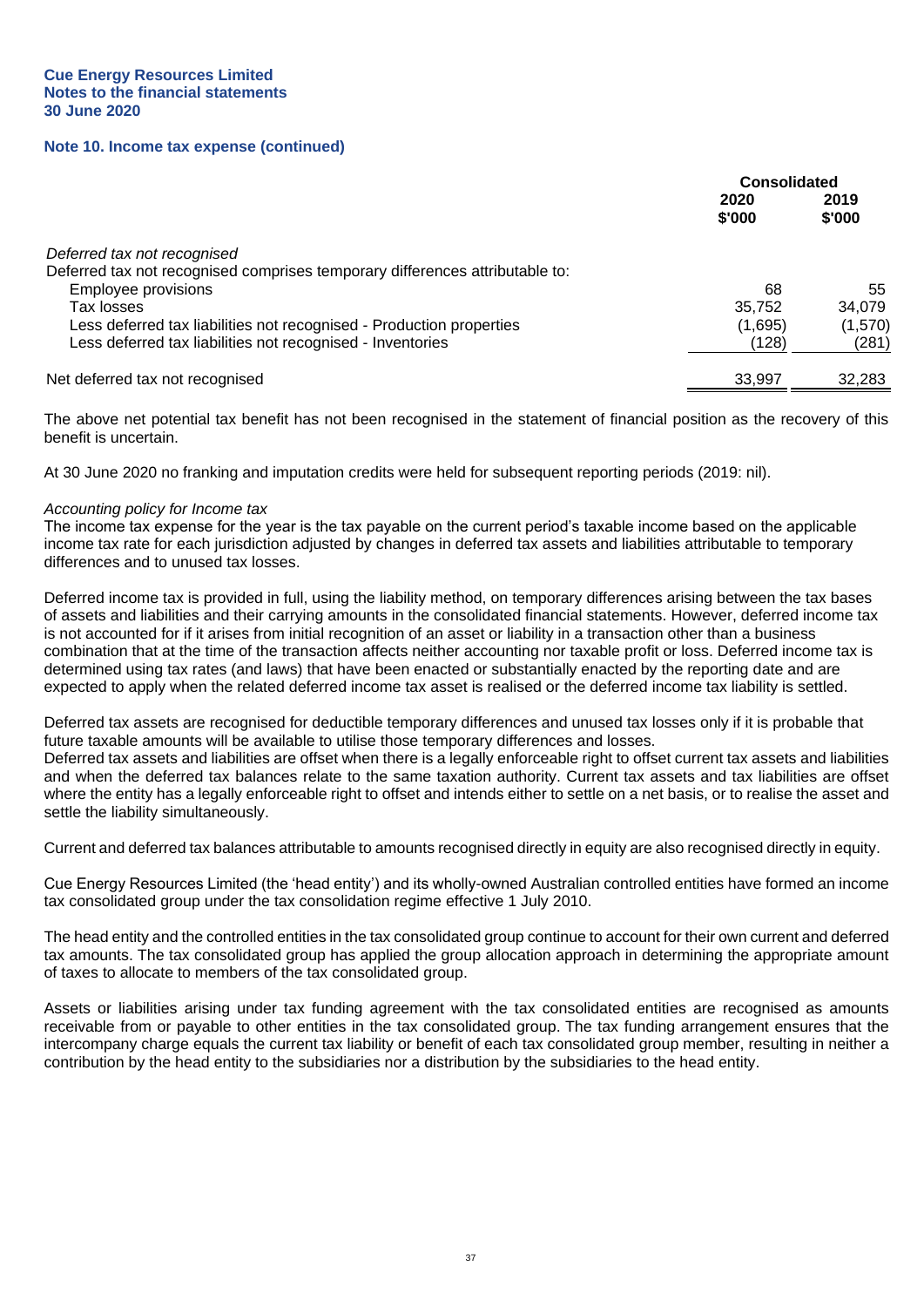## **Note 11. Current assets - cash and cash equivalents and restricted cash**

|                                                                                   | Consolidated<br>2020<br>\$'000 | Consolidated<br>2019<br>\$'000 |
|-----------------------------------------------------------------------------------|--------------------------------|--------------------------------|
| Unrestricted operating accounts<br>Restricted - Ironbark Drilling Program Account | 19.936<br>12.008               | 14.671<br>11,523               |
| Total as disclosed in the statement of cash flows                                 | 31.944                         | 26.194                         |

The Ironbark drilling programme account represents cash held by the entity as required under the funding arrangement of the WA-359-P Co-ordination Agreement and is not available as free cash for the purposes of the group's operations until BP Developments Australia Pty Ltd, as the operator, draws down on the balance for the purposes of the Ironbark-1 drilling work programme agreed by all parties.

#### *Accounting policy for cash and cash equivalents and restricted cash*

Cash and cash equivalents includes cash on hand, deposits held at call with financial institutions, other short-term, highly liquid investments with original maturities of three months or less that are readily convertible to known amounts of cash and which are subject to an insignificant risk of changes in value. For the statement of cash flows presentation purposes, cash and cash equivalents also includes bank overdrafts, which are shown within borrowings in current liabilities on the statement of financial position.

#### **Note 12. Current assets - trade and other receivables**

|                   |                | <b>Consolidated</b> |  |
|-------------------|----------------|---------------------|--|
|                   | 2020<br>\$'000 | 2019<br>\$'000      |  |
| Trade receivables | 1,970          | 1,249               |  |
| Other receivables | 2,596          | 4,038               |  |
|                   | 4,566          | 5,287               |  |
| Prepayments       | 149            | 10 <sup>°</sup>     |  |
|                   | 4,715          | 5,297               |  |

#### *Allowance for expected credit losses*

The group applies the AASB 9 simplified approach to measuring expected credit losses which uses a lifetime expected loss allowance for all trade receivables. To measure the expected credit losses, trade receivables have been grouped based on shared credit risk characteristics and the days past due.

The consolidated entity has not recognised any losses in profit or loss in respect of the expected credit losses for the year ended 30 June 2020 (2019: Nil).

The aging of trade and other receivables at the reporting date was as follows:

|                                           |                | <b>Consolidated</b> |  |
|-------------------------------------------|----------------|---------------------|--|
|                                           | 2020<br>\$'000 | 2019<br>\$'000      |  |
| Not overdue                               | 3,866          | 4,038               |  |
| Less than one month overdue, not impaired | 700            | 591                 |  |
| 1 to 6 months overdue, not impaired       |                | 658                 |  |
|                                           | 4,566          | 5.287               |  |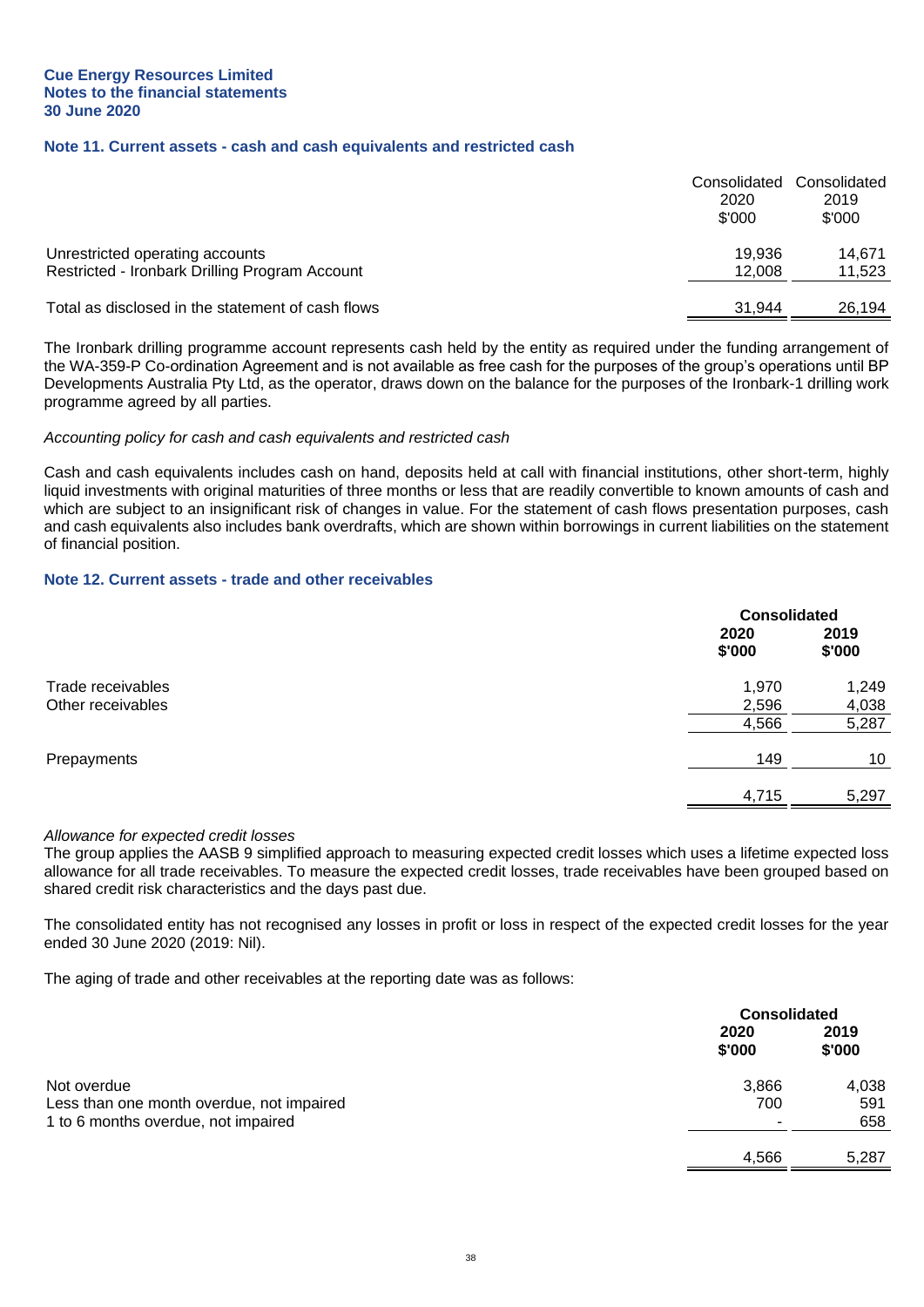#### **Note 12. Current assets - trade and other receivables (continued)**

Trade and other receivables are non-interest-bearing and settlement terms are generally within 30 days.

Trade and other receivables are not impaired and relate to a number of independent customers for whom there is no recent history of default.

#### *Accounting policy for trade and other receivables*

Trade and other receivables are amounts due from customers for goods sold in the ordinary course of business. They are generally due for settlement within 30 days and therefore are all classified as current. Trade receivables are recognised initially at the amount of consideration that is unconditional unless they contain significant financing components, when they are recognised at fair value.

#### **Note 13. Non-current assets - other financial assets**

|                                    |                | <b>Consolidated</b> |  |
|------------------------------------|----------------|---------------------|--|
|                                    |                | <b>Restated</b>     |  |
|                                    | 2020<br>\$'000 | 2019<br>\$'000      |  |
| Prepaid restoration fund - Sampang | 5,713          | 5,278               |  |

During 2020 financial year, the Group reviewed the contractual agreement and concluded that a prior year restatement is required to gross up the funded portion of the restoration provision, as Cue Sampang retains the obligation to fully fund its share of the rehabilitation. As such, the Group retrospectively recognised other financial asset of AUD\$5.28 million as at 30 June 2019 (refer to note 4).

Cue Sampang contributed a further AUD\$435K to the restoration fund during the year ended 30 June 2020.

#### *Accounting policy for other financial assets*

Other financial assets are initially measured at fair value. Transaction costs are included as part of the initial measurement, except for financial assets at fair value through profit or loss. Such assets are subsequently measured at either amortised cost or fair value depending on their classification. Classification is determined based on both the business model within which such assets are held and the contractual cash flow characteristics of the financial asset unless, an accounting mismatch is being avoided.

Financial assets are derecognised when the rights to receive cash flows have expired or have been transferred and the consolidated entity has transferred substantially all the risks and rewards of ownership. When there is no reasonable expectation of recovering part or all of a financial asset, it's carrying value is written off.

#### **Note 14. Non-current assets - exploration and evaluation assets**

|                                                            | <b>Consolidated</b> |                |
|------------------------------------------------------------|---------------------|----------------|
|                                                            | 2020<br>\$'000      | 2019<br>\$'000 |
| Exploration and evaluation - Paus Biru-1 exploration well* | 3.446               | 3,401          |
| Exploration and evaluation - PB exploration wells**        | 1,159               |                |
|                                                            | 4,605               | 3.401          |

Under the criteria the costs of a successful exploration well are capitalised and carried forward as exploration and evaluation assets pending the evaluation of the success of the well. If a well does not result in a successful discovery, the previously capitalised costs are immediately expensed.

\*The plan of development (POD) for the Paus Biru discovery was approved on the 30th July 2020. Nothing has come to the attention of the Directors to indicate future economic benefits will not be achieved.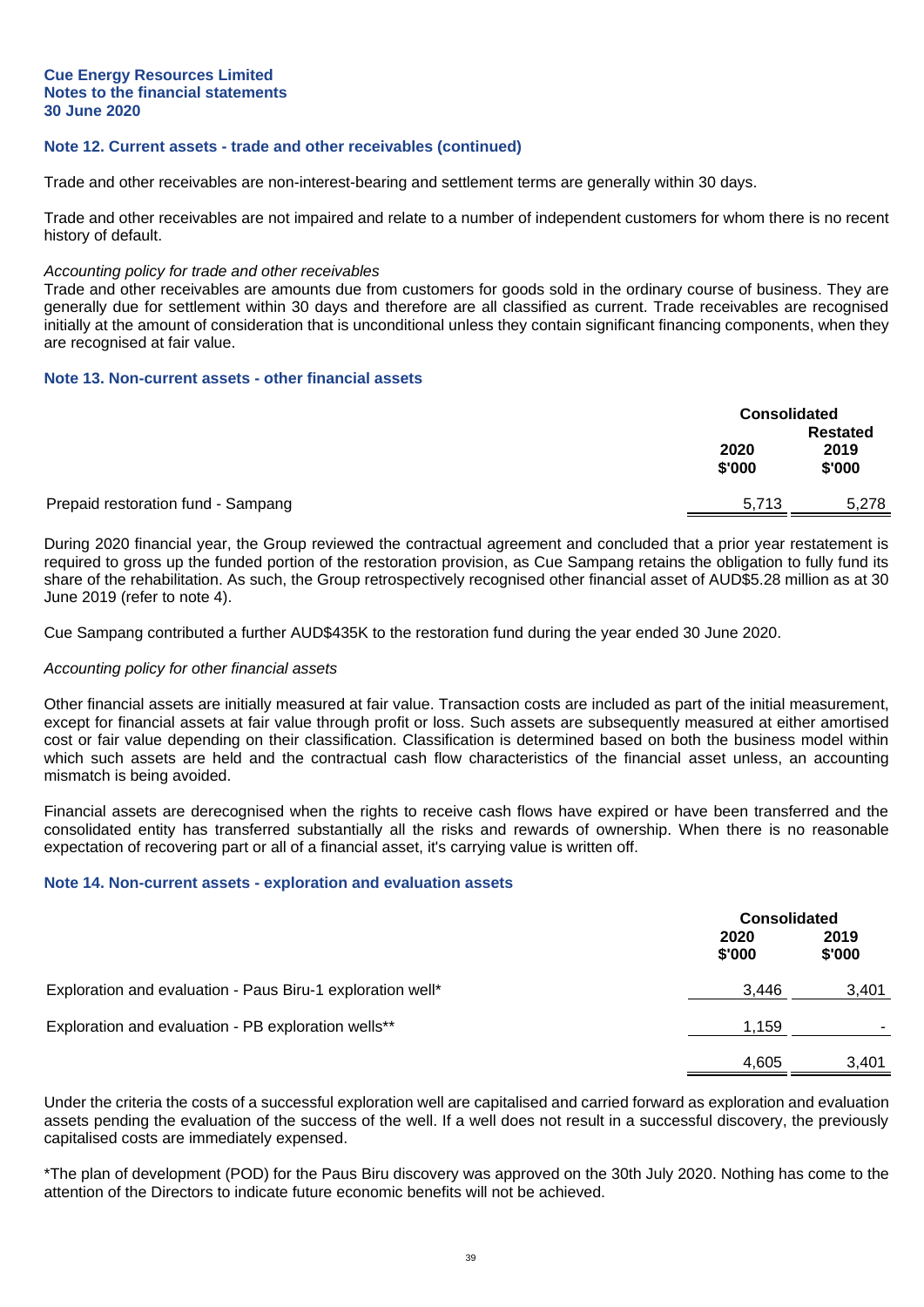#### **Cue Energy Resources Limited Notes to the financial statements 30 June 2020**

## **Note 14. Non-current assets - exploration and evaluation assets (continued)**

\*\*Two exploration wells had been drilled in the Mahato PSC. The operator, Texcal Mahato EP Ltd (Texcal) and other joint venture parties are claiming to have excluded Cue from participation in these operations. These claims are disputed by Cue as having no basis under the Joint Operating Agreement (JOA). Cue continues to assert all its legal rights under the JOA and is currently evaluating its available options.

On 16 April 2020, the Indonesia regulator, SKKMigas made a public announcement of a 61.8 million (OOIP) barrel oil discovery in the Mahato PSC.

#### **Note 15. Non-current assets - production properties**

|                       | <b>Consolidated</b> |        |
|-----------------------|---------------------|--------|
|                       | <b>Restated</b>     |        |
|                       | 2020                | 2019   |
|                       | \$'000              | \$'000 |
| Production properties | 18,682              | 24,645 |

#### *Reconciliations*

Reconciliations of the written down values at the beginning and end of the current and previous financial year are set out below:

| Consolidated                                                                                                                                                                                                      |                                       | Restated<br>Total<br>\$'000                  |
|-------------------------------------------------------------------------------------------------------------------------------------------------------------------------------------------------------------------|---------------------------------------|----------------------------------------------|
| Balance at 30 June 2018<br>Expenditure during the year<br>Changes in restoration provision - production<br>Amortisation expense<br>Balance at 30 June 2019                                                        |                                       | 26,803<br>912<br>1,282<br>(4, 352)<br>24,645 |
| Expenditure during the year<br>Changes in restoration provision - production (note 17)<br>Changes in foreign currency translation (note 2(j))<br>Amortisation expense<br>Impairment of Maari production property* |                                       | 744<br>(691)<br>846<br>(4, 140)<br>(2, 722)  |
| Balance at 30 June 2020                                                                                                                                                                                           |                                       | 18,682                                       |
|                                                                                                                                                                                                                   | <b>Consolidated</b><br>2020<br>\$'000 | <b>Restated</b><br>2019<br>\$'000            |
| Net accumulated cost incurred on areas of interest<br>Joint operation assets                                                                                                                                      |                                       |                                              |
| Oyong and Wortel - Sampang PSC<br>Maari - PMP 38160                                                                                                                                                               | 6,600<br>12,082                       | 6,740<br>17,905                              |
| Balance as at 30 June 2020                                                                                                                                                                                        | 18,682                                | 24,645                                       |

\* At 30 June 2020, the Group reassessed the carrying amount of its oil and gas assets for indicators of impairment such as changes in future prices, future costs and reserves. As a result, the recoverable amounts of Maari cash generating unit were formally reassessed. An impairment of the Maari oil field development in New Zealand of \$2.72 million, primarily as a result of reduced oil prices, was recognised during the year.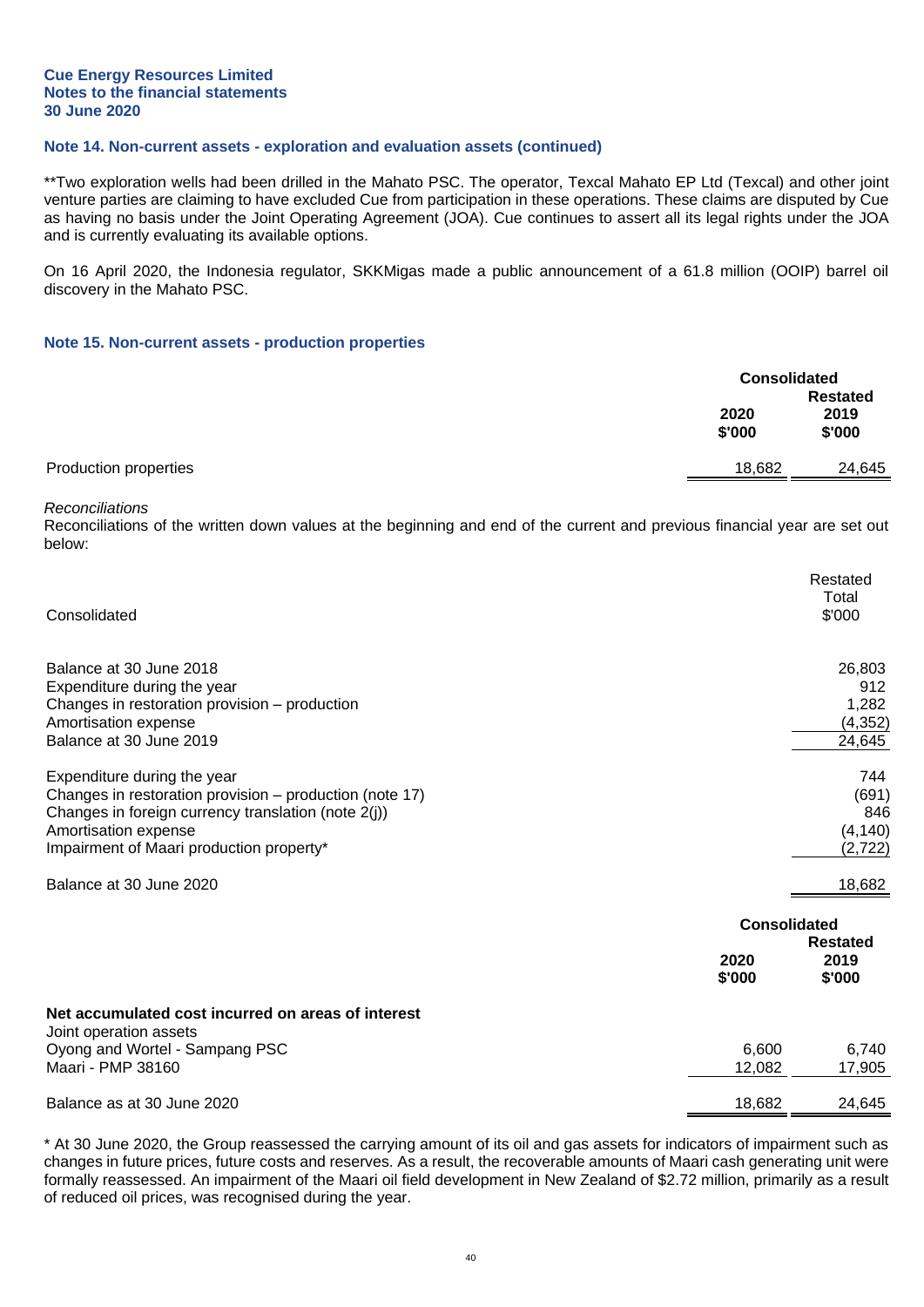#### **Note 15. Non-current assets - production properties (continued)**

Estimates of recoverable amounts are based on the assets' value-in-use, determined by discounting each asset's estimated future cash flows at asset specific discount rates and based upon the Group's long term pricing assumptions. The post-tax discount rates applied were 10% (2019: 10%) equivalent to pre-tax discount rates of 14.3% (2019: 14.3%) depending on the nature of the risks specific to each asset. Recoverable amounts are estimated as follows:

| Maari                                                           | \$'000             |
|-----------------------------------------------------------------|--------------------|
| Carrying value as at 30 June 2020<br>Less restoration provision | 12.082<br>(10,315) |
| Recoverable amount as at 30 June 2020                           | 1.767              |

The restoration provision is deducted from the carrying value of the asset as the cost of restoration is included in its cost base. This adjustment is required to allow a true reflection of its carrying value against its recoverable value.

Where an asset does not generate cash flows that are largely independent from other assets or groups of assets, the recoverable amount is determined for the cash-generating unit to which the asset belongs.

#### *Accounting policy for production properties*

Production properties are carried at the reporting date at cost less accumulated amortisation and accumulated impairment losses. Production properties represent the accumulation of all exploration, evaluation, development and acquisition costs in relation to areas of interest in which production licences have been granted.

Amortisation of costs is provided on the unit-of-production basis, separate calculations being made for each resource. The unit-of-production basis results in an amortisation charge proportional to the depletion of economically recoverable reserves (comprising both proven and probable reserves), and is expensed through the statement of profit or loss and other comprehensive income.

Amounts (including subsidies) received during the exploration, evaluation, development or construction phases which are in the nature of reimbursement or recoupment of previously incurred costs are offset against such capitalised costs.

#### *Accounting policy for calculation of recoverable amount*

For oil and gas assets the estimated future cash flows are based on value-in-use calculations using estimates of hydrocarbon reserves, future production profiles, commodity prices, operating costs and any future development costs necessary to produce the reserves. Estimates of future commodity prices are based on contracted prices where applicable or based on consensus estimates of forward market prices where available. The recoverable amount of other assets is the greater of their fair value less cost to dispose and value-in-use.

In assessing value-in-use, the estimated future cash flows are discounted to their present value using a post-tax discount rate that reflects current market assessments of the time value of money and the risks specific to the asset. For an asset that does not generate largely independent cash inflows, the recoverable amount is determined for the cash-generating unit to which the asset belongs.

#### *Accounting policy for Impairment*

The carrying amounts of the consolidated entity's assets are reviewed at each reporting date to determine whether there is any indication of impairment. If any such indication exists, the asset's recoverable amount is estimated.

An impairment loss is recognised whenever the carrying amount of an asset or its cash generating unit exceeds the recoverable amount. Impairment losses are recognised in profit or loss, unless an asset has previously been revalued, in which case the impairment loss is recognised as a reversal to the extent of that previous revaluation with any excess recognised through profit or loss.

Impairment losses recognised in respect of cash-generating units are allocated to reduce the carrying amount of the assets in the unit (group of units) on a pro rata basis.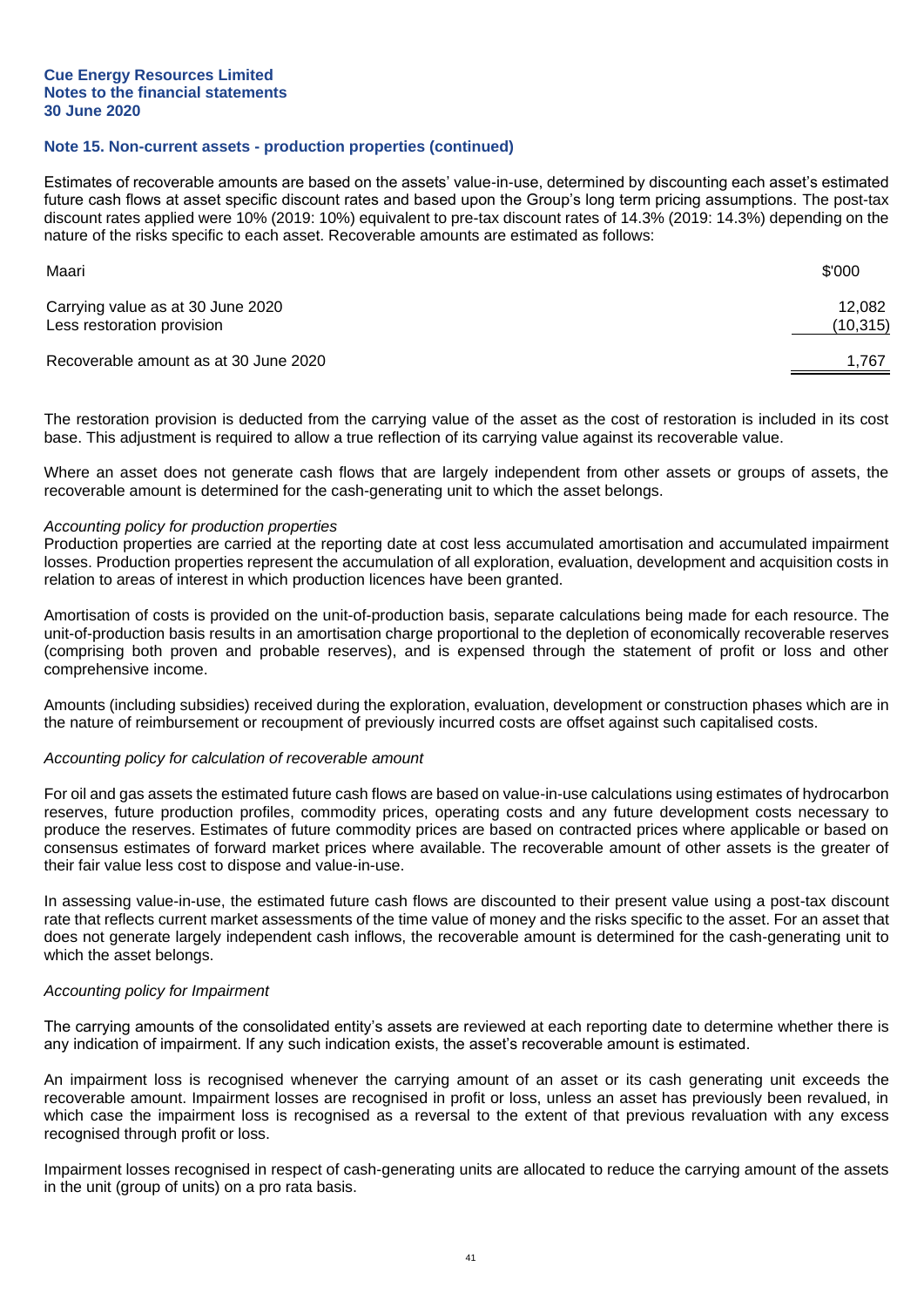#### **Note 16. Current liabilities - trade and other payables**

|                                                        |                | <b>Consolidated</b> |  |
|--------------------------------------------------------|----------------|---------------------|--|
|                                                        | 2020<br>\$'000 | 2019<br>\$'000      |  |
| Trade payables and accruals                            | 1,945          | 1,893               |  |
| Amounts due to directors and director related entities | 99             | 14                  |  |
|                                                        | 2.044          | 1.907               |  |

Refer to note 21 for further information on financial instruments.

The Directors consider the carrying amount of payables reflect their fair values. Trade creditors are generally settled within 30 days.

#### *Accounting policy for trade and other payables*

These amounts represent the principal amounts outstanding at the reporting date plus, where applicable, any accrued interest. Trade payables are normally paid within 30 days, and due to their short term nature are generally unsecured and not discounted.

#### **Note 17. Non-current liabilities - provisions**

|                                                                                 | <b>Consolidated</b> |                                       |
|---------------------------------------------------------------------------------|---------------------|---------------------------------------|
|                                                                                 | 2020<br>\$'000      | <b>Restated</b><br>2019<br>\$'000     |
| Employee benefits                                                               | 81                  | 101                                   |
| <b>Restoration provisions</b>                                                   | 16,889              | 17,169                                |
|                                                                                 | 16,970              | 17,270                                |
| Movements in restoration provision during the financial year are set out below: |                     |                                       |
|                                                                                 |                     | Restoration<br>provisions<br>Restated |
| <b>Consolidated - 2020</b>                                                      |                     | \$'000                                |
| Carrying amount at the start of the year (Restated, refer note 4)               |                     | 17,169                                |

Balance sheet movement (note 15) (691) P&L movement 411

Carrying amount at the end of the year 16,889 and the state of the year 16,889 and the year 16,889 control of the year 16,889 control of the year 16,889 control of the year 16,889 control of the year 16,889 control of the

#### *Accounting policy for provisions*

A provision is recognised in the statement of financial position when the Group has a present legal or constructive obligation as a result of a past event, it is probable that an outflow of resources embodying economic benefits will be required to settle the obligation and a reliable estimate can be made of the amount of the obligation. Provisions are determined by discounting the expected future cash flows at a pre-tax rate that reflects current market assessments of the time value of money and, where appropriate, the risk specific to the liability.

#### Abandonment provision

Provisions for future environmental restoration are recognised where there is a present obligation as a result of exploration, development, production, transportation or storage activities having been undertaken, and it is probable that an outflow of economic benefits will be required to settle the obligation. The estimated future obligations include the costs of removing facilities, abandoning wells and restoring the affected areas. Expected timing of outflow of restoration liabilities is not within the next 12 months from the reporting date.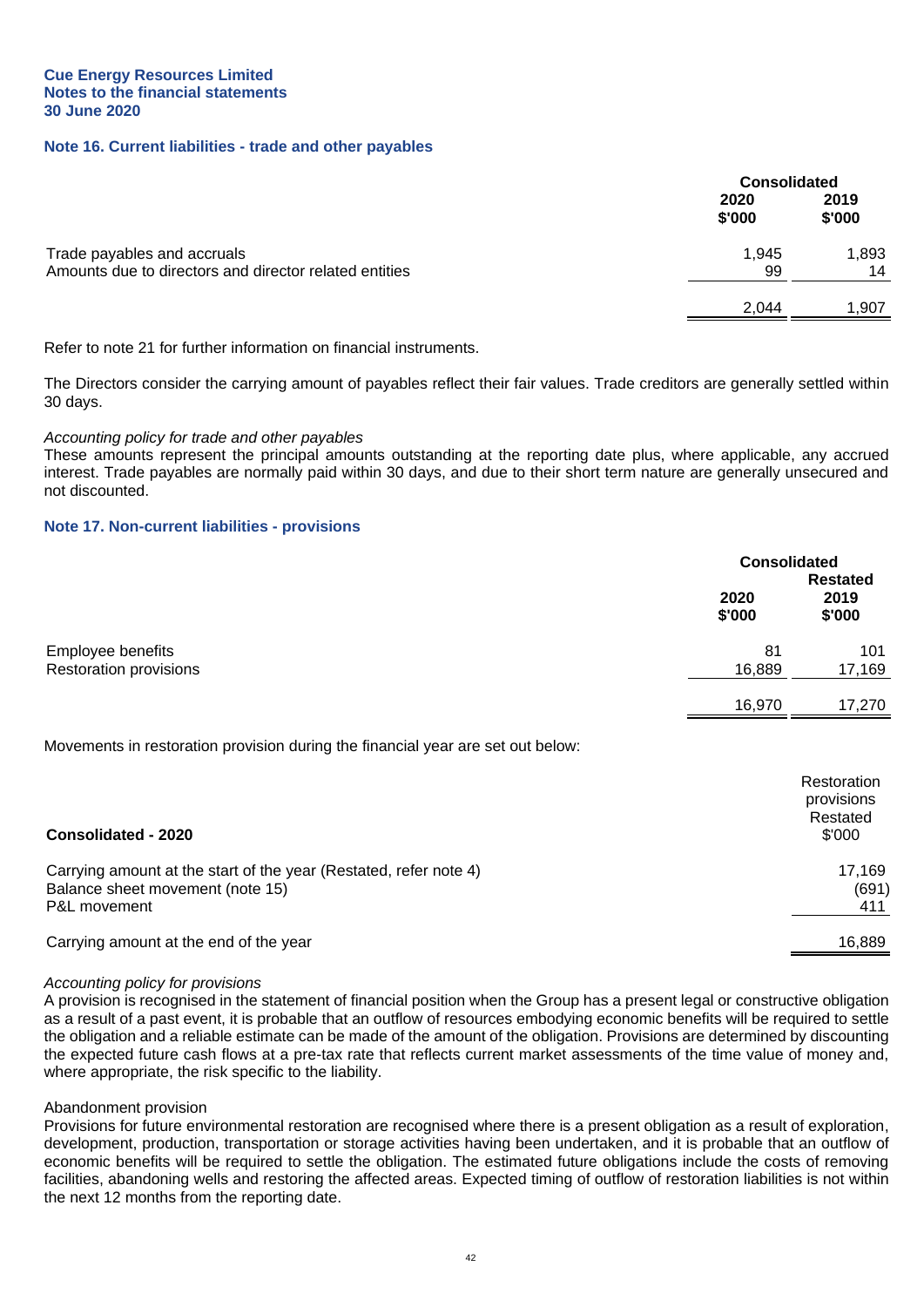#### **Note 17. Non-current liabilities - provisions (continued)**

The provision of future restoration costs is the best estimate of the present value of the future expenditure required to settle the restoration obligation at the reporting date, based on current legal requirements. Future restoration costs are reviewed annually and any changes in the estimate are reflected in the present value of the restoration provision at the reporting date, with a corresponding change in the cost of the associated asset.

The amount of the provision for future restoration costs relating to exploration, development and production facilities is capitalised and depleted as a component of the cost of those activities.

#### *Accounting policy for employee benefits*

The following liabilities arising in respect of employee benefits are measured at their nominal amounts:

- wages and salaries and annual leave expected to be settled within twelve months of the reporting date; and
- other employee benefits expected to be settled within twelve months of the reporting date.

All other employee benefit liabilities expected to be settled more than 12 months after the reporting date are measured at the present value of the estimated future cash outflows in respect of services provided up to the reporting date. Liabilities are determined after taking into consideration estimated future increase in wages and salaries and past experience regarding staff departures. Related on-costs are included.

#### **Note 18. Equity - contributed equity**

|                              | <b>Consolidated</b>   |                       |                |                |
|------------------------------|-----------------------|-----------------------|----------------|----------------|
|                              | 2020<br><b>Shares</b> | 2019<br><b>Shares</b> | 2020<br>\$'000 | 2019<br>\$'000 |
| Ordinary shares - fully paid | 698,119,720           | 698,119,720           | 152,416        | 152.416        |

Ordinary shares entitle the holder to the right to receive dividends as declared and, in the event of winding up the Company, to participate in the proceeds from the sale of all surplus assets in proportion to the number of and amounts paid on the shares held. Ordinary shares entitle holders to one vote, either in person or by proxy at a meeting of the Company. The Company has an unlimited authorised capital and the shares have no par value.

#### *Accounting policy for contributed equity*

Ordinary share capital is recognised at the fair value of the consideration received by the Company. Any transaction costs arising on the issue of ordinary shares are recognised directly in equity as a reduction of the share proceeds received. Ordinary share capital bears no special terms or conditions affecting income or capital entitlements of the shareholders.

#### **Note 19. Equity - capital management**

When managing capital, management's objective is to ensure the entity continues as a going concern as well as maintaining optimal return for shareholders and benefits for other stakeholders.

Management will assess the capital structure of the entity to take advantage of favourable costs of capital or high returns on assets. As the market is constantly changing, management may change the amount of dividends to be paid to shareholders, return capital to shareholders, or issue new shares.

During 2020 management did not pay any dividends (2019: nil).

There has been no change during the year to the strategy adopted by management to control the capital of the entity.

The gearing ratio is nil for both 2019 and 2020 financial year, as the Group does not have external debt.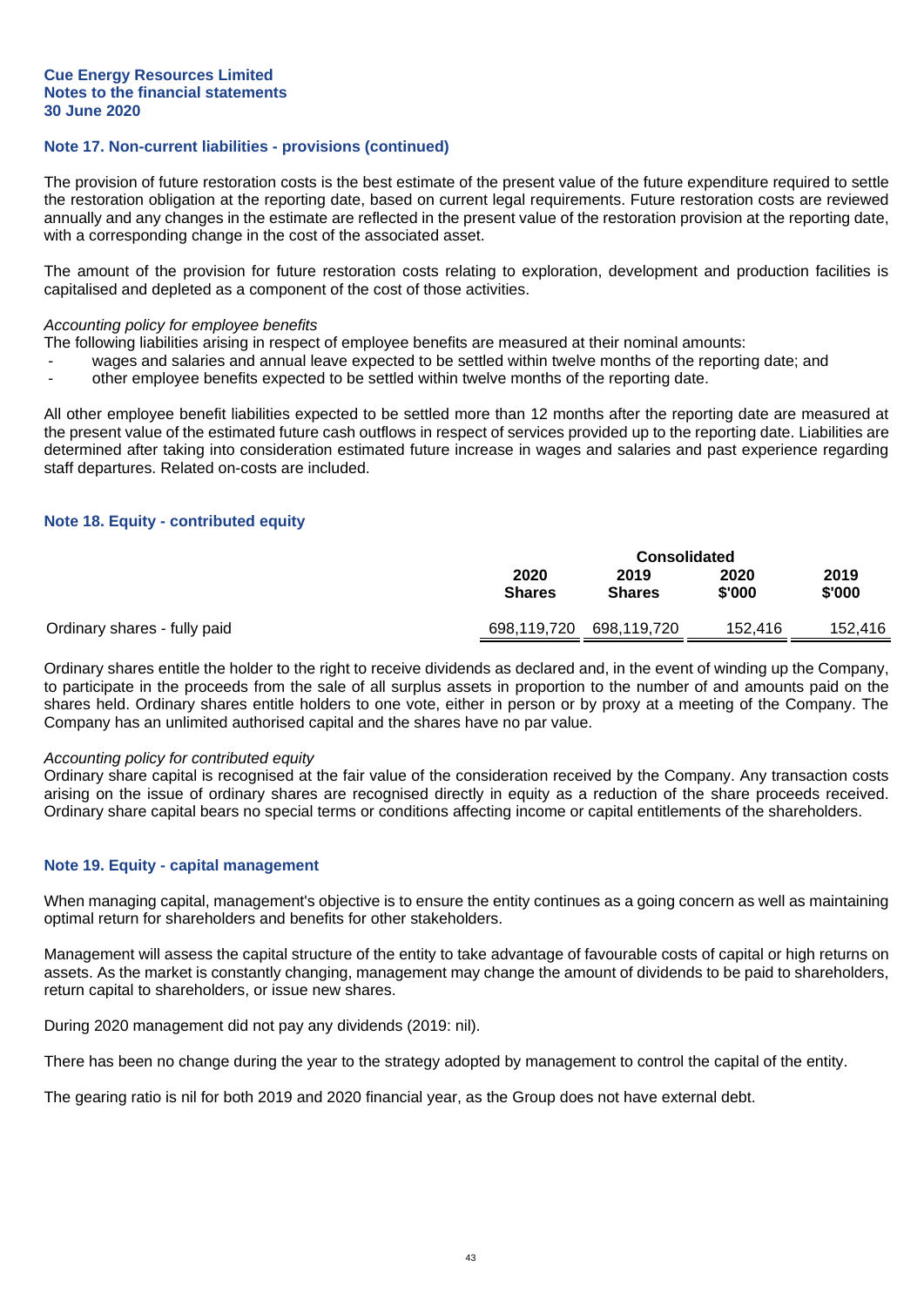#### **Cue Energy Resources Limited Notes to the financial statements 30 June 2020**

#### **Note 20. Equity - reserves**

|                          |                | <b>Consolidated</b> |  |
|--------------------------|----------------|---------------------|--|
|                          | 2020<br>\$'000 | 2019<br>\$'000      |  |
| Foreign currency reserve | (93)           | (784)               |  |
| Options reserve          | 176            | 34                  |  |
|                          | 83             | (750)               |  |

#### *Foreign currency reserve*

The reserve is used to recognise exchange differences arising from the translation of the financial statements of foreign operations to Australian dollars.

*Options reserve*

The reserve is used to recognise the value of equity benefits provided to employees under the Employee Share Option Plan.

*Movements in reserves*

Movements in each class of reserve during the current and previous financial year are set out below:

| Consolidated                                           | Foreign<br>currency<br>reserve<br>\$'000 | Options<br>reserve<br>\$'000 | Total<br>\$'000 |
|--------------------------------------------------------|------------------------------------------|------------------------------|-----------------|
| Balance at 1 July 2018<br>Foreign currency translation | (340)<br>(444)                           |                              | (340)<br>(444)  |
| Share-based payments                                   |                                          | 34                           | 34              |
| Balance at 30 June 2019                                | (784)                                    | 34                           | (750)           |
| Foreign currency translation                           | 691                                      |                              | 691             |
| Share-based payments                                   |                                          | 146                          | 146             |
| Transfer to accumulated losses                         |                                          | (4)                          | (4)             |
| Balance at 30 June 2020                                | (93)                                     | 176                          | 83              |

#### **Note 21. Financial instruments**

The Group's principal financial instruments comprise receivables, payables, cash and cash equivalents (inclusive of restricted balances).

The Group manages its exposure to key financial risks, including interest rate and currency risk through management's regular assessment of financial risks. The objective of the assessment is to support the delivery of the Group's financial targets whilst protecting future financial security.

The main risks arising from the Group's financial instruments are interest rate risk, foreign currency risk, commodity price risk, credit risk and liquidity risk. The Group uses different methods to measure and manage different types of risk to which it is exposed. These include monitoring levels of exposure to interest rate and foreign exchange risk and assessments of market forecasts for interest rate, foreign exchange and commodity prices. These risks are summarised below.

Ultimate responsibility for liquidity risk management rests with the Board of Directors, who have established an appropriate liquidity risk management framework for the management of the Group's short, medium and long-term funding and liquidity management requirements. The Board reviews and agrees management's assessment for managing each of the risks identified below.

In all instances the fair value of financial assets and liabilities approximates to their carrying value.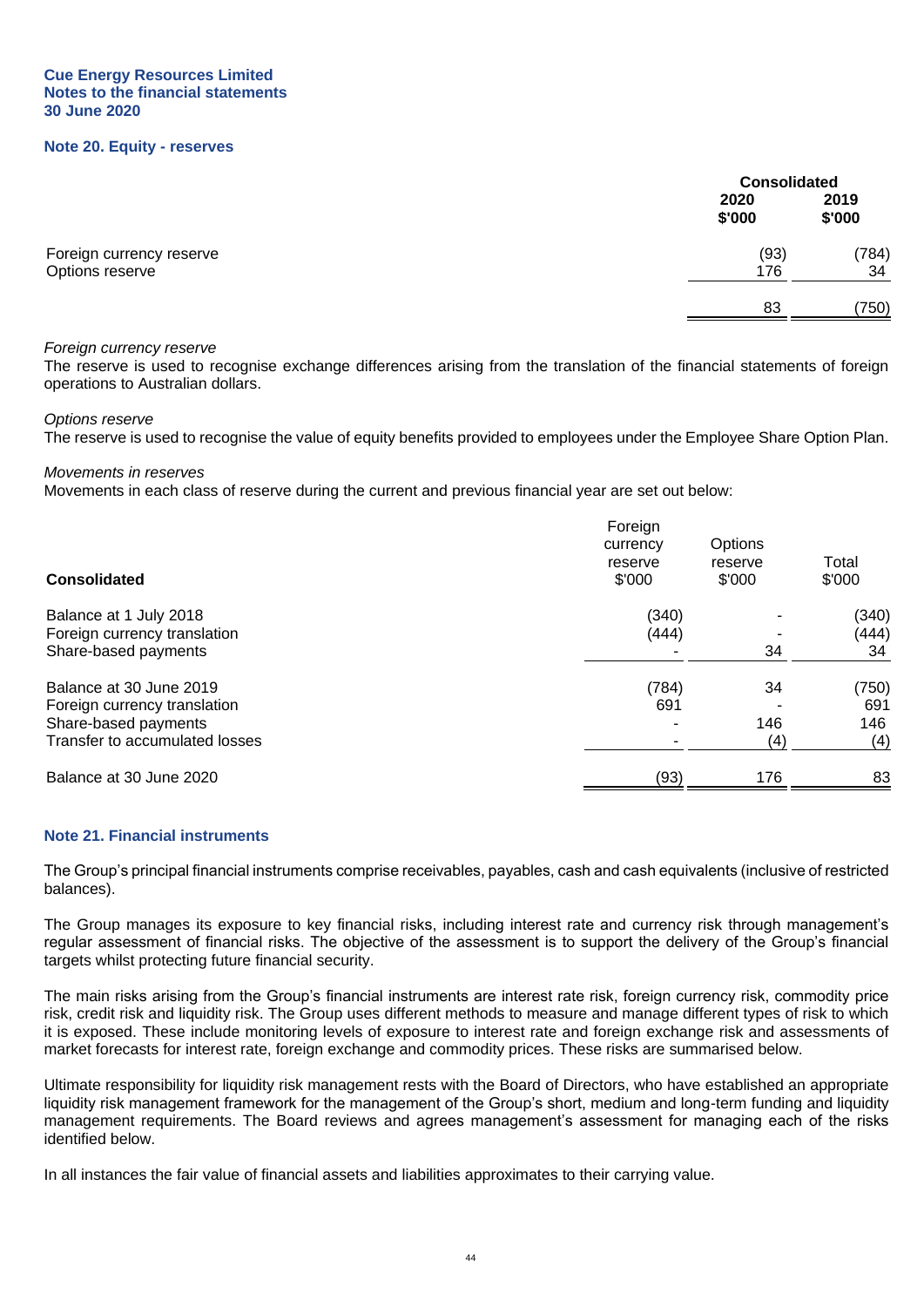#### **Note 21. Financial instruments (continued)**

#### **Risk Exposures and Responses**

#### **(a) Fair value risk**

The financial assets and liabilities of the Group are recognised in the statement of financial position at their fair value in accordance with the accounting policies set out in note 2. The Group has no debt and trade receivable, other financial assets and trade payables are reasonable approximation of their fair values due to the short-term nature. Therefore there is no significant fair value risk.

#### **(b) Interest rate risk**

The Group's exposure to market interest rates is related primarily to the Group's cash deposits.

At the reporting date, the Group had the following financial assets exposed to Australian and overseas variable interest rate risk that are not designated in cash flow hedges:

|                                               | <b>Consolidated</b> |                |
|-----------------------------------------------|---------------------|----------------|
|                                               | 2020<br>\$'000      | 2019<br>\$'000 |
| Cash and cash equivalents and restricted cash | 31.944              | 26.194         |

The Group constantly analyses its interest rate opportunity and exposure. Within this analysis consideration is given to existing positions and alternative arrangement on fixed or variable deposits. The impact of interest rate movement is not material to the Group.

#### **(c) Foreign exchange risk**

The Group is subject to foreign exchange risk on its international exploration and appraisal activities where costs are incurred in foreign currencies, in particular United States dollars. However, given the group generates and holds significant balances of foreign currencies, the Group foreign exchange risk exposures are mitigated through natural hedging.

The Group's exposure to foreign exchange risk at the reporting date was as follows (holdings are shown in AUD equivalent):

|                              | 30 June 2020 |            |            | 30 June 2019 |            |            |
|------------------------------|--------------|------------|------------|--------------|------------|------------|
|                              | USD          | <b>NZD</b> | <b>IDR</b> | USD          | <b>NZD</b> | <b>IDR</b> |
| <b>Consolidated</b>          | \$'000       | \$'000     | \$'000     | \$'000       | \$'000     | \$'000     |
| <b>Financial assets</b>      |              |            |            |              |            |            |
| Trade and other receivables  | 394          | 41         | 21         | 5.033        | 127        | 9          |
| <b>Financial liabilities</b> |              |            |            |              |            |            |
| Trade and other payables     | 622          | 608        | 27         | 957          | 794        | 10         |
| Lease liabilities            | ۰            |            | 20         | ۰            | ۰          |            |

Management believes the risk exposures as at the reporting date are representative of the risk exposure inherent in the financial instruments.

#### **(d) Commodity price risk**

The Group is involved in oil and gas exploration and appraisal, and since April 1998 has received revenue from the sale of hydrocarbons. Exposure to commodity price risk is therefore limited to this production and from successful exploration and appraisal activities the quantum of which at this stage cannot be measured.

The Group is exposed to commodity price fluctuations through the sale of petroleum products denominated in US dollars. The Group may enter into commodity crude oil price swap and option contracts to manage its commodity price risk.

At 30 June 2020, the Group had no open oil price swap contracts (2019: nil).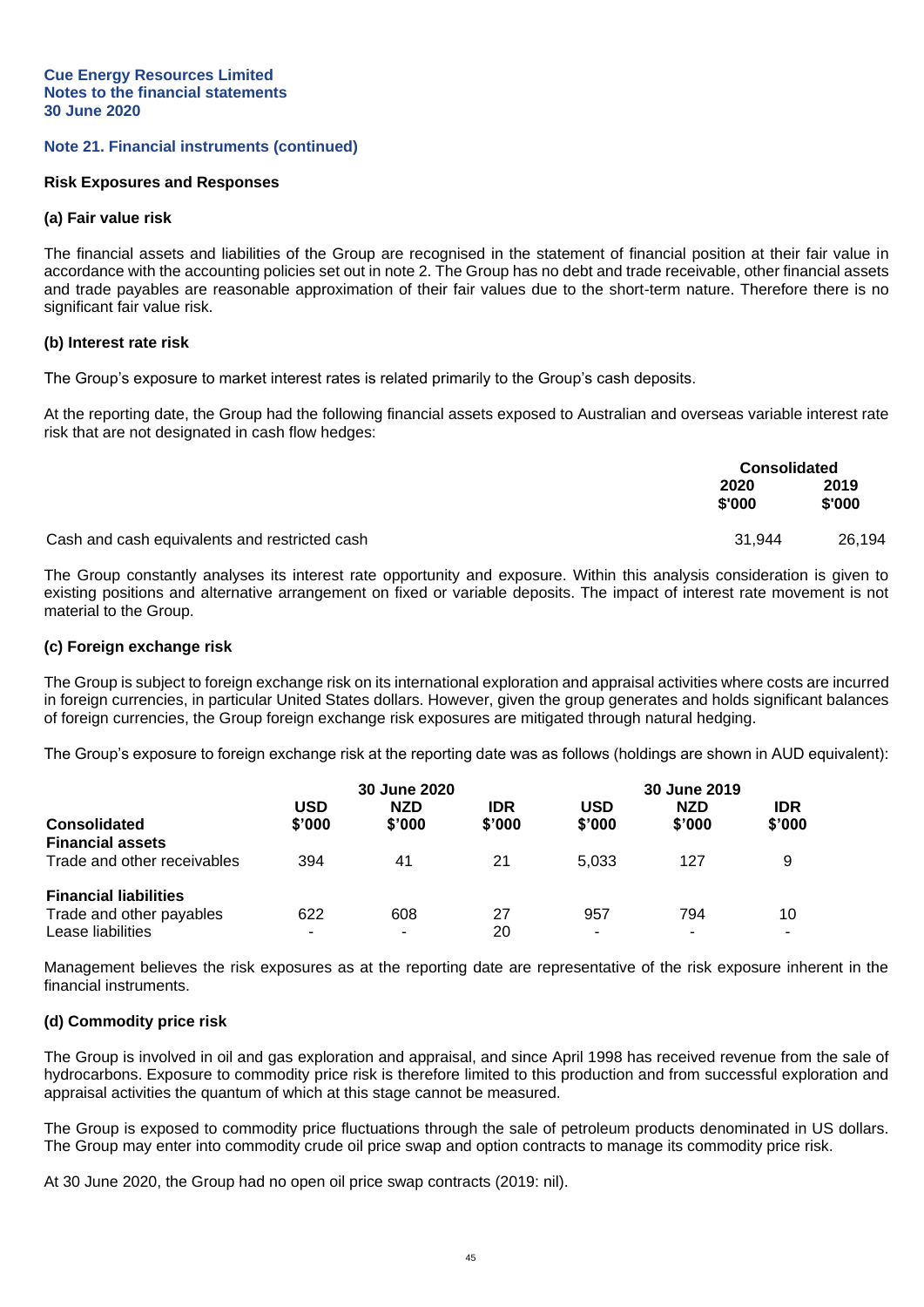#### **Note 21. Financial instruments (continued)**

#### **(e) Liquidity risk**

Liquidity Risk is the risk that the group, although balance sheet solvent, cannot meet or generate sufficient cash resources to meet its payment obligations in full as they fall due, or can only do so at materially disadvantageous terms.

Ultimate responsibility for liquidity risk management rests with the Board of Directors, who have established an appropriate liquidity risk management framework for the management of the Group's short, medium and long-term funding and liquidity management requirements. The Group manages liquidity risk by maintaining adequate reserves, banking facilities and by continuously monitoring forecast and actual cash flows and matching the maturity profiles of financial assets and liabilities.

The Group is consequently able to meet its payment obligations in full as they fall due.

Prudent liquidity risk management implies maintaining sufficient cash to meet the Group's obligations. The Group aims to maintain flexibility in funding to meet ongoing operational requirements, exploration and development expenditure, and smallto-medium-sized opportunistic projects and investments, by keeping committed credit facilities available.

The following table analyses the contractual maturities of the Group's financial liabilities into relevant groupings based on the remaining period at the reporting date to the contractual undiscounted cash flows comprising principal and interest repayments.

|                                      | 12 months or   |                        | 2 to 5 years | More than 5     |
|--------------------------------------|----------------|------------------------|--------------|-----------------|
|                                      | less<br>\$'000 | 1 to 2 years<br>\$'000 | \$'000       | vears<br>\$'000 |
| <b>Consolidated 2020</b>             |                |                        |              |                 |
| Non-derivative financial liabilities |                |                        |              |                 |
| Trade and other payable (Note 16)    | 2.044          |                        |              |                 |
| Lease liabilities                    | 80             | 16                     |              |                 |
| <b>Consolidated 2019</b>             |                |                        |              |                 |
| Non-derivative financial liabilities |                |                        |              |                 |
| Trade and other payables             | 1.907          |                        |              |                 |

#### **(f) Credit risk**

Credit risk arises from the financial assets of the group, which comprise cash and cash equivalents and restricted cash, trade and other receivables and other financial assets. The Group's exposure to credit risk arises from potential default by the counter-party, with maximum exposure equal to the carrying amount of these instruments. Exposure at the reporting date is addressed in each applicable note.

The Group does not hold any credit derivatives to offset its credit exposure.

The Group trades only with recognised, creditworthy third parties, and as such collateral is not requested nor is it the Group's policy to securitize its trade and other receivables.

It is the Group's policy that all customers who wish to trade on credit terms are subject to credit verification procedures including an assessment of their independent credit rating, financial position, past experience and industry reputation. The risks are regularly monitored.

The consolidated entity has adopted a lifetime expected loss allowance in estimating expected credit losses to trade receivables through the use of a provisions matrix using fixed rates of credit loss provisioning. These provisions are considered representative across all customers of the consolidated entity based on recent sales experience, historical collection rates and forward-looking information that is available.

Generally, trade receivables are written off when there is no reasonable expectation of recovery. Indicators of this include the failure of a debtor to engage in a repayment plan, no active enforcement activity and a failure to make contractual payments for a period greater than 1 year.

As disclosed in note 4, the Group retrospectively recognised other financial asset of AUD\$5.28 million as at 30 June 2019 for the funded portion of the restoration provision. Cue Sampang contributed a further AUD\$435K to the restoration fund during the year ended 30 June 2020. Management assessed the credit risk as low, given the funds are held in an Indonesian state owned bank account, jointly controlled by Indonesian government and its agency, SSKMigas.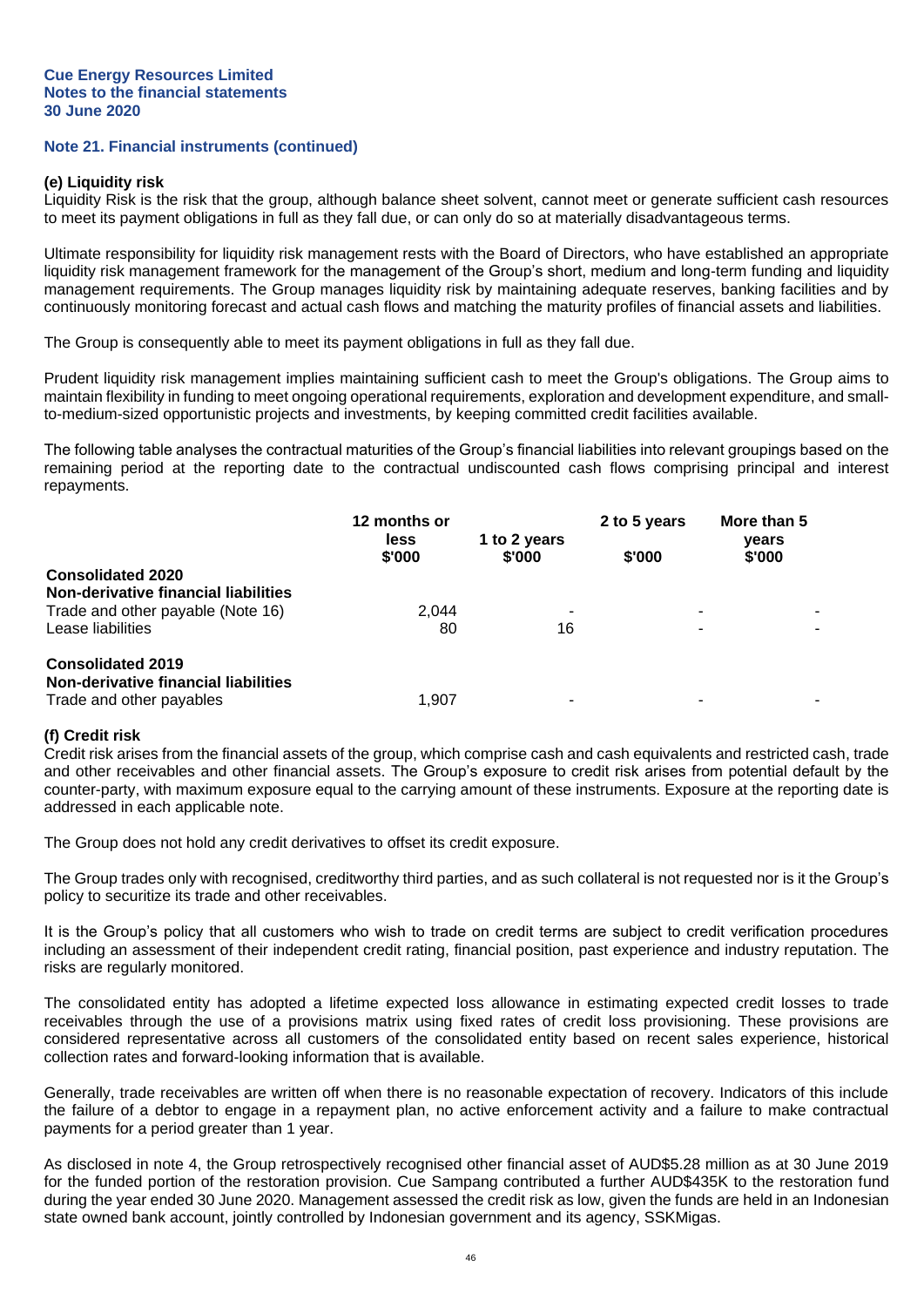## **Note 22. Key management personnel disclosures and related party disclosures**

#### *Directors*

The following persons were directors of Cue Energy Resources Limited during the financial year:

Alastair McGregor (Non-executive Chairman)\* Andrew Jefferies (Non-Executive Director) Peter Hood AO (Non-Executive Director) Rebecca DeLaet (Non-Executive Director) (resigned 20 December 2019)\* Richard Malcolm (Non-Executive Director) Rod Ritchie (Non-Executive Director) Samuel Kellner (Non-Executive Director)\* Marco Argentieri (Non-Executive Director) (appointed 14 January 2020)\*

\*Alastair McGregor, Andrew Jefferies, Rebecca DeLaet, Samuel Kellner and Marco Argentieri have elected not to be paid by the Company.

#### *Key management personnel*

The following person also had the authority and responsibility for planning, directing and controlling the major activities of the consolidated entity, directly or indirectly, during the financial year:

#### Matthew Boyall (Chief Executive Officer)

Total remuneration payments and equity issued to Directors and key management personnel are summarised below. Elements of Directors and executives remuneration includes:

- Short term employment benefits, including non-monetary benefits and consultancy fees
- Post employment benefits superannuation and long service leave entitlements
- Long term employee benefits

|                                                                  | <b>Consolidated</b> |         |
|------------------------------------------------------------------|---------------------|---------|
|                                                                  | 2020                | 2019    |
| Short term employment benefits (including non-monetary benefits) | 513,737             | 502.406 |
| Cash bonuses                                                     | 91.800              | 112.200 |
| Post employment benefits                                         | 33,459              | 26.584  |
| Share-based payments                                             | 51.334              | 10,307  |
| Total employee benefits                                          | 690,330             | 651.497 |

#### **Other related party transactions**

Repayment of amounts owing to the Company as at 30 June 2020 and all future debts due to the Company, by the controlled entities are subordinated in favour of all other creditors. Cue Energy has agreed to provide sufficient financial assistance to the controlled entities as and when it is needed to enable the controlled entities to continue operations.

The parent company provides management, administration and accounting services to the subsidiaries. No Management fees were charged to subsidiaries in the 2019 and 2020 financial years.

The ultimate parent company is O.G. Oil & Gas (Singapore) Pte. Ltd., a company incorporated in Singapore. The immediate parent company is New Zealand Oil & Gas, a company incorporated in New Zealand.

During the financial year, New Zealand Oil & Gas provided technical and legal services to the Group under consulting agreements. The arrangements are on normal commercial terms. As at 30 June 2020, \$99K was accrued for service rendered from the immediate parent company (2019: \$14K).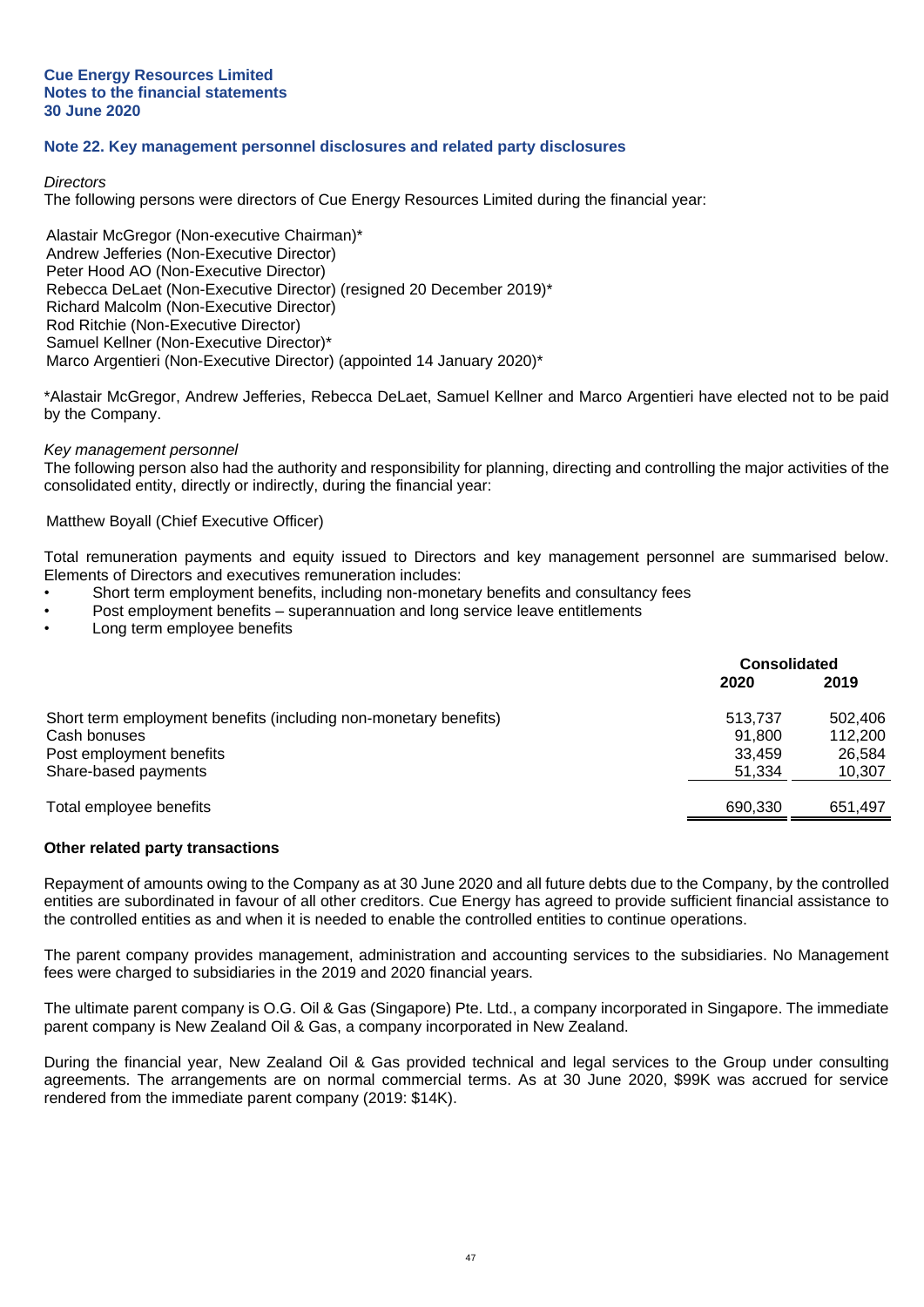#### **Cue Energy Resources Limited Notes to the financial statements 30 June 2020**

## **Note 23. Auditors remuneration**

During the financial year the following fees were paid or payable for services provided by the auditor of the company:

|                                                          | <b>Consolidated</b> |            |
|----------------------------------------------------------|---------------------|------------|
|                                                          | 2020<br>\$          | 2019<br>\$ |
| Audit services - KPMG (2019: BDO East Coast Partnership) |                     |            |
| Audit or review of the financial statements              | 97,290              | 114,857    |
| Other assurance services                                 | 8,280               | 3,000      |
|                                                          | 105,570             | 117,857    |
| Other services - KPMG (2019: BDO East Coast Partnership) |                     |            |
| Advisory services                                        | 7,349               |            |
| Tax compliance                                           | 12,500              | 10,000     |
|                                                          | 19,849              | 10,000     |
|                                                          | 125,419             | 127,857    |

No other services were provided by the auditor during the year, other than those set out above.

#### **Note 24. Contingent assets and liabilities**

The Directors are not aware of any contingent assets or contingent liabilities as at 30 June 2020 (2019: Nil).

#### **Note 25. Commitments for expenditure**

|                                                                                                                                                                                                                                                                                                                                        | <b>Consolidated</b> |                 |
|----------------------------------------------------------------------------------------------------------------------------------------------------------------------------------------------------------------------------------------------------------------------------------------------------------------------------------------|---------------------|-----------------|
|                                                                                                                                                                                                                                                                                                                                        | 2020<br>\$'000      | 2019<br>\$'000  |
| a) Exploration tenements*<br>The Group participates in a number of licences, permits and production sharing contracts for<br>which the Group has made commitments with relevant governments to complete minimum<br>work programmes.                                                                                                    |                     |                 |
| Within one year<br>One to five years                                                                                                                                                                                                                                                                                                   | 24,593              | 1,645<br>27,033 |
|                                                                                                                                                                                                                                                                                                                                        | 24,593              | 28,678          |
| b) Production development expenditure**<br>The Group participates in a number of development projects that were in progress at the end<br>of the period. These projects require the Group, either directly or through joint venture<br>arrangements, to enter into contractual commitments for future expenditures.<br>Within one year | 817                 | 706             |

\* If the economic entity decides to relinquish certain tenements and/or does not meet these obligations, assets recognised in the Statement of Financial Position may require review in order to determine the appropriateness of carrying values. The sale, transfer or farm-out of exploration rights to third parties could potentially reduce or extinguish these obligations.

All commitments relate to Joint Operation projects.

\$24.59 million included in "within one year" category refers to the total Cue commitment for the Ironbark well. Approximately \$12.1 million will be funded by joint venture partners, with the remaining \$12.49 million funded from Cue's cash reserves which have been escrowed for this purpose (refer to note 11).

\*\* All development expenditure commitments relate to the development of oil and gas fields.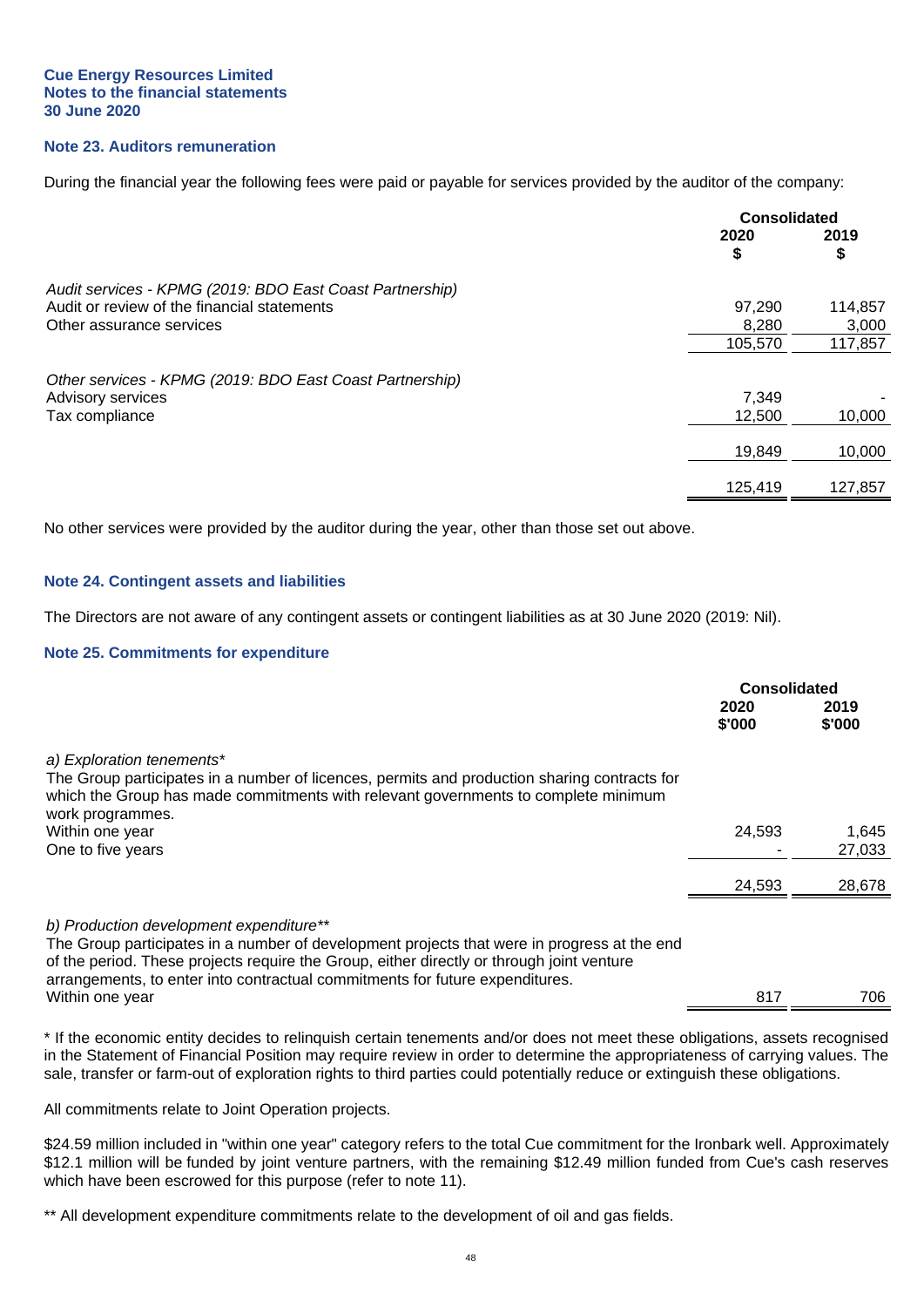#### **Cue Energy Resources Limited Notes to the financial statements 30 June 2020**

## **Note 26. Parent entity information**

Cue Energy Resources Limited is the parent entity.

Set out below is the supplementary information about the parent entity.

*Statement of profit or loss and other comprehensive income*

|                                                                              | <b>Parent</b>                   |                             |
|------------------------------------------------------------------------------|---------------------------------|-----------------------------|
|                                                                              | 2020<br>\$'000                  | 2019<br>\$'000              |
| Loss after income tax                                                        | (2,502)                         | (1, 390)                    |
| Total comprehensive income                                                   | (2,502)                         | (1, 390)                    |
| Statement of financial position                                              | <b>Parent</b><br>2020<br>\$'000 | 2019<br>\$'000              |
| Total current assets                                                         | 16,938                          | 12,214                      |
| <b>Total assets</b>                                                          | 21,364                          | 23,404                      |
| <b>Total current liabilities</b>                                             | 504                             | 200                         |
| <b>Total liabilities</b>                                                     | 601                             | 301                         |
| Equity<br>Contributed equity<br>Options reserve<br><b>Accumulated losses</b> | 152,416<br>176<br>(131, 829)    | 152,416<br>34<br>(129, 346) |
| <b>Total equity</b>                                                          | 20,763                          | 23,104                      |

*Guarantees entered into by the parent entity in relation to the debts of its subsidiaries* The parent entity had no guarantees in relation to the debts of its subsidiaries as at 30 June 2020 (2019: nil)

*Contingent liabilities*

The parent entity had no contingent liabilities as at 30 June 2020 (2019: nil)

*Capital commitments - Property, plant and equipment* The parent entity had no capital commitments for the acquisition of capital assets as at 30 June 2020 (2019: nil).

#### **Note 27. Shares in subsidiaries**

Shares held by parent entity at the reporting date:

|                               |                                 | <b>Ownership interest</b> |      |  |
|-------------------------------|---------------------------------|---------------------------|------|--|
|                               | Principal place of business /   | 2020                      | 2019 |  |
| <b>Name</b>                   | <b>Country of incorporation</b> | %                         | %    |  |
| Cue Mahato Pty Ltd            | Australia                       | 100%                      | 100% |  |
| Cue Mahakam Hilir Pty Ltd     | Australia                       | 100%                      | 100% |  |
| Cue Kalimantan Pte Ltd*       | Singapore                       | 100%                      | 100% |  |
| Cue (Ashmore Cartier) Pty Ltd | Australia                       | 100%                      | 100% |  |
| Cue Sampang Pty Ltd           | Australia                       | 100%                      | 100% |  |
| Cue Taranaki Pty Ltd          | Australia                       | 100%                      | 100% |  |
| Cue Exploration Pty Ltd       | Australia                       | 100%                      | 100% |  |

All companies in the Group have a 30 June reporting date. \* Shares held by Cue Mahakam Hilir Pty Ltd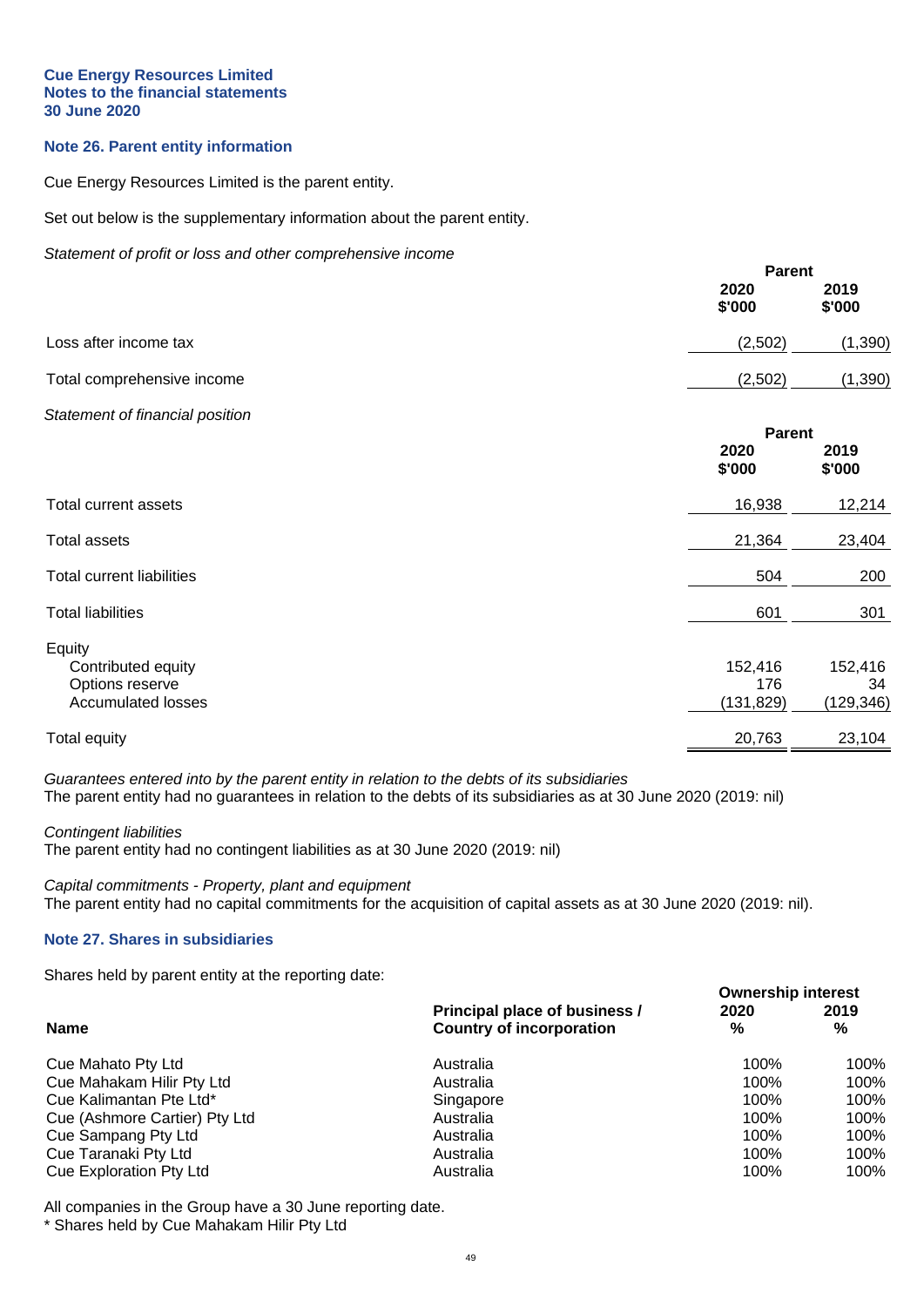#### **Note 28. Interests in joint operations**

| <b>Property</b>                         | Operator                          | Cue<br><b>Interest</b><br>2020<br>(%) | Cue<br><b>Interest</b><br>2019<br>(%) | Gross<br>Area<br>(km2) | <b>Net</b><br>Area<br>(km2) | <b>Permit</b><br>expiry<br>date |
|-----------------------------------------|-----------------------------------|---------------------------------------|---------------------------------------|------------------------|-----------------------------|---------------------------------|
| <b>Petroleum exploration properties</b> |                                   |                                       |                                       |                        |                             |                                 |
| Carnarvon Basin - Western Australia     |                                   |                                       |                                       |                        |                             |                                 |
| WA-359-P                                | BP Developments Australia Pty Ltd | 21.5                                  | 21.5                                  | 645                    | 645                         | 25/04/2021                      |
| WA-389-P                                | <b>Cue Exploration Pty Ltd</b>    | 100                                   | 100                                   | 1,939                  | 775.60                      | 08/04/2021                      |
| WA-409-P                                | BP Developments Australia Pty Ltd | 20                                    | 20                                    | 565                    | 169.50                      | 12/10/2022                      |
| Indonesia                               |                                   |                                       |                                       |                        |                             |                                 |
| Mahakam Hilir PSC                       | Cue Kalimantan Pte Ltd            | 100                                   | 100                                   | 222.14                 | 88.90                       | 15/04/2021                      |
| Mahato PSC                              | Texcal Mahato EP Ltd              | 12.5                                  | 12.5                                  | 5,600                  | 700                         | 20/07/2042                      |
| <b>Petroleum production properties</b>  |                                   |                                       |                                       |                        |                             |                                 |
| PMP38160                                | <b>OMV New Zealand Limited</b>    | 5                                     | 5                                     | 80.18                  | 4                           | 02/12/2027                      |
| Madura - Indonesia                      |                                   |                                       |                                       |                        |                             |                                 |
| Sampang                                 | Ophir Indonesia (Sampang) Pty Ltd | 15 (8.18)<br>Jeruk<br>Field)          | 15 (8.18)<br>Jeruk<br>Field)          | 534.50                 | 80.20                       | 04/12/2027                      |

#### *Accounting policy for joint operations*

A joint operation is a joint arrangement whereby the parties that have joint control of the arrangement have rights to the assets, and obligations for the liabilities, relating to the arrangement. The consolidated entity has recognised its share of jointly held assets, liabilities, revenues and expenses of joint operations. These have been incorporated in the financial statements under the appropriate classifications.

#### **Note 29. Events after the reporting period**

On 16 July 2020, the Company issued 3,743,260 unlisted options to eligible employees under the share option scheme, exercisable at \$0.1175 (11.75 cents), The options will vest on 1 July 2023 and expire on 1 July 2025.

On 17 July 2020, the Consolidated Entity announced that the Environment Plan (EP) for the Ironbark-1 exploration well in exploration permit WA-359-P had been approved by the National Offshore Petroleum Safety and Environment Management Authority (NOPSEMA).

On 19 August 2020, the Company announced the Indonesian Government approval of the Paus Biru gas field Plan of Development in the Sampang PSC and an independent certification of the contingent resources in the field.

No other matter or circumstances has arisen since 30 June 2020 that has significantly affected, or may significantly affect the Consolidated Entity's operations, the results of those operations, or the consolidated entity's state of affairs in future financial years.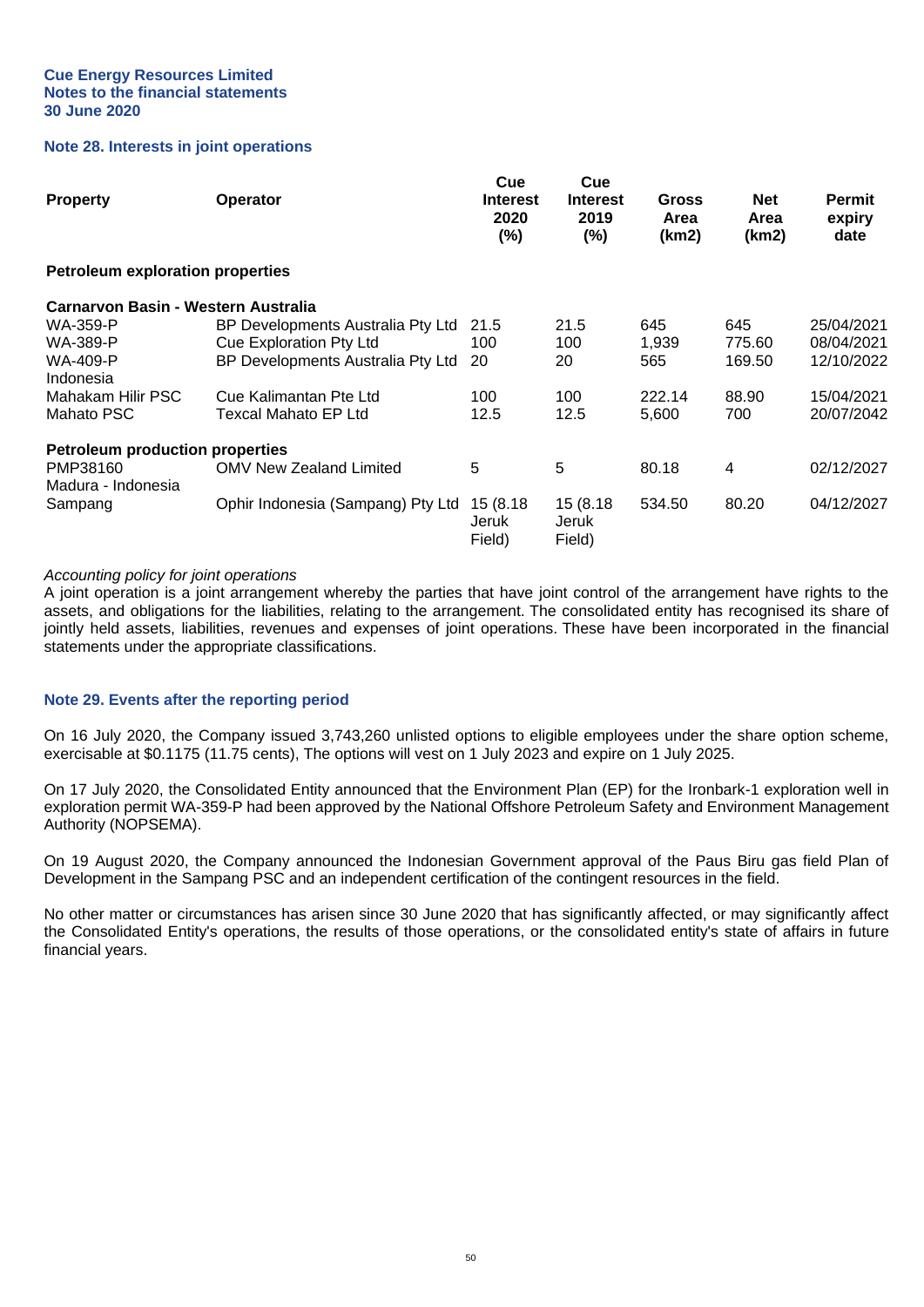## **Note 30. Reconciliation of profit after income tax to net cash from operating activities**

|                                                 | <b>Consolidated</b> |                |
|-------------------------------------------------|---------------------|----------------|
|                                                 | 2020<br>\$'000      | 2019<br>\$'000 |
| Profit after income tax expense for the year    | 1,313               | 8,549          |
| Adjustments for:                                |                     |                |
| Share-based payments                            | 146                 | 34             |
| Abandonment provision expense                   | 257                 | 777            |
| Impairment - production assets                  | 2,722               |                |
| Depreciation                                    | 73                  | 10             |
| Amortisation                                    | 4,140               | 4,352          |
| Net gain on foreign currency conversion         | (95)                | (1, 141)       |
| Change in operating assets and liabilities:     |                     |                |
| Decrease in trade and other receivables         | 582                 | 2,296          |
| Decrease/(increase) in inventories              | 545                 | (484)          |
| Decrease/(increase) in deferred tax assets      | 114                 | (269)          |
| Decrease in trade and other payables            | (327)               | (1, 549)       |
| (Decrease)/Increase in tax liabilities          | (1,940)             | (719)          |
| Increase/(decrease) in deferred tax liabilities | 111                 | 895            |
| Increase/(decrease) in provisions               | (241)               | 72             |
| Net cash from operating activities              | 7,400               | 12,823         |

#### **Note 31. Earnings per share**

|                                                                                                                                                                                       | <b>Consolidated</b><br>2020 | 2019          |
|---------------------------------------------------------------------------------------------------------------------------------------------------------------------------------------|-----------------------------|---------------|
|                                                                                                                                                                                       | \$'000                      | \$'000        |
| Profit after income tax attributable to the owners of Cue Energy Resources Limited                                                                                                    | 1,313                       | 8,549         |
|                                                                                                                                                                                       | <b>Number</b>               | <b>Number</b> |
| Weighted average number of ordinary shares used in calculating basic earnings per share<br>Adjustments for calculation of diluted earnings per share:<br>Options over ordinary shares |                             | 698,119,720   |
|                                                                                                                                                                                       |                             |               |
| Weighted average number of ordinary shares used in calculating diluted earnings per share                                                                                             | 699,812,131                 | 698,119,720   |
|                                                                                                                                                                                       | <b>Cents</b>                | <b>Cents</b>  |
| Basic earnings per share                                                                                                                                                              | 0.19                        | 1.22          |
| Diluted earnings per share                                                                                                                                                            | 0.19                        | 1.22          |

#### *Accounting policy for earnings per share*

#### *Basic earnings per share*

Basic earnings per share is calculated by dividing the earnings attributable to the owners of Cue Energy Resources Limited, excluding any costs of servicing equity other than ordinary shares, by the weighted average number of ordinary shares outstanding during the financial year, adjusted for bonus elements in ordinary shares issued during the financial year.

#### *Diluted earnings per share*

Diluted earnings per share adjusts the figures used in the determination of basic earnings per share to take into account the after income tax effect of interest and other financing costs associated with dilutive potential ordinary shares and the weighted average number of shares assumed to have been issued for no consideration in relation to dilutive potential ordinary shares.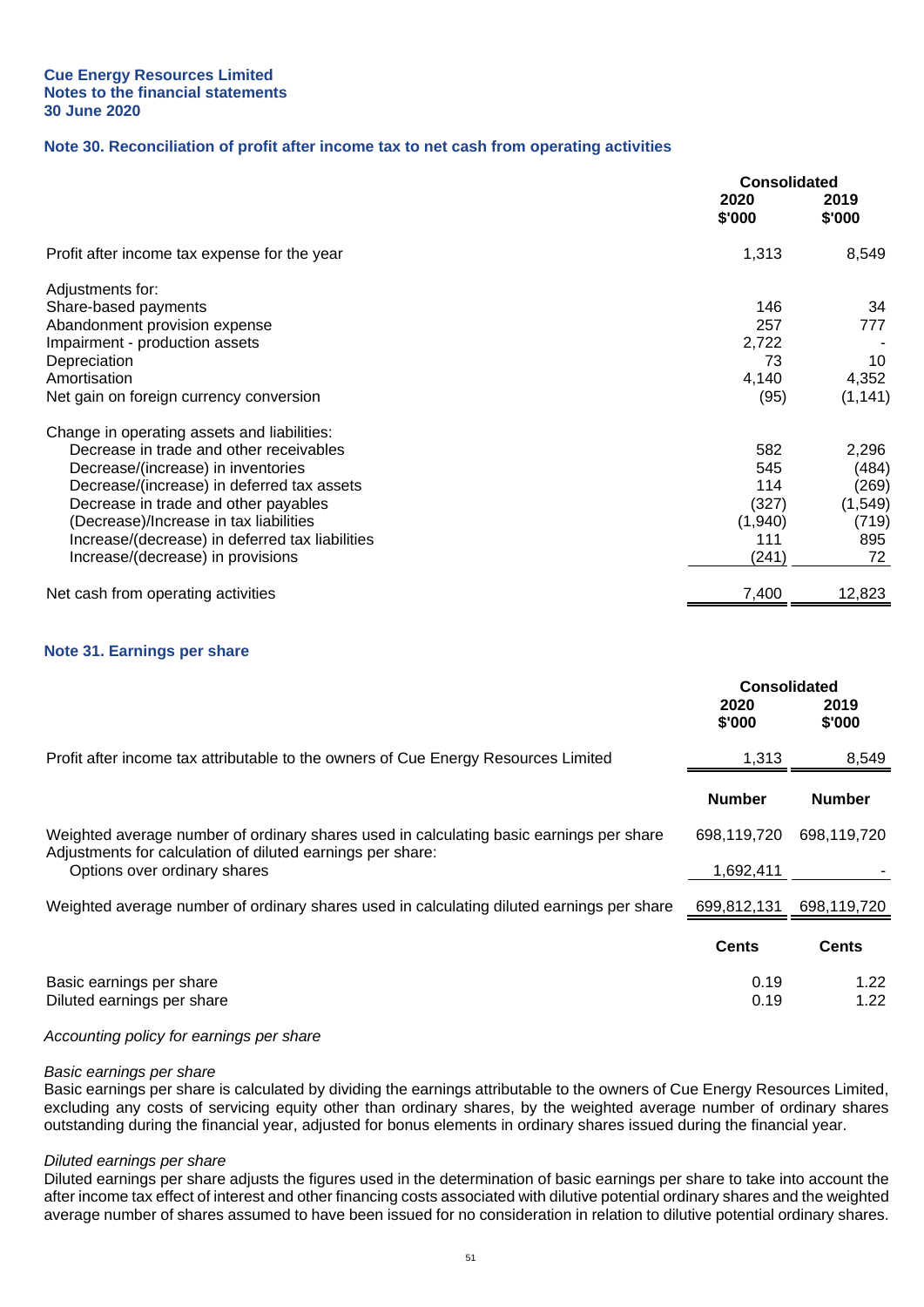#### **Note 32. Share-based payments**

On 29 July 2019, the Company issued 4,277,888 unlisted options to eligible employee under the share option scheme. The options are exercisable at \$0.07 (7 cents) per option and will vest on 1 July 2021 and expire on 1 July 2023.

Under IG4, which is set out in the Appendix to AASB 2 Share Based Payments, the service commencement date of these options were deemed to be 1 July 2018. The options were valued using Black-Scholes option pricing model. \$34,255 of share-based payment expense was recorded in relation to these options for the financial year ending 30 June 2019.

On 4 October 2019, the Company issued 3,853,298 unlisted options to eligible employees under the share option scheme, exercisable at \$0.09 (9 cents). The options will vest on 1 July 2022 and expire on 1 July 2024.

Set out below are summaries of options granted under the plan:

| 2020       |                                 |          |                            |           |           |                        |                          |
|------------|---------------------------------|----------|----------------------------|-----------|-----------|------------------------|--------------------------|
|            |                                 | Exercise | Balance at<br>the start of |           |           | Expired/<br>forfeited/ | Balance at<br>the end of |
| Grant date | Expiry date                     | price    | the year                   | Granted   | Exercised | other                  | the year                 |
| 29/07/2019 | 01/07/2023                      | \$0.070  | 4,277,888                  |           |           | (493, 863)             | 3,784,025                |
| 04/10/2019 | 01/07/2024                      | \$0.090  |                            | 3,853,298 |           |                        | 3,853,298                |
|            |                                 |          | 4,277,888                  | 3,853,298 |           | (493,863)              | 7,637,323                |
|            | Weighted average exercise price |          | \$0.070                    | \$0.090   |           | \$0.070                | \$0.080                  |
| 2019       |                                 |          |                            |           |           |                        |                          |
|            |                                 |          | Balance at                 |           |           | Expired/               | Balance at               |
|            |                                 | Exercise | the start of               |           |           | forfeited/             | the end of               |
| Grant date | Expiry date                     | price    | the year                   | Granted   | Exercised | other                  | the year                 |
| 29/07/2019 | 01/07/2023                      | \$0.070  |                            | 4,277,888 |           |                        | 4,277,888                |
|            |                                 |          | ۰                          | 4,277,888 |           |                        | 4,277,888                |
|            | Weighted average exercise price |          |                            | \$0.070   |           |                        | \$0.070                  |

For the options granted during the current financial year, the valuation model inputs used to determine the fair value at the grant date, are as follows:

| Grant date | Expiry date | Share price<br>at grant date | Exercise<br>price | Expected<br>volatility | Dividend<br>vield        | Risk-free<br>interest rate | Fair value<br>at grant date |
|------------|-------------|------------------------------|-------------------|------------------------|--------------------------|----------------------------|-----------------------------|
| 29/07/2019 | 01/07/2023  | \$0.092                      | \$0.070           | 55.00%                 | $\overline{\phantom{a}}$ | 0.99%                      | \$0.040                     |
| 04/10/2019 | 01/07/2024  | \$0.115                      | \$0.090           | 53.00%                 | ٠                        | 0.64%                      | \$0.059                     |

*Accounting policy for share-based payments*

Equity-settled share-based compensation benefits are provided to employees.

Equity-settled transactions are awards of shares, or options over shares, that are provided to employees in exchange for the rendering of services. Cash-settled transactions are awards of cash for the exchange of services, where the amount of cash is determined by reference to the share price.

The cost of equity-settled transactions are measured at fair value on grant date. Fair value is independently determined using either the Binomial or Black-Scholes option pricing model that takes into account the exercise price, the term of the option, the impact of dilution, the share price at grant date and expected price volatility of the underlying share, the expected dividend yield and the risk free interest rate for the term of the option, together with non-vesting conditions that do not determine whether the consolidated entity receives the services that entitle the employees to receive payment. No account is taken of any other vesting conditions.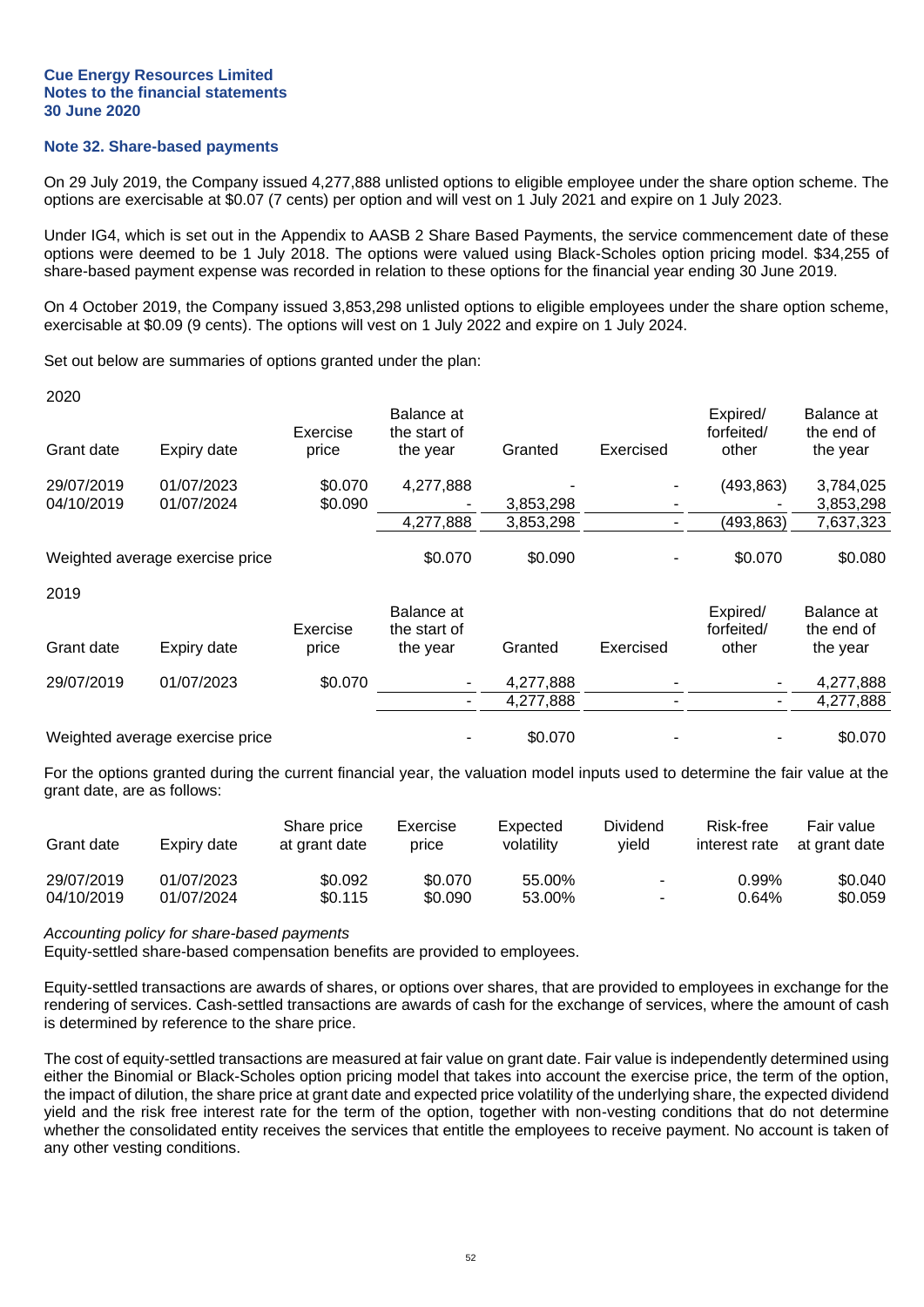## **Note 32. Share-based payments (continued)**

The cost of equity-settled transactions are recognised as an expense with a corresponding increase in equity over the vesting period. The cumulative charge to profit or loss is calculated based on the grant date fair value of the award, the best estimate of the number of awards that are likely to vest and the expired portion of the vesting period. The amount recognised in profit or loss for the period is the cumulative amount calculated at each reporting date less amounts already recognised in previous periods.

Market conditions are taken into consideration in determining fair value. Therefore any awards subject to market conditions are considered to vest irrespective of whether or not that market condition has been met, provided all other conditions are satisfied.

If equity-settled awards are modified, as a minimum an expense is recognised as if the modification has not been made. An additional expense is recognised, over the remaining vesting period, for any modification that increases the total fair value of the share-based compensation benefit as at the date of modification.

If the non-vesting condition is within the control of the consolidated entity or employee, the failure to satisfy the condition is treated as a cancellation. If the condition is not within the control of the consolidated entity or employee and is not satisfied during the vesting period, any remaining expense for the award is recognised over the remaining vesting period, unless the award is forfeited.

If equity-settled awards are cancelled, it is treated as if it has vested on the date of cancellation, and any remaining expense is recognised immediately. If a new replacement award is substituted for the cancelled award, the cancelled and new award is treated as if they were a modification.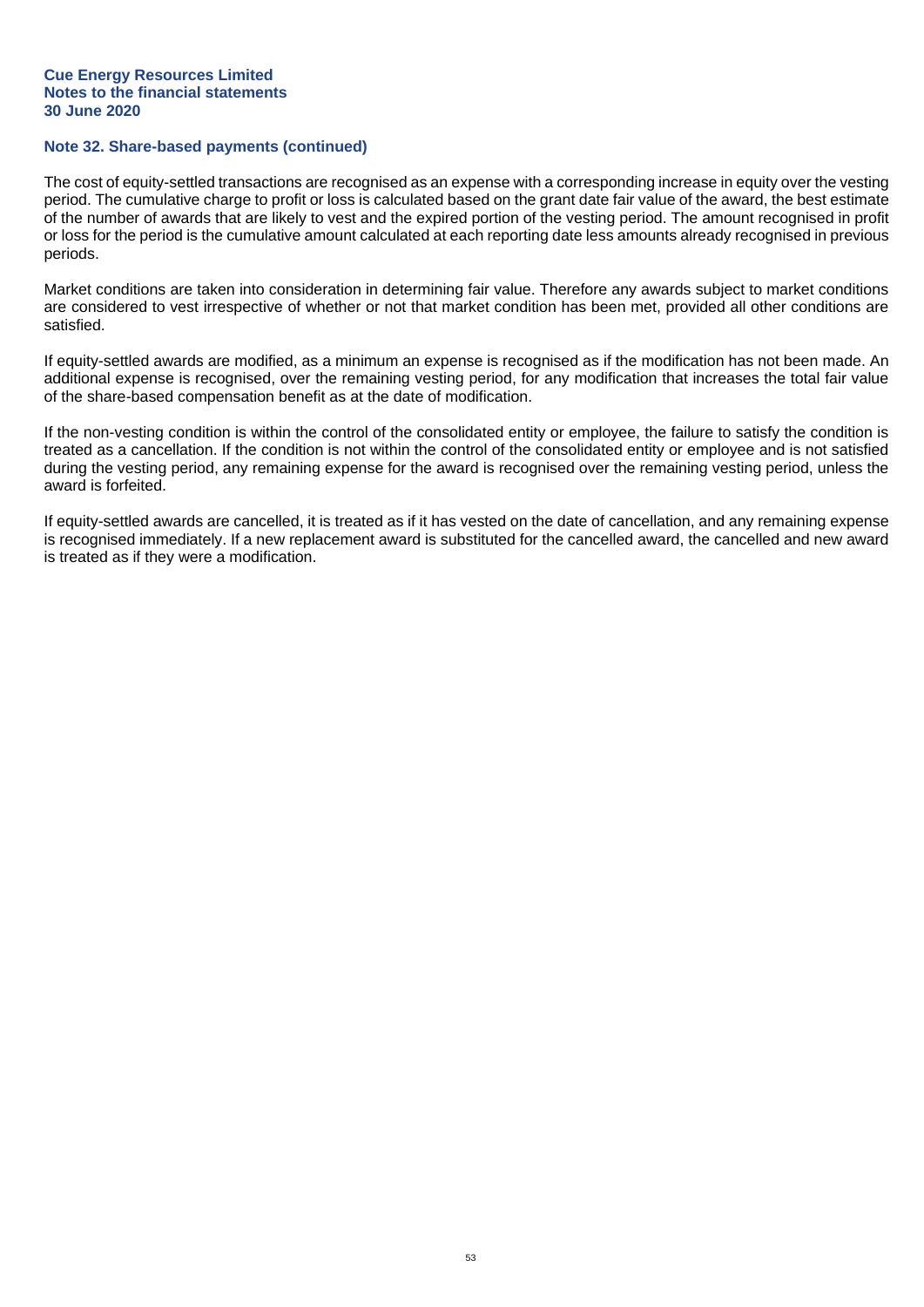#### **Cue Energy Resources Limited Directors' declaration 30 June 2020**

In the directors' opinion:

- the attached financial statements and notes comply with the Corporations Act 2001, the Australian Accounting Standards, the Corporations Regulations 2001 and other mandatory professional reporting requirements;
- the attached financial statements and notes comply with International Financial Reporting Standards as issued by the International Accounting Standards Board as described in note 2 to the financial statements;
- the attached financial statements and notes give a true and fair view of the consolidated entity's financial position as at 30 June 2020 and of its performance for the financial year ended on that date; and
- there are reasonable grounds to believe that the company will be able to pay its debts as and when they become due and payable.

The directors have been given the declarations required by section 295A of the Corporations Act 2001.

Signed in accordance with a resolution of directors made pursuant to section 295(5)(a) of the Corporations Act 2001.

On behalf of the directors

 $\overline{\phantom{a}}$ 

Alastair McGregor Non-Executive Chairman

20 August 2020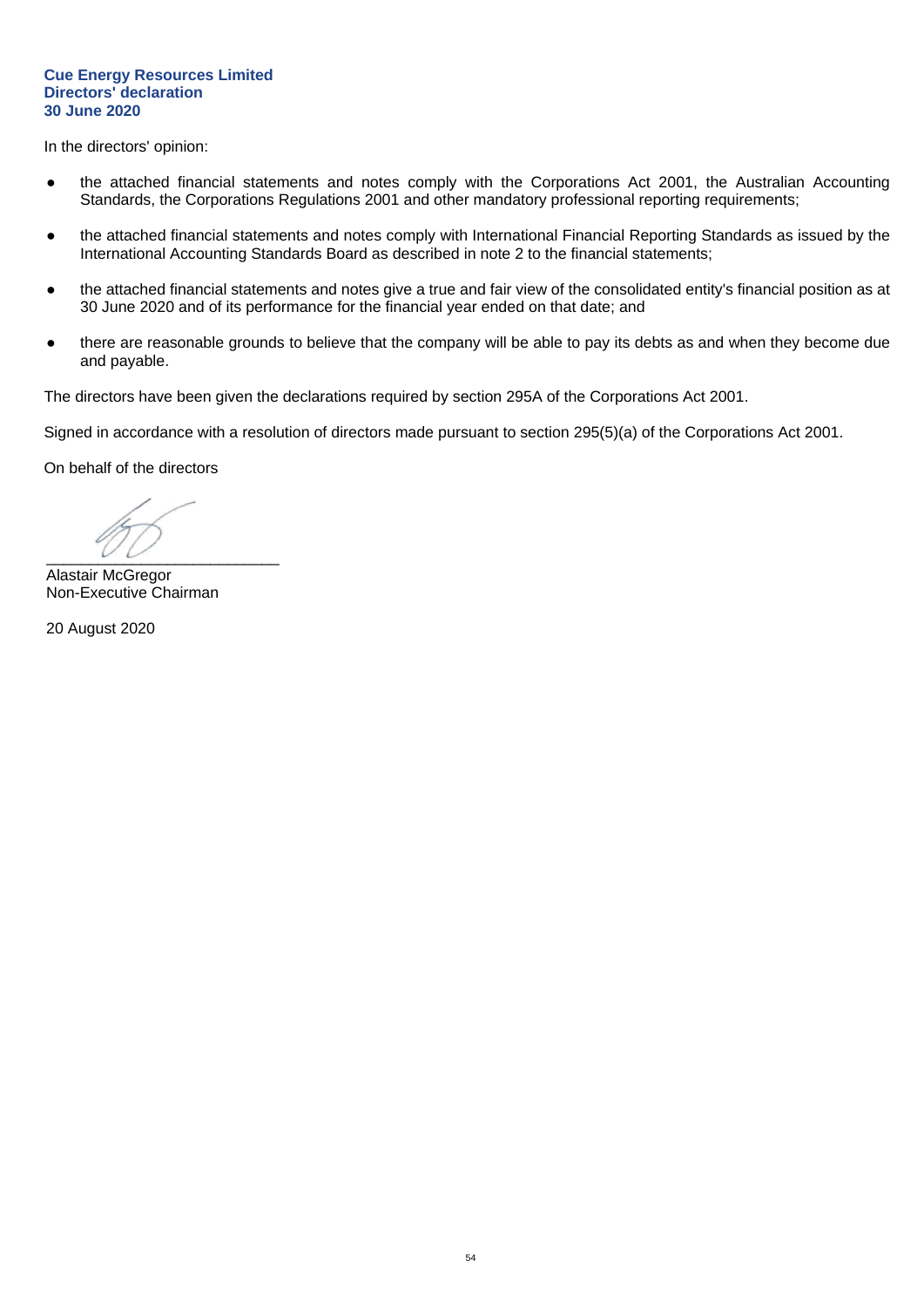

# Independent Auditor's Report

## To the shareholders of Cue Energy Resources Limited

## **Report on the audit of the Financial Report**

## **Opinion**

We have audited the **Financial Report** of Cue Energy Resources Limited (the **Company**).

In our opinion, the accompanying Financial Report of the Company is in accordance with the Corporations Act 2001, including:

- giving a true and fair view of the **Group's** financial position as at 30 June 2020 and of its financial performance for the year ended on that date; and
- complying with Australian Accounting Standards and the Corporations Regulations 2001.

The **Financial Report** comprises:

- Consolidated statement of financial position as at 30 June 2020;
- Consolidated statement of profit or loss and other comprehensive income, Consolidated statement of changes in equity, and Consolidated statement of cash flows for the year then ended;
- Notes including a summary of significant accounting policies; and
- Directors' Declaration.

The **Group** consists of Cue Energy Resources Limited (the Company) and the entities it controlled at the year end or from time to time during the financial year.

## **Basis for opinion**

We conducted our audit in accordance with Australian Auditing Standards. We believe that the audit evidence we have obtained is sufficient and appropriate to provide a basis for our opinion.

Our responsibilities under those standards are further described in the Auditor's responsibilities for the audit of the Financial Report section of our report.

We are independent of the Group in accordance with the Corporations Act 2001 and the ethical requirements of the Accounting Professional and Ethical Standards Board's APES 110 Code of Ethics for Professional Accountants (including Independence Standards) (the Code) that are relevant to our audit of the Financial Report in Australia. We have fulfilled our other ethical responsibilities in accordance with the Code.

> KPMG, an Australian partnership and a member firm of the KPMG network of independent member firms affiliated with KPMG International Cooperative ("KPMG International"), a Swiss entity.

Liability limited by a scheme approved under Professional Standards Legislation.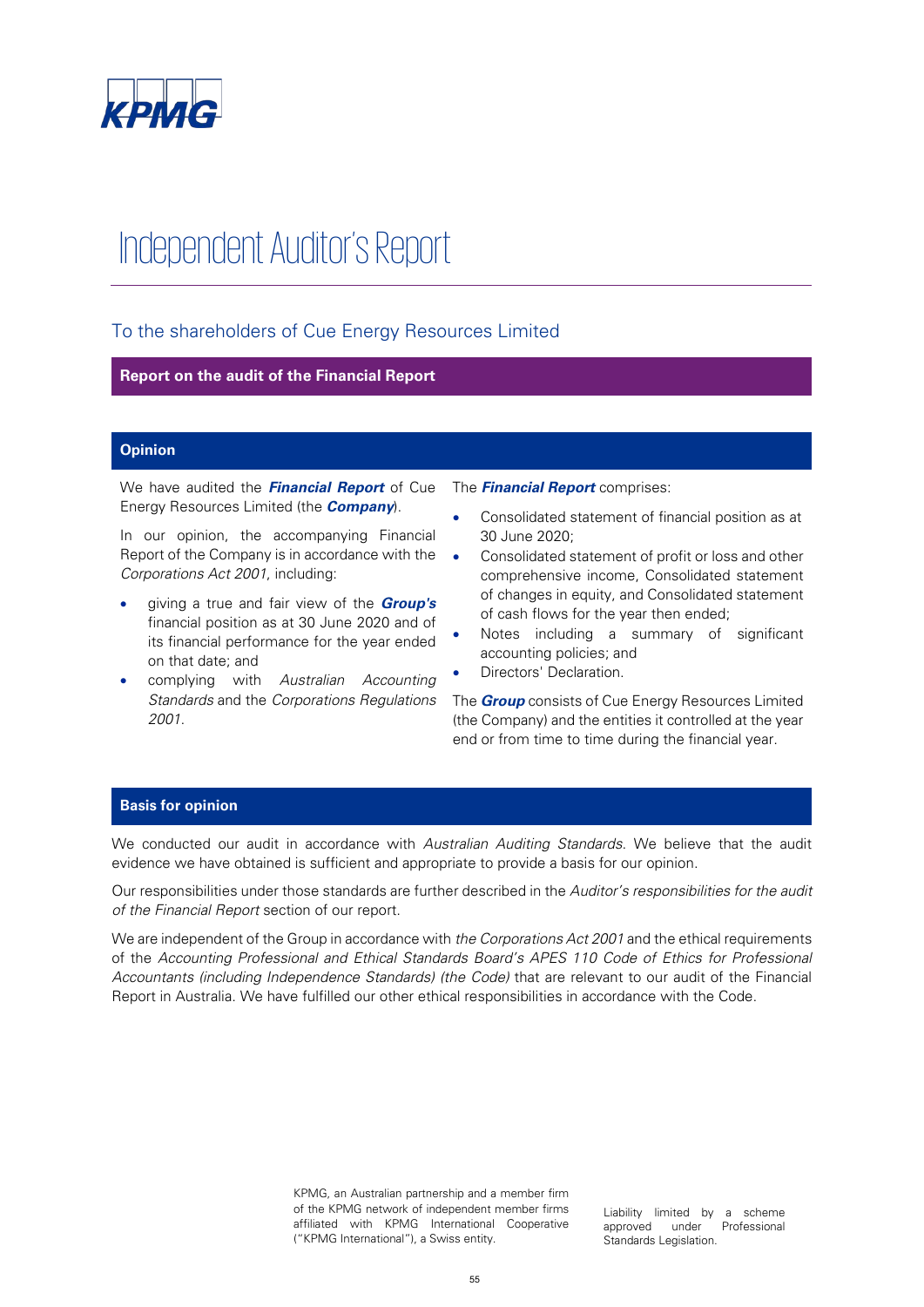

## **Key Audit Matters**

The **Key Audit Matters** we identified are:

- Impairment of production properties; and
- Restoration provisions

**Key Audit Matters** are those matters that, in our professional judgement, were of most significance in our audit of the Financial Report of the current period.

These matters were addressed in the context of our audit of the Financial Report as a whole, and in forming our opinion thereon, and we do not provide a separate opinion on these matters.

## **Impairment of production properties**

Non-current assets – production properties: \$18.7m (refer to Note 15)

Impairment of production properties: \$2.7m (refer to Note 15)

| The key audit matter                                                                                                                                                                                                                                                                                                                         | How the matter was addressed in our audit                                                                                                                                                                                                                                                                          |  |  |  |
|----------------------------------------------------------------------------------------------------------------------------------------------------------------------------------------------------------------------------------------------------------------------------------------------------------------------------------------------|--------------------------------------------------------------------------------------------------------------------------------------------------------------------------------------------------------------------------------------------------------------------------------------------------------------------|--|--|--|
| We identified the assessment of possible<br>indicators of impairment and where required<br>impairment testing of CGUs as a key audit<br>matter. This was due to the size of production<br>properties and the complex auditor judgement<br>and level of specialised skills needed to<br>evaluate certain assumptions used in this<br>process. | Our procedures included:<br>Testing key internal controls in the Group's<br>$\bullet$<br>impairment assessment process. This included the<br>determination, review and approval by the Group of<br>indicators of impairment and key impairment model<br>inputs;<br>Assessing the appropriateness of the impairment |  |  |  |
| As part of their assessment of indicators of<br>impairment, the Group determines an estimate<br>of future cash flows for each cash generating<br>unit ('CGU'), considering different internal and<br>external factors.                                                                                                                       | testing methodology applied by the Group against<br>the requirements of accounting standards;                                                                                                                                                                                                                      |  |  |  |
|                                                                                                                                                                                                                                                                                                                                              | the Group's impairment indicator<br>Evaluating<br>$\bullet$<br>assessment utilising our knowledge of the Group<br>and the Oil and Gas industry;                                                                                                                                                                    |  |  |  |
| determined<br>The<br>Group<br>there<br>was<br>an<br>impairment indicator for the Maari CGU and<br>recognised an impairment expense of \$2.7m.                                                                                                                                                                                                | Assessing the integrity of the impairment model<br>$\bullet$<br>including the accuracy of the underlying calculation<br>formulas;                                                                                                                                                                                  |  |  |  |
| The<br>process for identifying<br>impairment<br>indicators and the recoverable amount of the                                                                                                                                                                                                                                                 | Evaluating<br>key inputs used in the<br>$\bullet$<br>Group's<br>impairment model for the Maari CGU by:                                                                                                                                                                                                             |  |  |  |
| Maari CGU use forward looking assumptions<br>which are inherently difficult to determine with<br>precision and require judgement to be applied.<br>These conditions require additional scrutiny by<br>us, in particular to address the objectivity of the<br>inputs, and their consistent application. Key                                   | Working with our valuation specialists we<br>evaluated future oil and gas prices by<br>comparing to published forecast commodity<br>prices and views of market commentators on<br>future trends;                                                                                                                   |  |  |  |
| inputs into these forward looking estimates<br>that we focused on, include:                                                                                                                                                                                                                                                                  | Comparing future<br>capital and<br>operating<br>expenditures and reserves to board approved                                                                                                                                                                                                                        |  |  |  |
| Future oil and gas prices. The Group's<br>models are sensitive to small changes in<br>price assumptions;                                                                                                                                                                                                                                     | asset plans and long term budgets. We<br>assessed the Group's ability to budget<br>accurately by comparing prior years' estimated<br>cash flows to actual results;                                                                                                                                                 |  |  |  |
| Reserves, future production volumes and<br>future capital expenditure and operating                                                                                                                                                                                                                                                          | Evaluating<br>competency,<br>the<br>scope,<br>and                                                                                                                                                                                                                                                                  |  |  |  |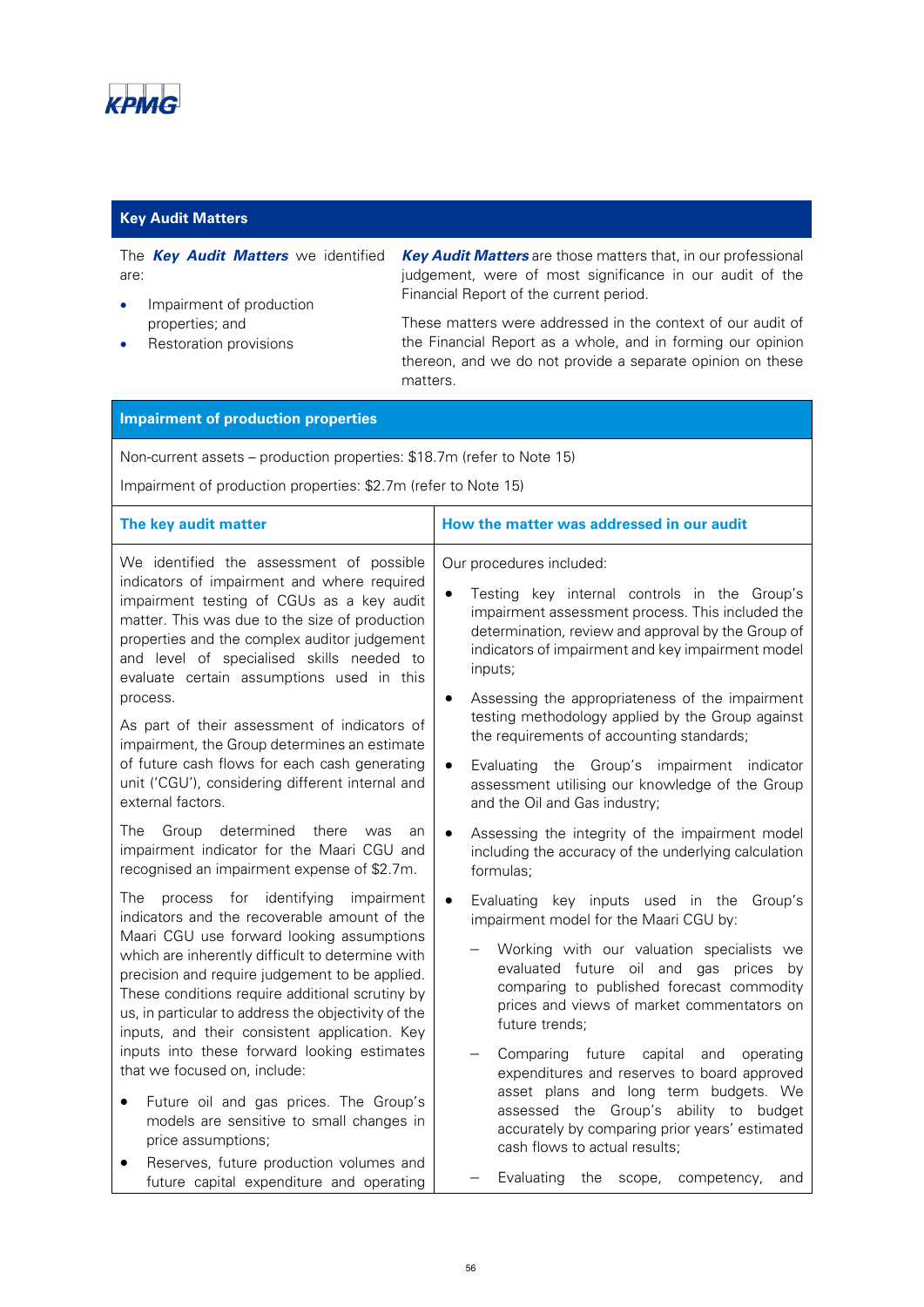

cash flows. These are determined by the Group based on historical performance adjusted for expected changes. This drives additional audit effort around the feasibility of forecasts; and

• Discount rates. These are complicated in nature and vary according to the conditions and environment that the CGUs are subject to from time to time.

We involved valuation specialists to supplement our senior audit team members in assessing this key audit matter.

objectivity of the Group's external experts who produced reserve estimates and future production volumes used in the impairment model. We assessed the methodology used by the Group's external experts against industry accepted practice. We also compared for consistency the assumptions used by the Group's external experts in the reserves estimate and future production volumes to publicly available information from joint venture partners and assumptions used by the Group in their impairment model;

- Assessed the feasibility of future operating and capital expenditure and future production volumes by comparing to publically available information from joint venture partners, past performance and the Group's long term budgets;
- Working with our valuation specialists we analysed the Group's discount rate against publicly available risk free rates and data of a group of comparable entities; and
- Considering the sensitivity of the model by varying key assumptions, such as future oil and gas prices, production volumes, capital and operating expenditures, and discount rates, within a reasonably possible range. We did this to identify those assumptions at higher risk of bias or inconsistency in application and to focus our further procedures.
- Re-calculating the impairment charge for the Maari CGU against the recorded amount disclosed; and
- Assessing the appropriateness of the Group's disclosures in the financial report using our understanding obtained from our testing and against the requirements of accounting standards.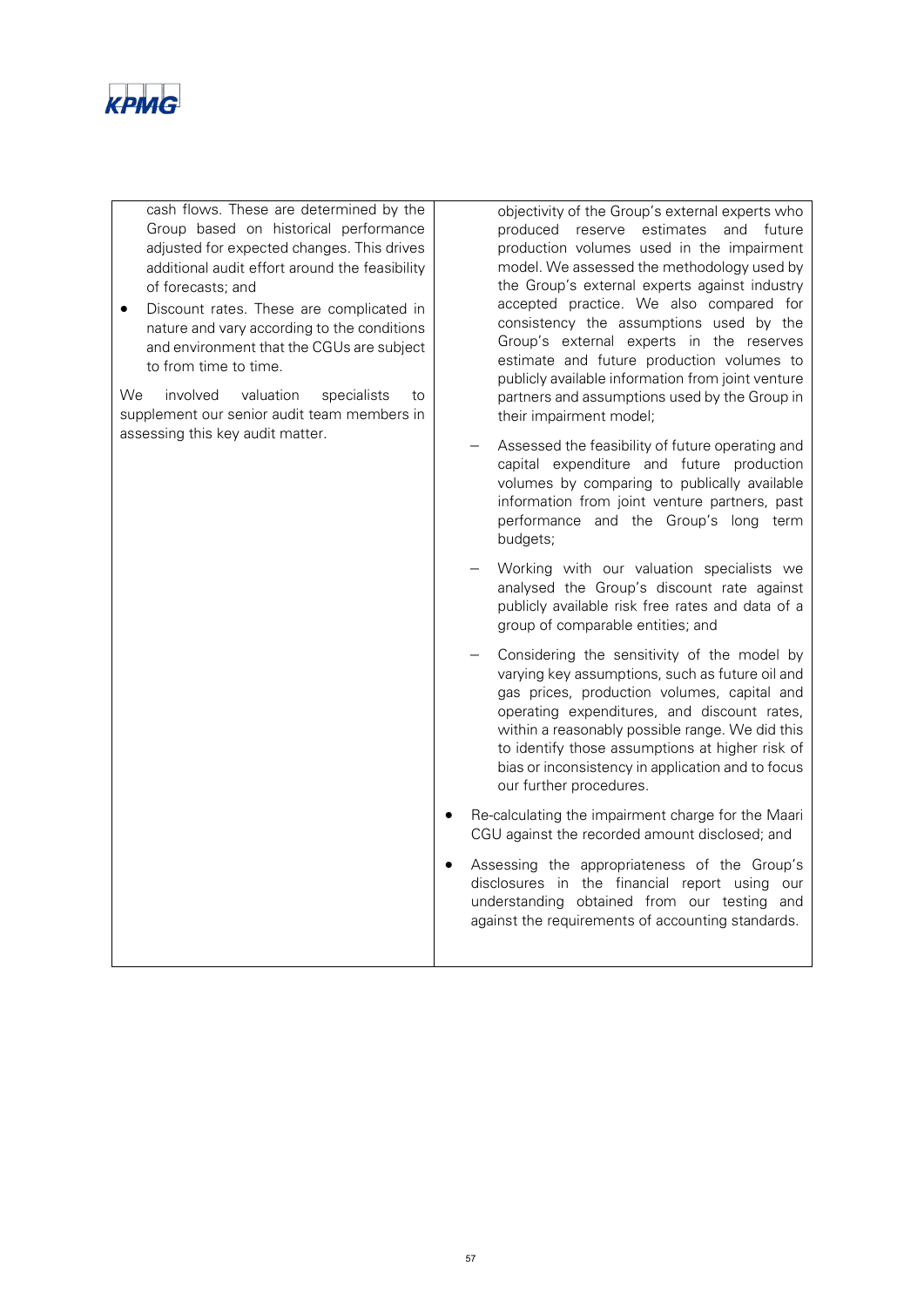

| <b>Restoration provisions</b>                                                                                                                                                                                                                                                                                                                                                                                                                                                                                                                                                                                                                                                                                                                                                                                                                                                                                                                                                                                                                                                                                                                                                                                                                                                                    |                                                                                                                                                                                                                                                                                                                                                                                                                                                                                                                                                                                                                                                                                                                                                                                                                                                                                                                                                                                                                                                                                                                                                                                                                                                                                                                                                                                                                                                                                                                                                                                                                                                                                                                                                                                                                                   |  |  |  |  |
|--------------------------------------------------------------------------------------------------------------------------------------------------------------------------------------------------------------------------------------------------------------------------------------------------------------------------------------------------------------------------------------------------------------------------------------------------------------------------------------------------------------------------------------------------------------------------------------------------------------------------------------------------------------------------------------------------------------------------------------------------------------------------------------------------------------------------------------------------------------------------------------------------------------------------------------------------------------------------------------------------------------------------------------------------------------------------------------------------------------------------------------------------------------------------------------------------------------------------------------------------------------------------------------------------|-----------------------------------------------------------------------------------------------------------------------------------------------------------------------------------------------------------------------------------------------------------------------------------------------------------------------------------------------------------------------------------------------------------------------------------------------------------------------------------------------------------------------------------------------------------------------------------------------------------------------------------------------------------------------------------------------------------------------------------------------------------------------------------------------------------------------------------------------------------------------------------------------------------------------------------------------------------------------------------------------------------------------------------------------------------------------------------------------------------------------------------------------------------------------------------------------------------------------------------------------------------------------------------------------------------------------------------------------------------------------------------------------------------------------------------------------------------------------------------------------------------------------------------------------------------------------------------------------------------------------------------------------------------------------------------------------------------------------------------------------------------------------------------------------------------------------------------|--|--|--|--|
| Non-current liabilities – restoration: \$16.9m (refer to Note 17)                                                                                                                                                                                                                                                                                                                                                                                                                                                                                                                                                                                                                                                                                                                                                                                                                                                                                                                                                                                                                                                                                                                                                                                                                                |                                                                                                                                                                                                                                                                                                                                                                                                                                                                                                                                                                                                                                                                                                                                                                                                                                                                                                                                                                                                                                                                                                                                                                                                                                                                                                                                                                                                                                                                                                                                                                                                                                                                                                                                                                                                                                   |  |  |  |  |
| The key audit matter                                                                                                                                                                                                                                                                                                                                                                                                                                                                                                                                                                                                                                                                                                                                                                                                                                                                                                                                                                                                                                                                                                                                                                                                                                                                             | How the matter was addressed in our audit                                                                                                                                                                                                                                                                                                                                                                                                                                                                                                                                                                                                                                                                                                                                                                                                                                                                                                                                                                                                                                                                                                                                                                                                                                                                                                                                                                                                                                                                                                                                                                                                                                                                                                                                                                                         |  |  |  |  |
| We identified restoration provisions as a key<br>audit matter due to:<br>The Group's assets being long-life, which<br>increases estimation uncertainty relating<br>to forecast restoration cash flows which<br>require auditor judgement and specialised<br>skills to evaluate their appropriateness;<br>The significant size of the restoration<br>provisions relative to the Group's financial<br>position; and<br>Our audit focus being first year as auditor<br>restatement<br>and<br>the<br>due<br>the<br>to<br>identification of errors in accounting of the<br>restoration provision in the previously<br>issued 30 June 2019 financial report.<br>The Group incurs obligations to close, restore<br>and rehabilitate its sites and associated<br>facilities. We focussed on the following key<br>estimates made by the Group in determining<br>its restoration provision:<br>The useful life of asset including the<br>$\bullet$<br>economic reserves and production profiles;<br>The interpretation of legislative regulatory<br>$\bullet$<br>requirements governing its sites;<br>The cost and timing of future rehabilitation<br>٠<br>costs; and<br>Discount rates applied to the Group's net<br>present value of forecast cash flows used<br>to determine the restoration provision. | Our procedures included:<br>Testing key controls in the Group's process to<br>determine the restoration provision. This included<br>the determination, review and approval by the<br>Group of key inputs included in the calculation such<br>as life of asset reserves and production profiles,<br>discount rates, future restoration costs, and timing<br>of future cash flows;<br>Assessing the nature and extent of the work<br>٠<br>performed by the Group's external expert in<br>identifying future<br>restoration<br>activities<br>and<br>assessing the timing and likely cost of such<br>activities. We compared the nature and extent of<br>restoration work to the relevant regulatory<br>requirements. We compared the<br>timing of<br>restoration activities to the Group's reserves and<br>resources estimates, expected production profile<br>and useful life;<br>Using our knowledge of the Group and our industry<br>experience, and considering other publically<br>available information from the joint venture<br>partners, we assessed the feasibility of the future<br>restoration costs and their timing;<br>Evaluating the scope, competency and objectivity<br>$\bullet$<br>of the Group's external expert;<br>Evaluating the discount rates applied to the Group's<br>net present value of the restoration provision<br>against publicly available data, including risk free<br>rates;<br>Assessing the integrity of the provision calculation<br>including the accuracy of the underlying calculation<br>formulas; and<br>Assessing the appropriateness of the Group's<br>disclosures in the financial report, including the<br>restatement of the 30 June 2019 restoration<br>provision, using our understanding obtained from<br>our testing and against the requirements of<br>accounting standards. |  |  |  |  |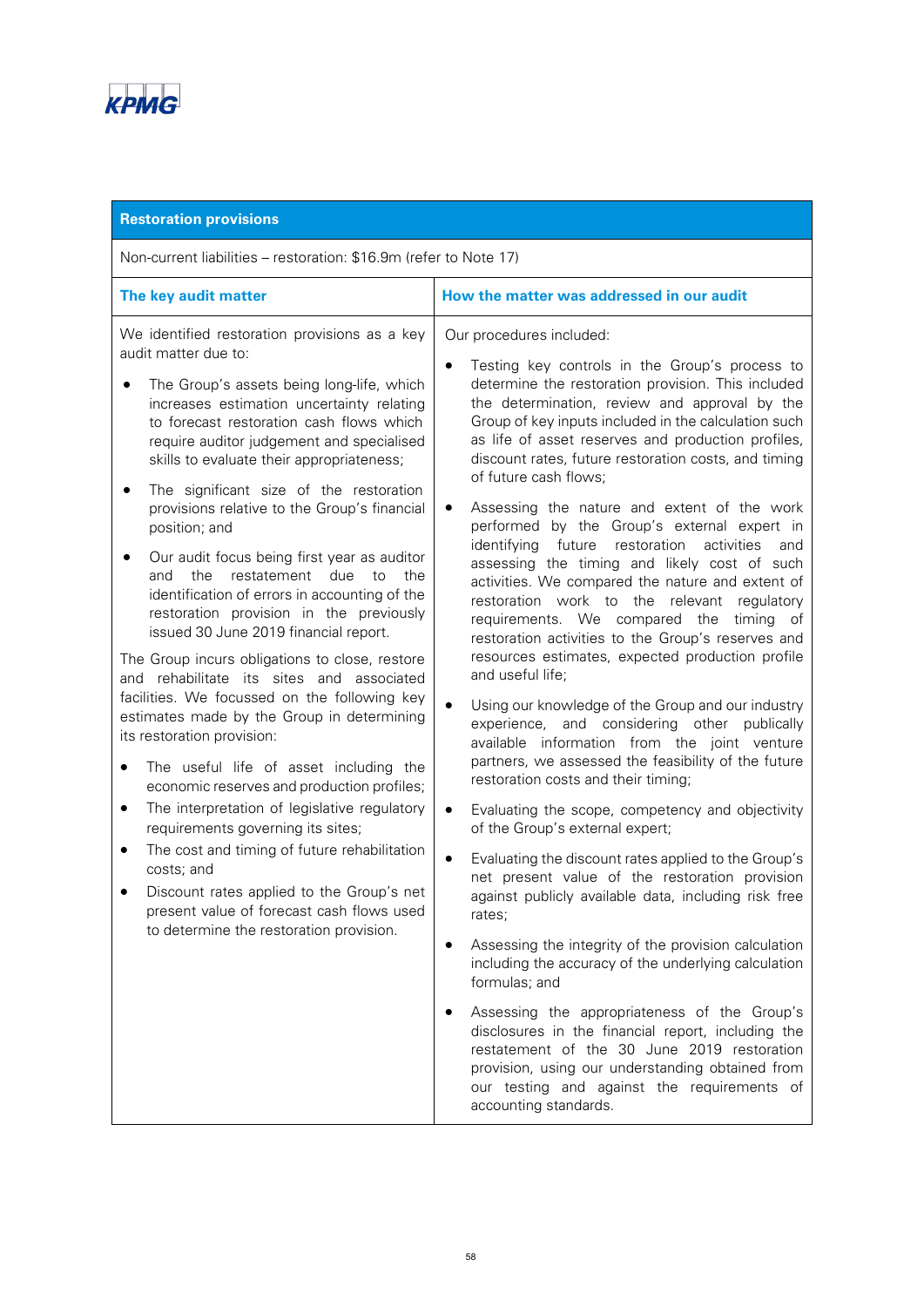

## **Other Information**

Other Information is financial and non-financial information in Cue Energy Resources Limited's annual reporting which is provided in addition to the Financial Report and the Auditor's Report. The Directors are responsible for the Other Information.

The Other Information we obtained prior to the date of this Auditor's Report was the Directors' Report, CEO Report and Review of Operations and Finances and the Shareholder Information. The Chairman's Overview, Reserves and Resources Summary and Sustainability are expected to be made available to us after the date of the Auditor's Report.

Our opinion on the Financial Report does not cover the Other Information and, accordingly, we do not and will not express an audit opinion or any form of assurance conclusion thereon, with the exception of the Remuneration Report and our related assurance opinion.

In connection with our audit of the Financial Report, our responsibility is to read the Other Information. In doing so, we consider whether the Other Information is materially inconsistent with the Financial Report or our knowledge obtained in the audit, or otherwise appears to be materially misstated.

We are required to report if we conclude that there is a material misstatement of this Other Information, and based on the work we have performed on the Other Information that we obtained prior to the date of this Auditor's Report we have nothing to report.

## **Responsibilities of the Directors for the Financial Report**

The Directors are responsible for:

- preparing the Financial Report that gives a true and fair view in accordance with Australian Accounting Standards and the Corporations Act 2001;
- implementing necessary internal control to enable the preparation of a Financial Report that gives a true and fair view and is free from material misstatement, whether due to fraud or error; and
- assessing the Group and Company's ability to continue as a going concern and whether the use of the going concern basis of accounting is appropriate. This includes disclosing, as applicable, matters related to going concern and using the going concern basis of accounting unless they either intend to liquidate the Group and Company or to cease operations, or have no realistic alternative but to do so.

#### **Auditor's responsibilities for the audit of the Financial Report**

Our objective is:

- to obtain reasonable assurance about whether the Financial Report as a whole is free from material misstatement, whether due to fraud or error; and
- to issue an Auditor's Report that includes our opinion.

Reasonable assurance is a high level of assurance, but is not a guarantee that an audit conducted in accordance with Australian Auditing Standards will always detect a material misstatement when it exists.

Misstatements can arise from fraud or error. They are considered material if, individually or in the aggregate, they could reasonably be expected to influence the economic decisions of users taken on the basis of the Financial Report.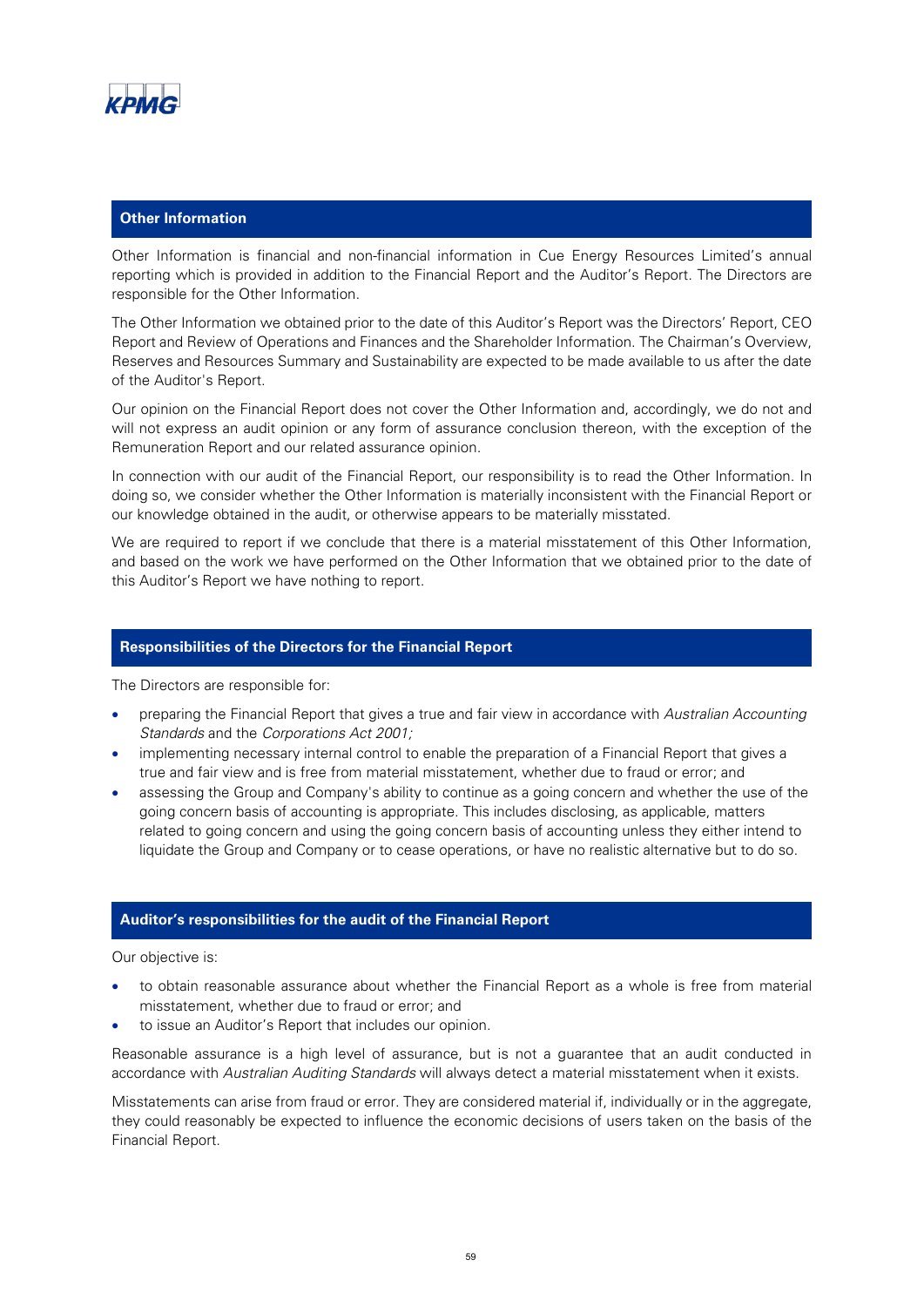

A further description of our responsibilities for the audit of the Financial Report is located at the Auditing and Assurance Standards Board website at: https://www.auasb.gov.au/admin/file/content102/c3/ar1\_2020.pdf

This description forms part of our Auditor's Report.

## **Report on the Remuneration Report**

#### **Opinion**

**Directors' responsibilities**

In our opinion, the Remuneration Report of Cue Energy Resources Limited for the year ended 30 June 2020, complies with Section 300A of the Corporations Act 2001.

The Directors of the Company are responsible for the preparation and presentation of the Remuneration Report in accordance with Section 300A of the Corporations Act 2001.

#### **Our responsibilities**

We have audited the Remuneration Report included in the Directors' report for the year ended 30 June 2020.

Our responsibility is to express an opinion on the Remuneration Report, based on our audit conducted in accordance with Australian Auditing Standards.



KPMG Vicky Carlson Partner Melbourne 20 August 2020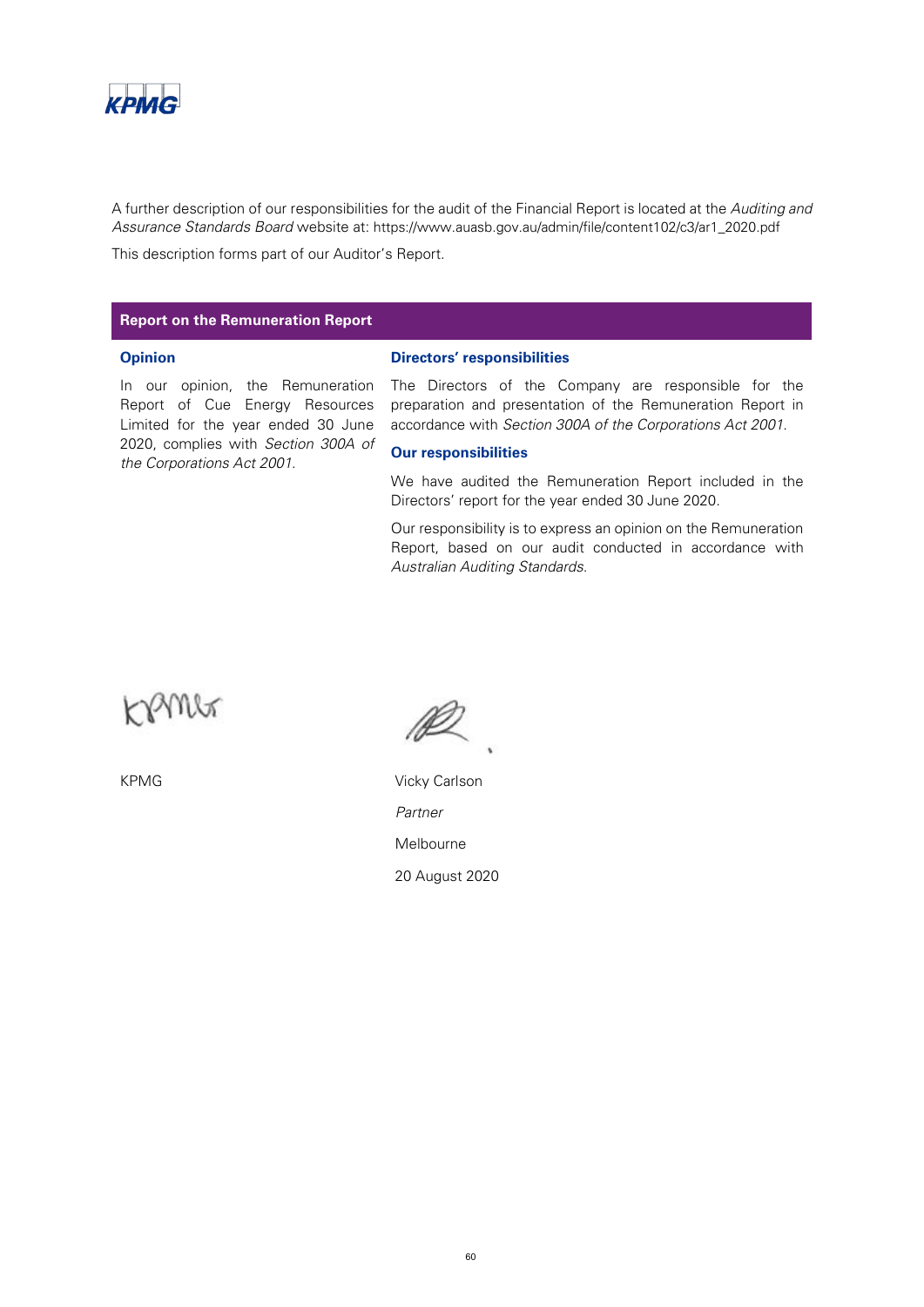## **Shareholder Information**

## **1. Distribution of equitable securities**

The shareholder information set out below was applicable as at 10 August 2020:

|                                       | <b>Number</b><br>οf<br>holders<br>of ordinary<br>shares | <b>Number</b><br>οf<br>ordinary<br>shares | %<br><b>of</b><br>ordinary<br>shares | <b>Number</b><br>οf<br>holders of<br>unguoted<br>options | <b>Number</b><br><b>of</b><br>unquoted<br>options | $\frac{0}{0}$<br>οf<br>holders of<br>unquoted<br>options |
|---------------------------------------|---------------------------------------------------------|-------------------------------------------|--------------------------------------|----------------------------------------------------------|---------------------------------------------------|----------------------------------------------------------|
| 1 to 1,000                            | 60                                                      | 10.786                                    | 0.00                                 |                                                          |                                                   |                                                          |
| 1,001 to 5,000                        | 167                                                     | 533.160                                   | 0.08                                 | -                                                        |                                                   |                                                          |
| 5.001 to 10.000                       | 490                                                     | 4.405.289                                 | 0.63                                 |                                                          |                                                   |                                                          |
| 10,001 to 100,000                     | 1,470                                                   | 49.351.430                                | 7.07                                 | -                                                        |                                                   |                                                          |
| 100,001 and over                      | 311                                                     | 643.819.055                               | 92.22                                | 8                                                        | 11,380,584                                        | 100.00                                                   |
|                                       | 2,498                                                   | 698.119.720                               | 100.00                               | 8                                                        | 11,380,584                                        | 100.00                                                   |
| Holding less than a marketable parcel | 164                                                     | 261,864                                   | 0.04                                 |                                                          |                                                   |                                                          |

## **2. Registered Top 20 Shareholders**

The registered names and holdings of the 20 largest holdings of quoted ordinary shares in the Company as at 10 August 2020:

|                                                                | <b>Ordinary shares</b>    | % of total<br>shares        |
|----------------------------------------------------------------|---------------------------|-----------------------------|
| <b>Shareholder</b>                                             | <b>Number held</b>        | issued                      |
| 1. NZOG Offshore Limited                                       | 349,368,803               | 50.04                       |
| 2. BNP Paribas Noms Pty Ltd (DRP)                              | 114,763,393               | 16.44                       |
| 3. ABN Amro Clearing Sydney Nominees Pty Ltd (Custodian A/C)   | 12,197,050                | 1.75                        |
| 4. Portfolio Securities Pty Ltd                                | 10,000,000                | 1.43                        |
| 5. HSBC Custody Nominees (Australia) Limited                   | 8,426,602                 | 1.21                        |
| 6. Reviresco Nominees Pty Ltd (Reviresco S/F A/C)              | 7,500,000                 | 1.07                        |
| 7. Citicorp Nominees Pty Limited                               | 5,620,136                 | 0.81                        |
| 8. Finot Pty Ltd                                               | 5,000,000                 | 0.72                        |
| 9. Andrew Mark Wilmot Seton                                    | 4,328,587                 | 0.62                        |
| 10. Grizzley Holdings Pty Limited                              | 3,202,203                 | 0.46                        |
| 11. Lakemba Pty Ltd                                            | 3,084,051                 | 0.44                        |
| 12. Berne No 132 Nominees Pty Ltd (52293 A/C)                  | 3,000,000                 | 0.43                        |
| 13. Milliara Nominees (Aust) Pty Limited (Gill Family A/C)     | 2,818,289                 | 0.40                        |
| 14. Beira Pty Limited                                          | 2,762,159                 | 0.40                        |
| 15. HSBC Custody Nominees (Australia) Limited - A/C 2          | 2,752,025                 | 0.39                        |
| 16. Ms Rachel Irene Alembakis                                  | 2,700,000                 | 0.39                        |
| 17. Equity Trustees Limited (Lowell Resources Fund A/C)        | 2,150,176                 | 0.31                        |
| 18. Custodial Services Limited (Beneficiaries Holdings A/C)    | 2,033,344                 | 0.29                        |
| 19. Mr Damiano Giorgio Pilla                                   | 1,996,427                 | 0.29                        |
| 20. BNP Paribas Nominees Pty Ltd (IB AU Noms Retailclient DRP) | 1,918,005                 | 0.27                        |
|                                                                | 545,621,250               | 78.16                       |
| 3. Unquoted equity securities                                  |                           |                             |
|                                                                | <b>Number</b><br>on issue | <b>Number</b><br>of holders |
| Unquoted options over ordinary shares                          | 11,380,584                | 8                           |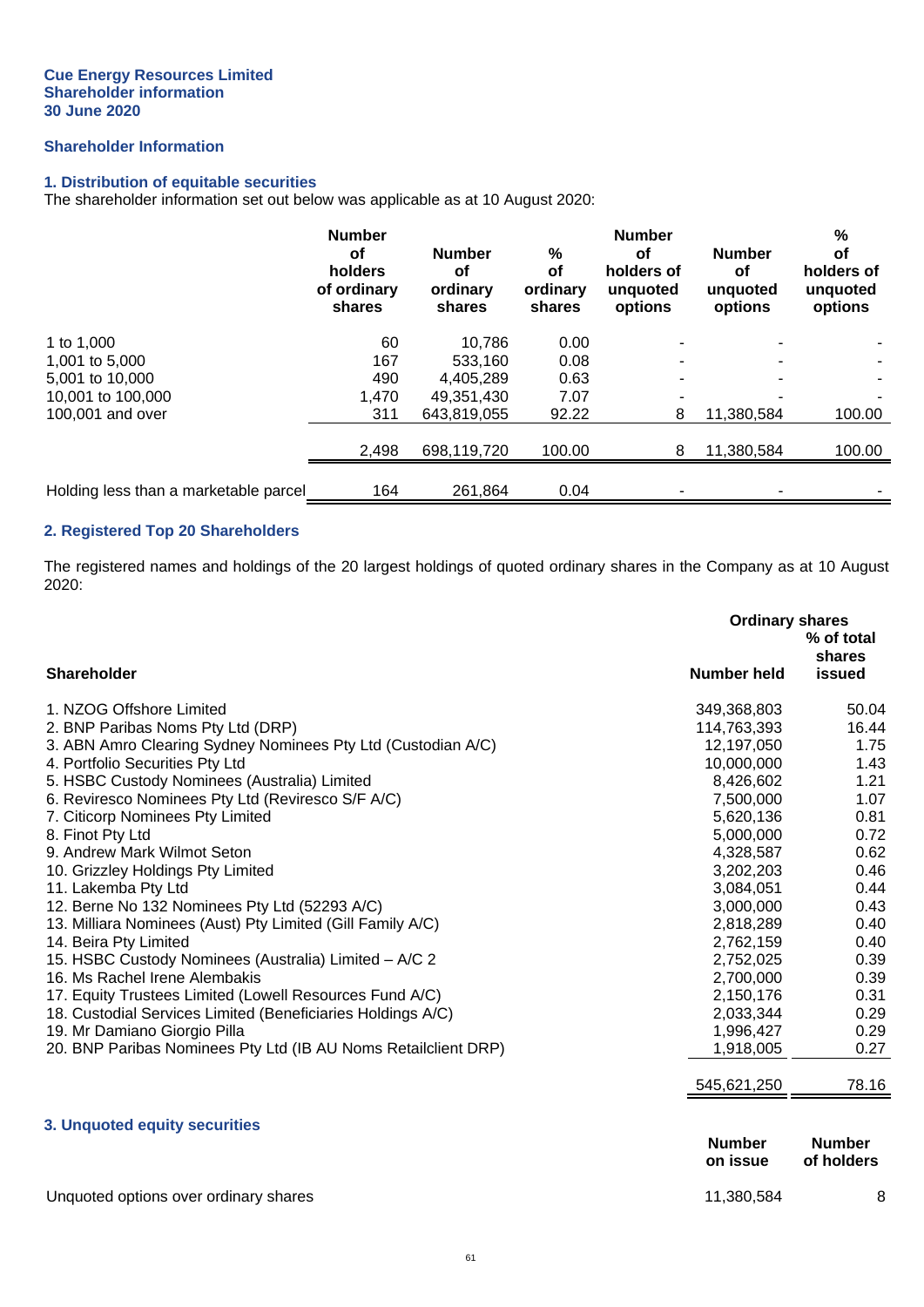#### **Cue Energy Resources Limited Shareholder information 30 June 2020**

The following persons hold 20% or more of unquoted equity securities:

| <b>Name</b>           | Class            | Number held |
|-----------------------|------------------|-------------|
| Balakrishnan Kunjan   | Unquoted options | 3,932,514   |
| <b>Matthew Boyall</b> | Unquoted options | 3,790,540   |

## **4. Substantial holders**

Substantial holders in the company are set out below:

|                                                         | <b>Ordinary shares</b>     | % of total      |
|---------------------------------------------------------|----------------------------|-----------------|
|                                                         | <b>Number</b><br>held      | share<br>issued |
| NZOG Offshore Limited<br>BNP Paribas Noms Pty Ltd (DRP) | 349,368,803<br>114,763,393 | 50.04<br>16.44  |

#### **5. Vendor Securities**

There are no restricted securities on issue as at 10 August 2020.

#### **6. Voting rights**

At meeting of members or classes of members:

(a) each member entitled to vote may vote in person or by proxy, attorney or respective;

(b) on a show of hands, every person present who is a member or a proxy, attorney or representative of a member has one vote; and

(c) on a poll, every person present who is a member or a proxy, attorney or representative of a member has:

(i) for each fully paid share held by person, or in respect of which he/she is appointed a proxy, attorney or representative, one vote for the share;

(ii) for each partly paid share, only the fraction of one vote which the amount paid (not credited) on the share bears to the total amounts paid and payable on the share (excluding amounts credited).

Subject to any rights or restrictions attached to any shares or class of shares.

## **7. Annual General Meeting and Director Nominations Closing date**

Cue Energy Resources Limited advises that its Annual General Meeting will be held on or about Friday 30 October 2020. The time and other details relating to the meeting will be advised in the Notice of Meeting to be sent to all Shareholders and released to ASX immediately upon despatch.

The Closing date for receipt of nomination for the position of Director is Friday 18 September 2020. Any nominations must be received in writing no later than 5.00pm (Melbourne time) on Friday, 18 September 2020 at the Company's Registered Office.

The Company notes that the deadline for nominations for the position of Director is separate to voting on Director elections. Details of the Director's to be elected will be provided in the Company's Notice of Annual General Meeting in due course.

#### **8. Share registry**

## **Enquiries**

Cue's share register is managed by Computershare. Please contact Computershare for all shareholding and dividend related enquiries.